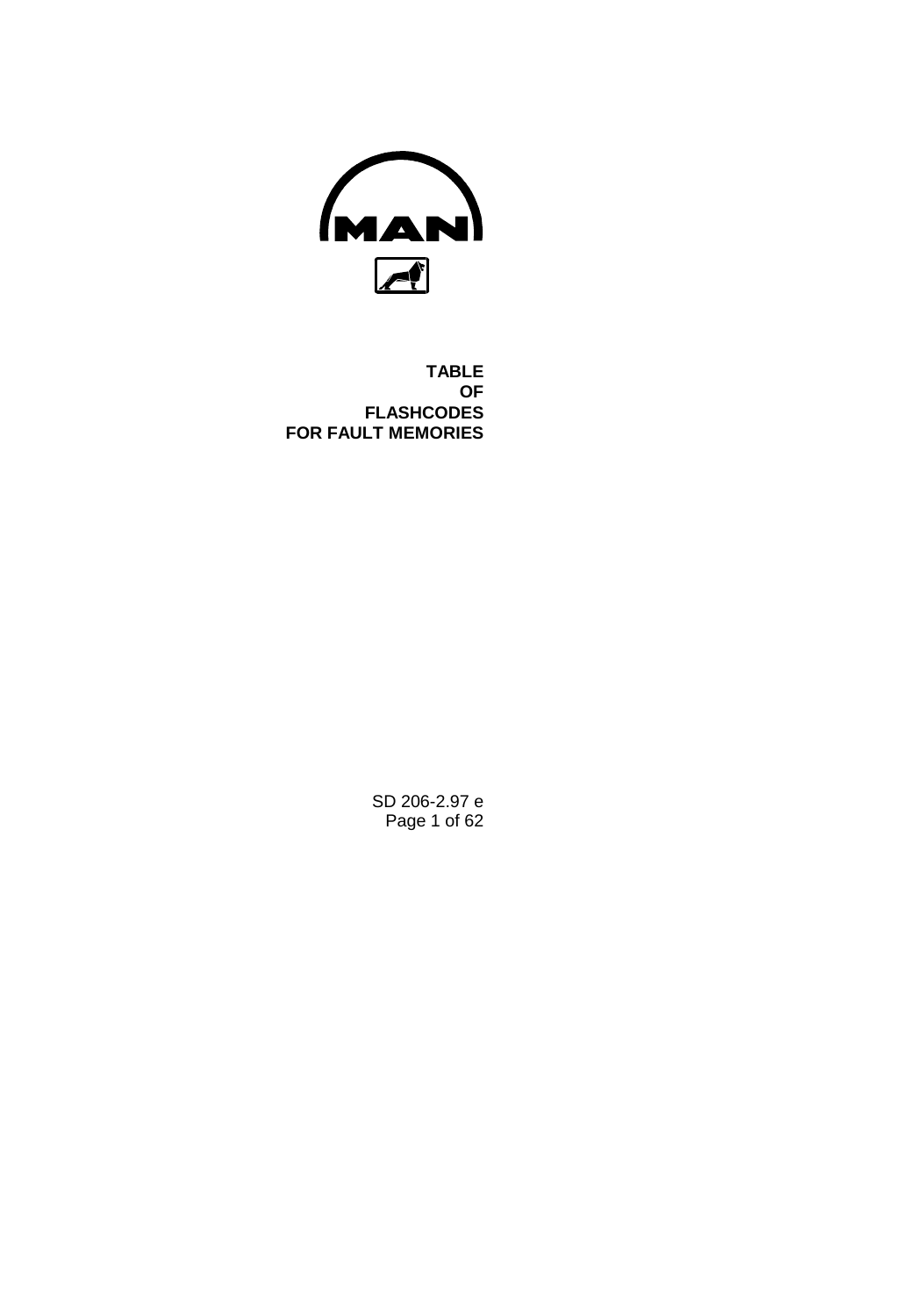# **Note: Примечание:**

Для примечаний по регулировке или восстановлению отдельных систем, см. руководство по ремонту или соответствующие листы Сервисной Информации.

Примечания / дополнения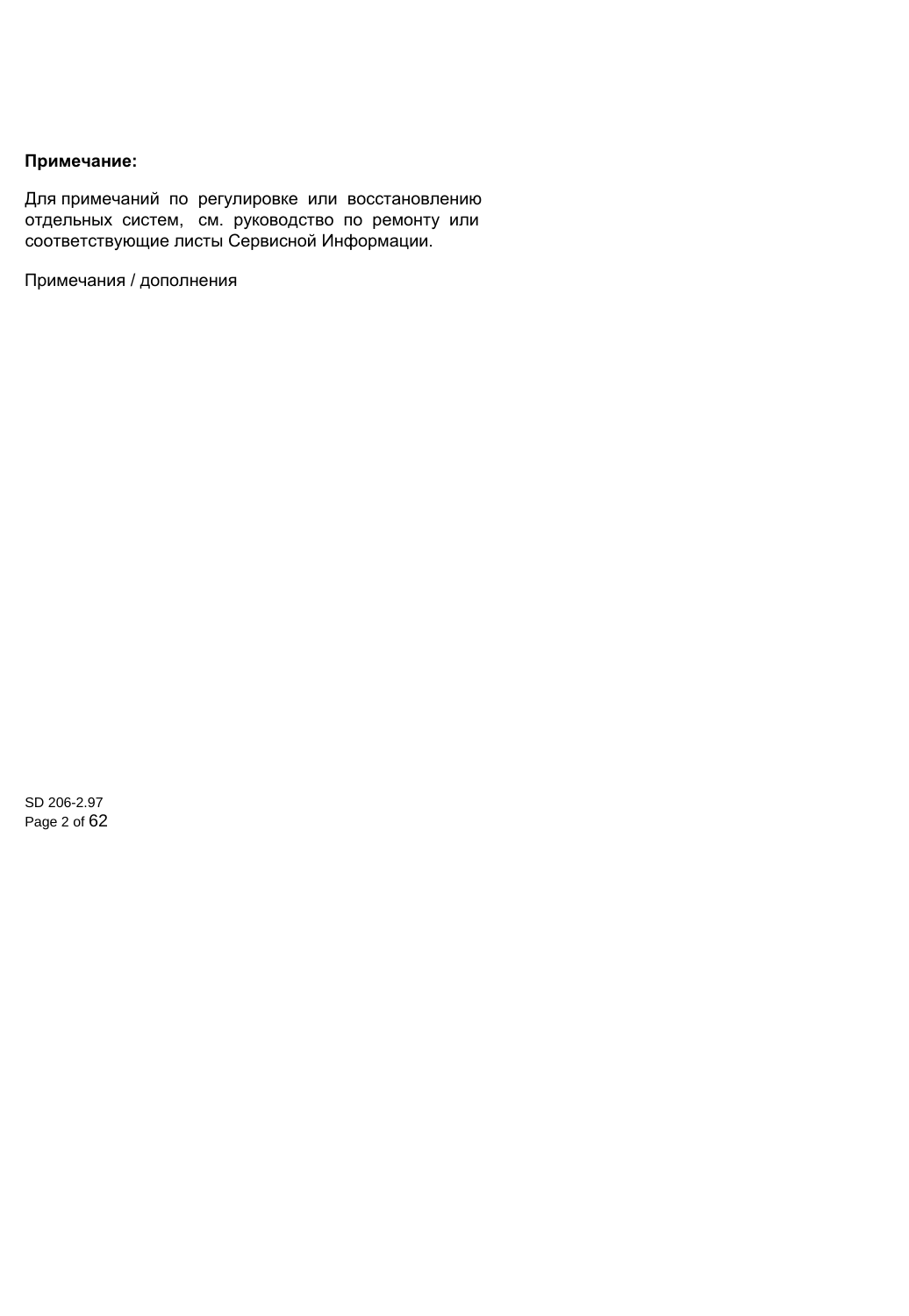# Содержание

# **ABS/ASR**

|                                                   | $4 - 5$   |
|---------------------------------------------------|-----------|
|                                                   | $6 - 7$   |
|                                                   | $8 - 9$   |
|                                                   | $10 - 11$ |
|                                                   | $12 - 15$ |
|                                                   | $16 - 17$ |
|                                                   | $18 - 21$ |
| Running gear:                                     |           |
|                                                   | 22 - 24   |
|                                                   | $26 - 27$ |
|                                                   | $28 - 30$ |
| Gearboxes:                                        |           |
|                                                   | $40 - 41$ |
|                                                   | $42 - 43$ |
|                                                   | $44 - 45$ |
|                                                   | $46 - 47$ |
|                                                   | $48 - 49$ |
|                                                   | $52 - 54$ |
|                                                   | $50 - 51$ |
| Heating/air-conditioning                          |           |
|                                                   | $32 - 33$ |
|                                                   | $34 - 35$ |
|                                                   | $36 - 37$ |
| ⇒ Heater/air-conditioner control, Wabco (ATC)Page | $38 - 39$ |
|                                                   | 31        |
| Engine:                                           |           |
|                                                   |           |
|                                                   | $58 - 59$ |
|                                                   | 55        |
|                                                   | $60 - 61$ |
|                                                   | 62        |
|                                                   | 25        |
|                                                   |           |

SD 206-2.97 Page 3 of 62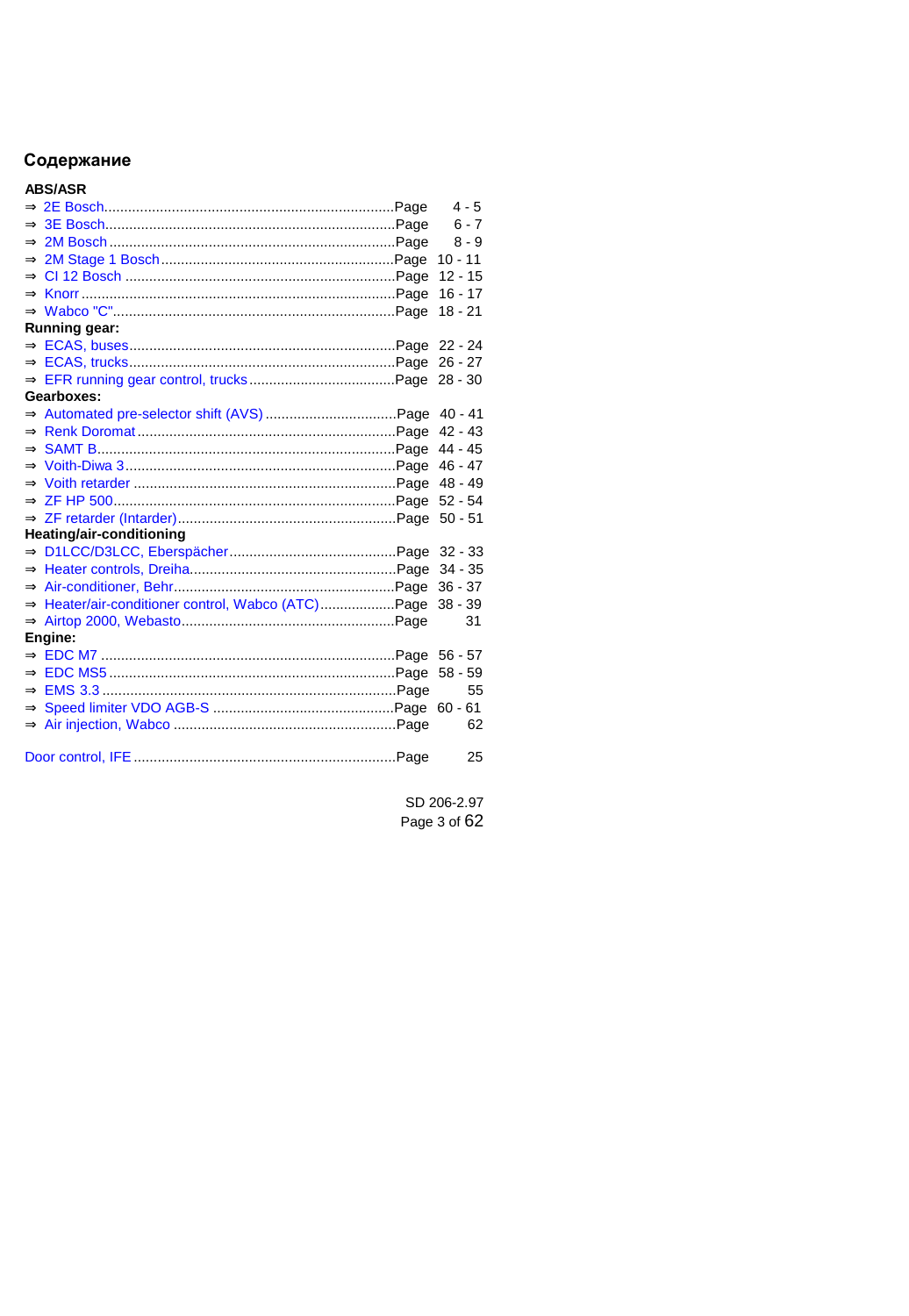## <span id="page-3-0"></span>**BOSCH ABS/ASR 2E**

#### **Reading out the fault memory Считывание памяти неисправностей**

- − Switch off ignition and connect up request button
- − Switch on ignition and press button for more than 1 second

The fault codes are emitted in three blocks. The first block indicates which control unit status (configuration) is set. In the second and third blocks the faults in the diagonals FL/RR (second block) and FR/RL (third block) can be read out.

**Example of flashcode:** Flashcode 2 in Block 1 for an ABS unit, flashcode 2 in Block 2 and flashcode 1 in Block 3.



#### **Erasing the fault memory Стирание памяти неисправностей**

- − Switch off ignition and connect up request button
- − Press button and keep it pressed
- − Switch on ignition and release button after > 3 seconds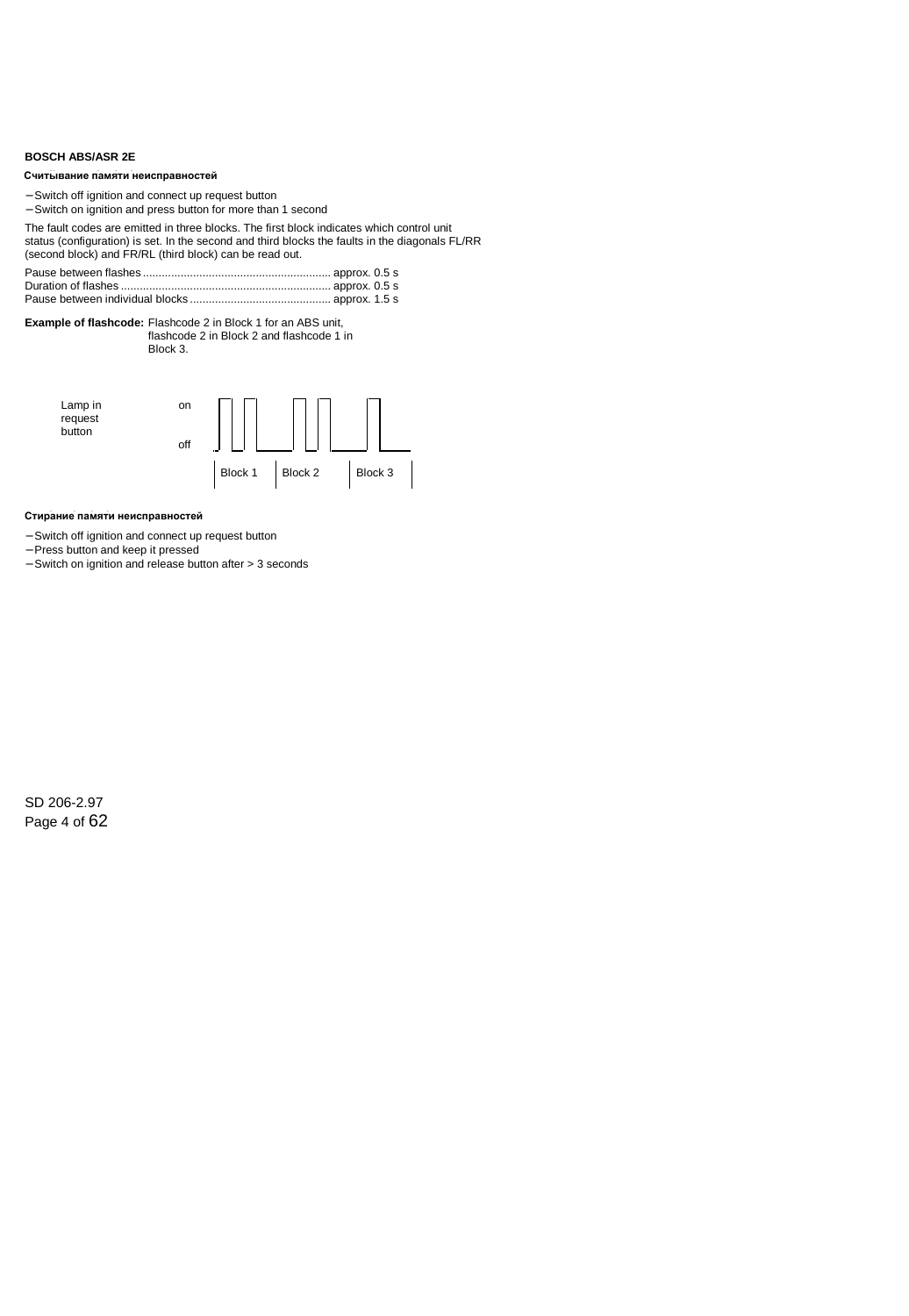| Block 1:                                                     | Flashcode |
|--------------------------------------------------------------|-----------|
|                                                              |           |
| ABS unit with ASR engine control (not an MAN application)) 3 |           |
|                                                              |           |
|                                                              |           |

Flashcodes 3 and 4 may be emitted if components are not connected up or are defective.

## **Block 2 (FL/RR) and Block 3 (FR/RL):**

| Fault type                                                            | Flashcode |
|-----------------------------------------------------------------------|-----------|
|                                                                       |           |
|                                                                       |           |
| Speed sensor signal path:                                             |           |
|                                                                       |           |
|                                                                       |           |
|                                                                       |           |
|                                                                       |           |
| Undervoltage, or relay for pressure control valve cannot be triggered |           |
| Pressure control valve signal path:                                   |           |
|                                                                       |           |
|                                                                       |           |
|                                                                       |           |
|                                                                       |           |

## Схемы соединений для кнопки запроса:





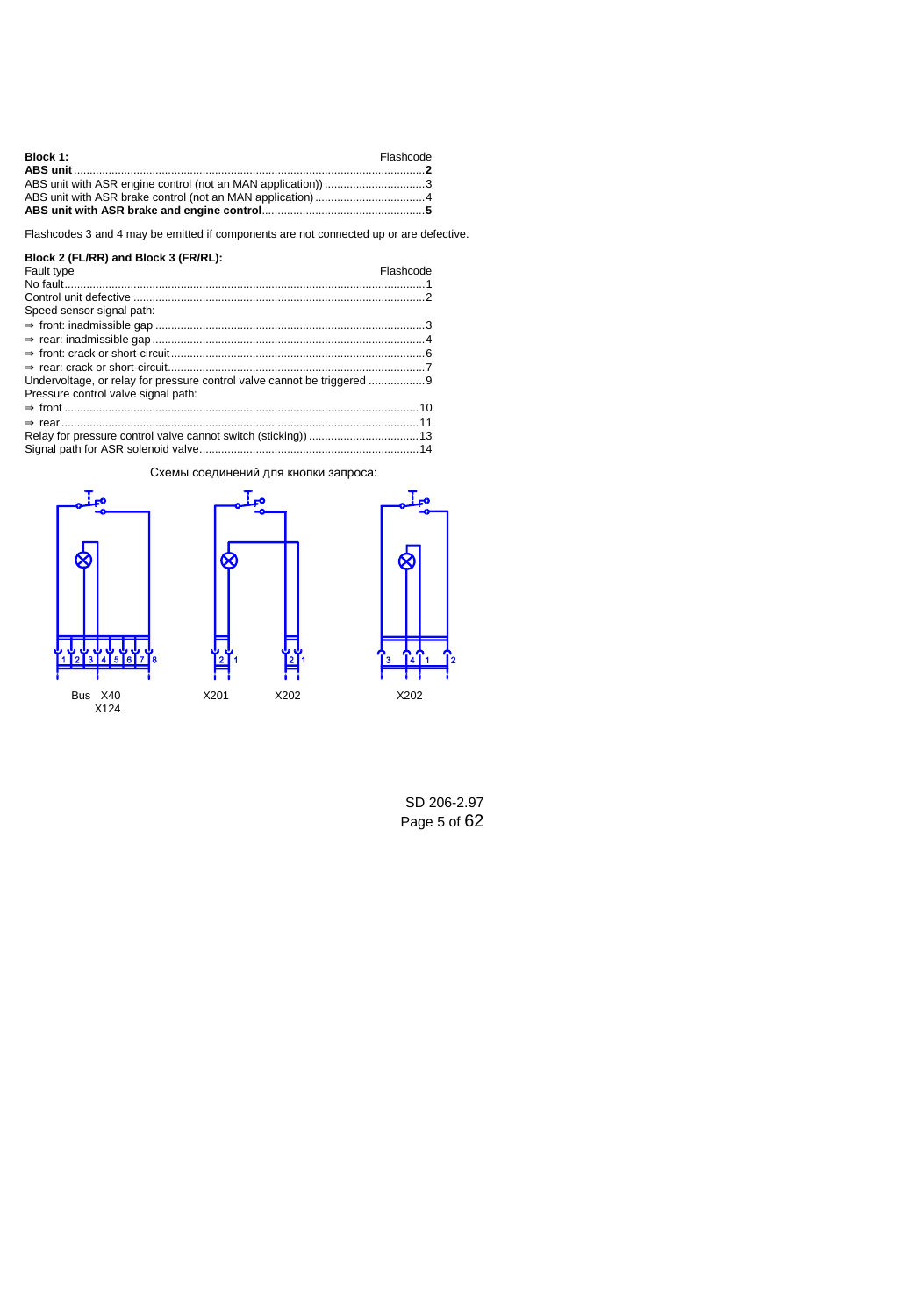## <span id="page-5-0"></span>**BOSCH ABS/ASR 3E**

#### Считывание памяти неисправностей

- − Switch off ignition and connect up request button
- − Switch on ignition
- − Press button for > 2 seconds

Blocks 1 and 2 indicate the configuration of the control unit. In Blocks 3 and 4 the faults in the diagonals FL/CR/RL (Block 3) and FR/CL/RR (Block 4) can be read out.

**Example of flashcode:** Flashcode 2 in Block 1, Flashcode 2 in Block 2, Flashcode 3 in Block 3 and Flashcode 1 in Block 4.



#### Стирание памяти неисправностей

- − Switch off ignition and connect up request button
- − Press button and keep it pressed
- − Switch on ignition and release button after > 3 seconds



SD 206-2.97 Page 6 of 62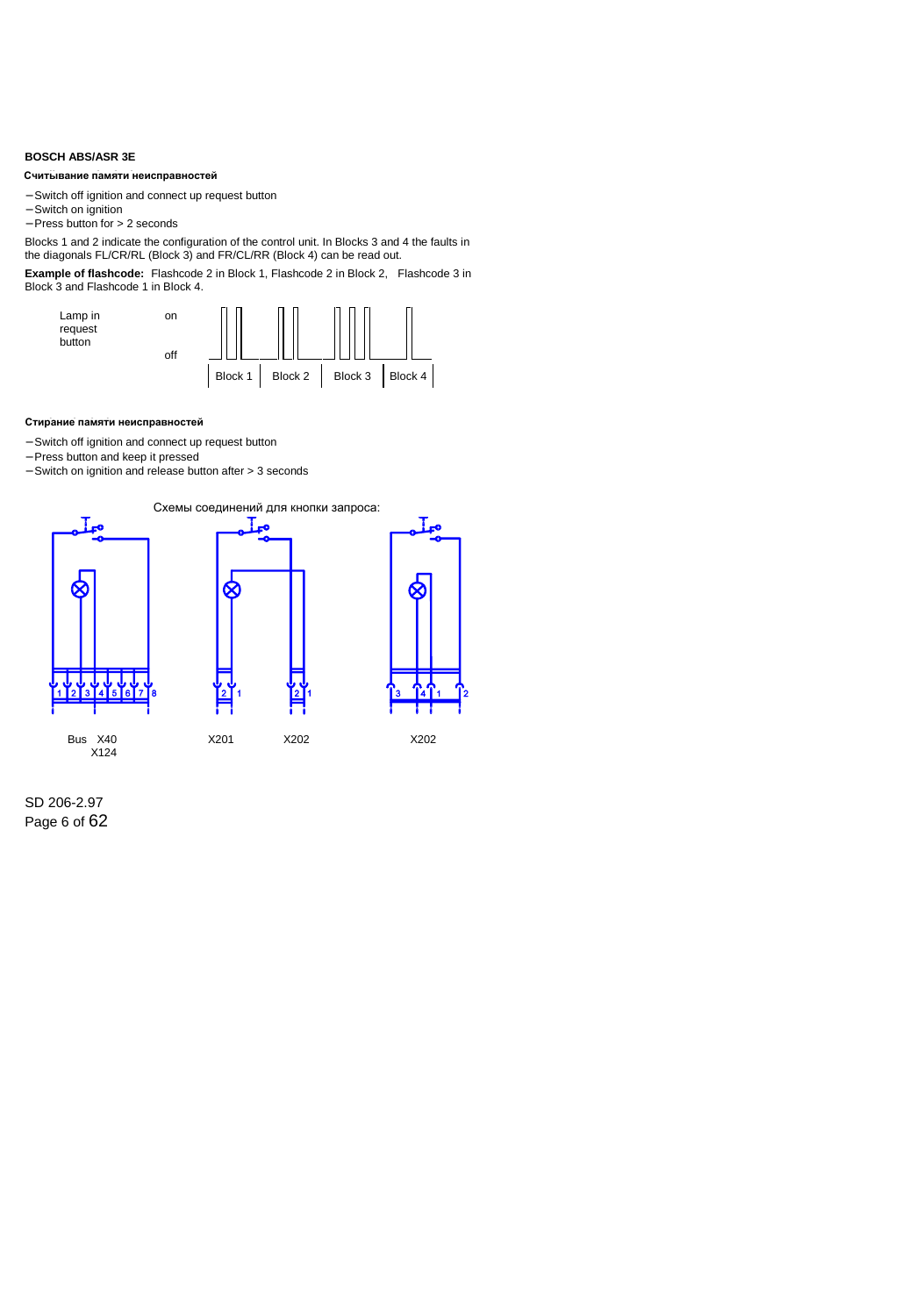| Block 1:                                                                                  | Flashcode |
|-------------------------------------------------------------------------------------------|-----------|
|                                                                                           |           |
|                                                                                           |           |
|                                                                                           |           |
|                                                                                           |           |
|                                                                                           |           |
| ABS unit with ASR brake control in centre and engine control                              |           |
|                                                                                           |           |
| ABS unit with ASR brake control at rear and in centre                                     |           |
|                                                                                           |           |
| ABS unit with ASR brake control at rear and in centre and engine control                  |           |
|                                                                                           |           |
| Flashcodes 3, 4, 6, 7, 8 and 9 may occur if components are defective or not connected up. |           |

| Block 2: | Flashcode |
|----------|-----------|
|          |           |

## **Block 3 (FL/CR/RL) and Block 4 (FR/CL/RR):**

| Type of fault                                                         | Flashcode |
|-----------------------------------------------------------------------|-----------|
|                                                                       |           |
|                                                                       |           |
| Speed sensor signal path:                                             |           |
|                                                                       |           |
|                                                                       |           |
|                                                                       |           |
|                                                                       |           |
|                                                                       |           |
|                                                                       |           |
|                                                                       |           |
| Signal path for pressure control valve:                               |           |
|                                                                       |           |
|                                                                       |           |
|                                                                       |           |
|                                                                       |           |
|                                                                       |           |
| Inadmissible configuration (incorrect solenoid valve may be fitted)15 |           |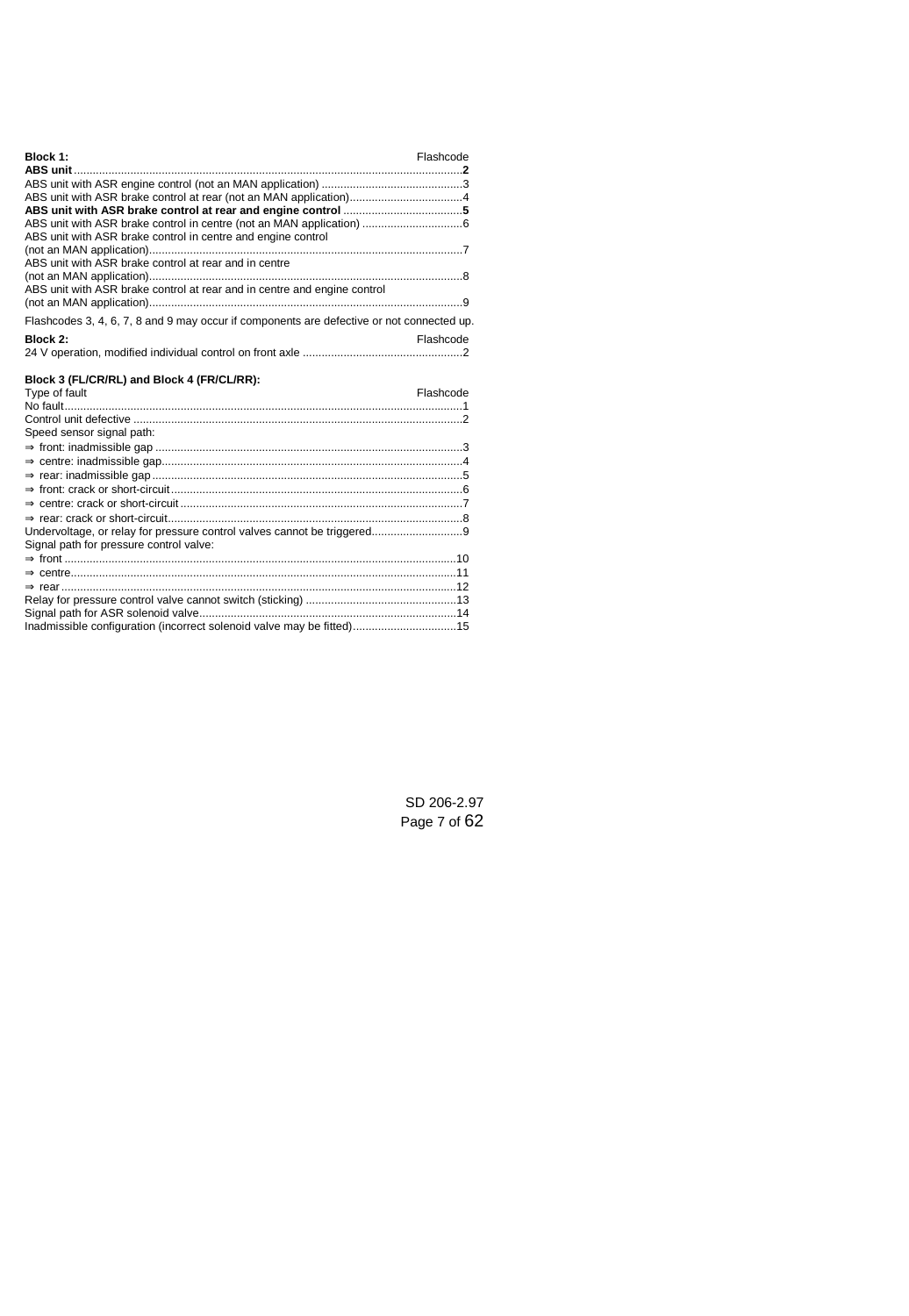## <span id="page-7-0"></span>**BOSCH ABS/ASR 2M**

#### **Reading out the fault memory Считывание памяти неисправностей**

- − Switch off ignition and connect up request button
- − Switch on ignition
- − Press button for > 1 second

Blocks 1 and 2 indicate the configuration to which the control unit is set. In Blocks 3 and 4 the faults in the diagonals FL/RR (Block 3) and FR/RL (Block 4) can be read out.

Duration of a flash.................................................................... approx. 0,2 s

Pause between flashes ............................................................ approx. 0,4 s Pause between blocks ............................................................. approx. 1,5 s

**Example of flashcode:** Flashcode 2 in Block 1, Flashcode 2 in Block 2,

Flashcode 3 in Block 3 and Flashcode 1 in Block 4.



#### **Erasing the fault memory Стирание памяти неисправностей**

- − Switch off ignition and connect up request button
- − Press button and keep it pressed
- − Switch on ignition and release button after > 2 seconds

ASR check lamp: Continually on: fault in servomotor path Dimmed permanent light: fault in signal at terminal W

**Gap recognition** from control unit 81.25935-6410 onwards

- − Drive vehicle at speed > 20 km/h
- − Stop vehicle and switch off ignition
- − Switch on ignition
- ⇒ Gap in order: ABS lamp continually on.
- ⇒ Gap enlarged: ABS lamp flashes 3 x and then remains continually on. Adjust speed sensors and accelerate vehicle several times from standstill to > 20 km/h so that the control unit can adjust to the change in the gaps.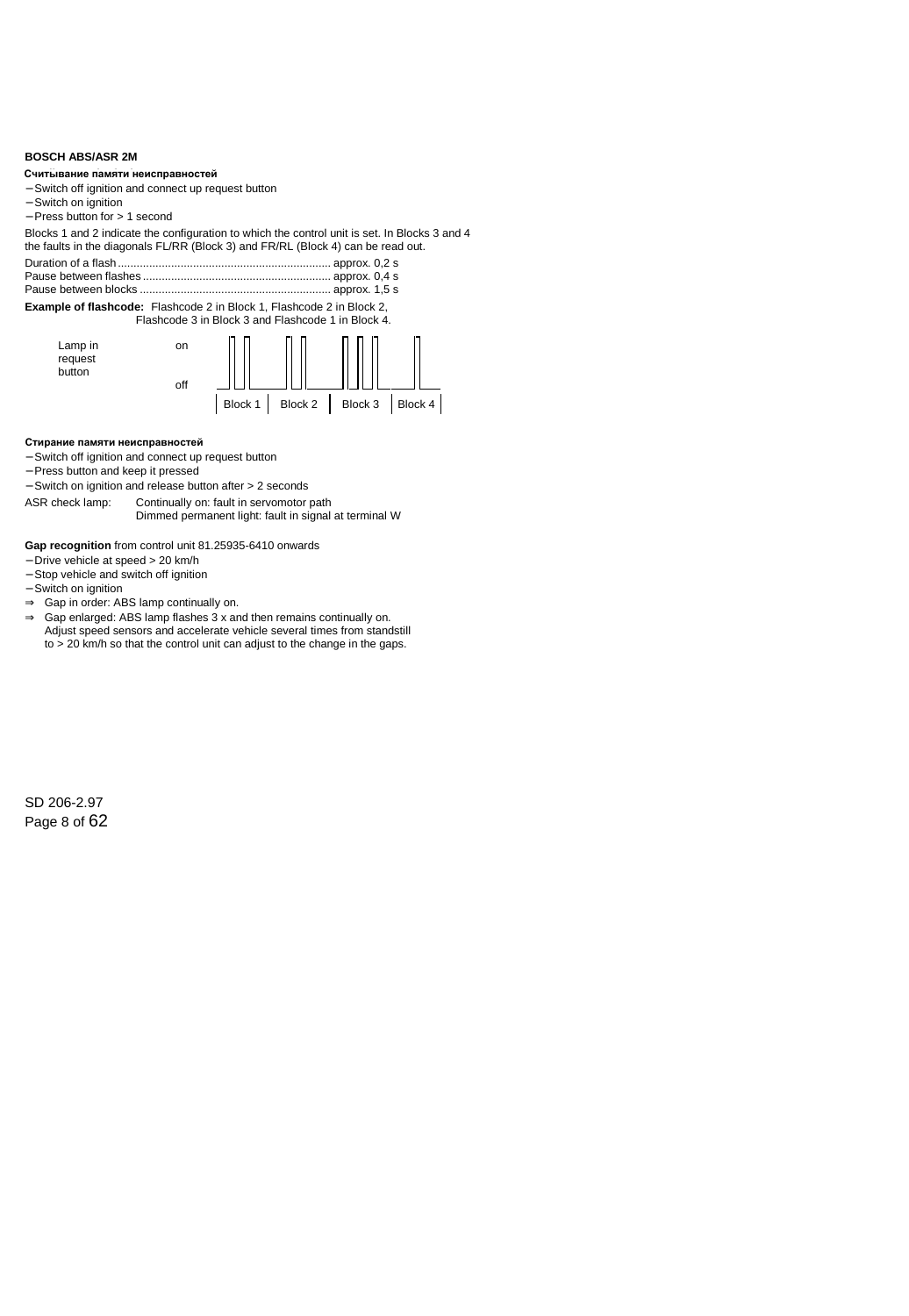| Block 1:<br>ABS unit with ASR engine control and HGB (not an MAN application)3                              | Flashcode |
|-------------------------------------------------------------------------------------------------------------|-----------|
| Flashcodes 3 and 4 may occur if components are defected or not connected up.                                |           |
| Block 2:                                                                                                    | Flashcode |
| Block 3 (FL/RR) and Block 4 (FR/RL):                                                                        | Flashcode |
| Type of fault                                                                                               |           |
|                                                                                                             |           |
| Speed sensor signal path:                                                                                   |           |
|                                                                                                             |           |
|                                                                                                             |           |
|                                                                                                             |           |
|                                                                                                             |           |
| Undervoltage or relay for pressure control valve cannot be triggered<br>Pressure control valve signal path: |           |
|                                                                                                             |           |
|                                                                                                             |           |
|                                                                                                             |           |
|                                                                                                             |           |

## Схемы соединений для кнопки запроса:







SD 206-2.97 Page 9 of 62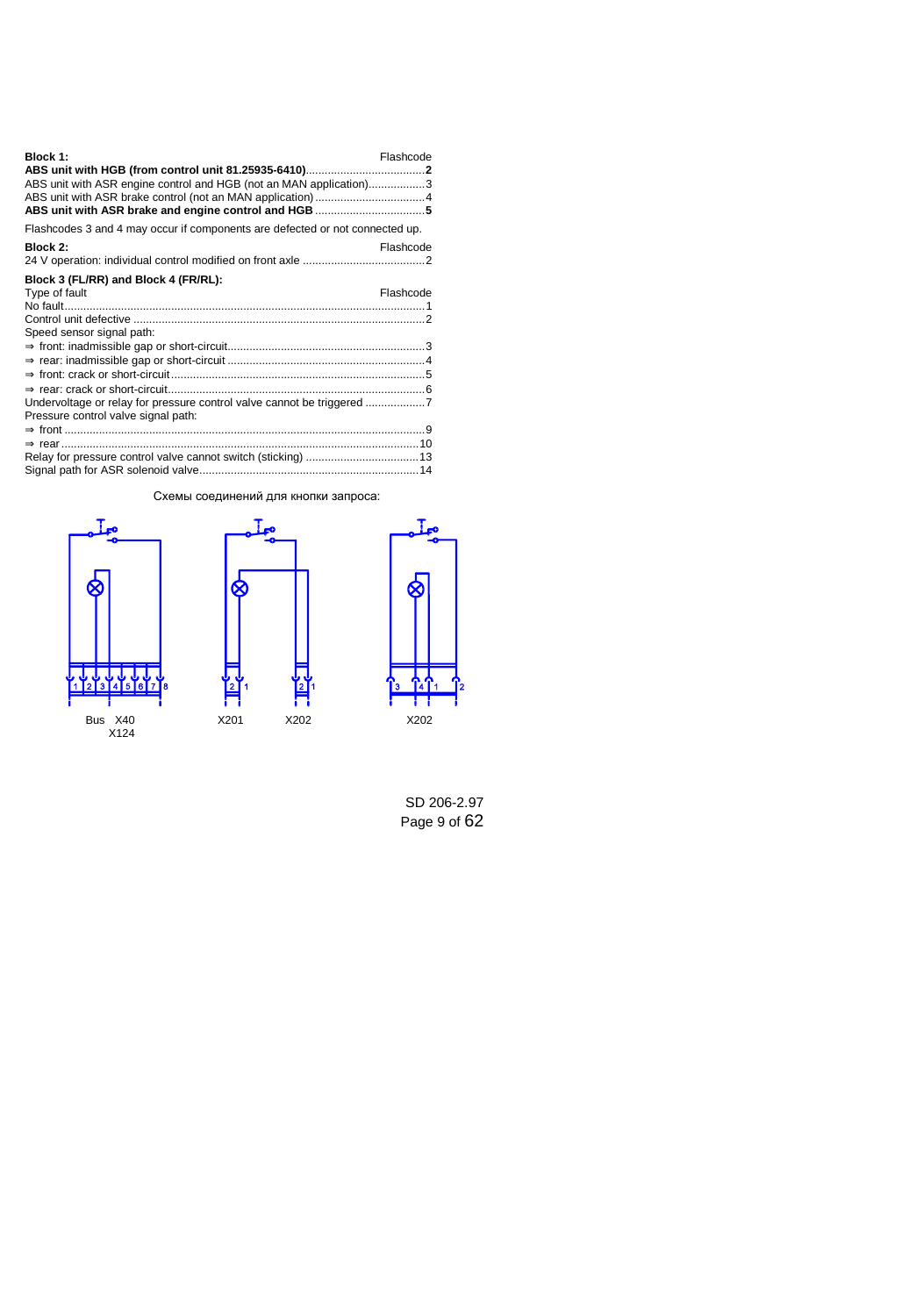## <span id="page-9-0"></span>**BOSCH ABS/ASR 2M Stage 1**

#### Считывание памяти неисправностей

- − Switch off ignition and connect up request button
- − Switch on ignition
- − Press button for > 1 second

Blocks 1 and 2 indicate the configuration to which the control unit is set. In Blocks 3 and 4 the faults in the diagonals FL/RR (Block 3) and FR/RL (Block 4) can be read out.

Duration of a flash............................................................................................approx. 0.2 s Pause between flashes ....................................................................................approx. 0.4 s Pause between blocks .....................................................................................approx. 1.5 s

#### **Example of flashcode:** Flashcode 2 in Block 1, Flashcode 2 in Block 2, Flashcode 3 in Block 3 and Flashcode 1 in Block 4.



### Стирание памяти неисправностей

- − Switch off ignition and connect up request button
- − Press button and keep it pressed
- − Switch on ignition and release button after > 3 seconds

Схемы соединений для кнопки запроса:

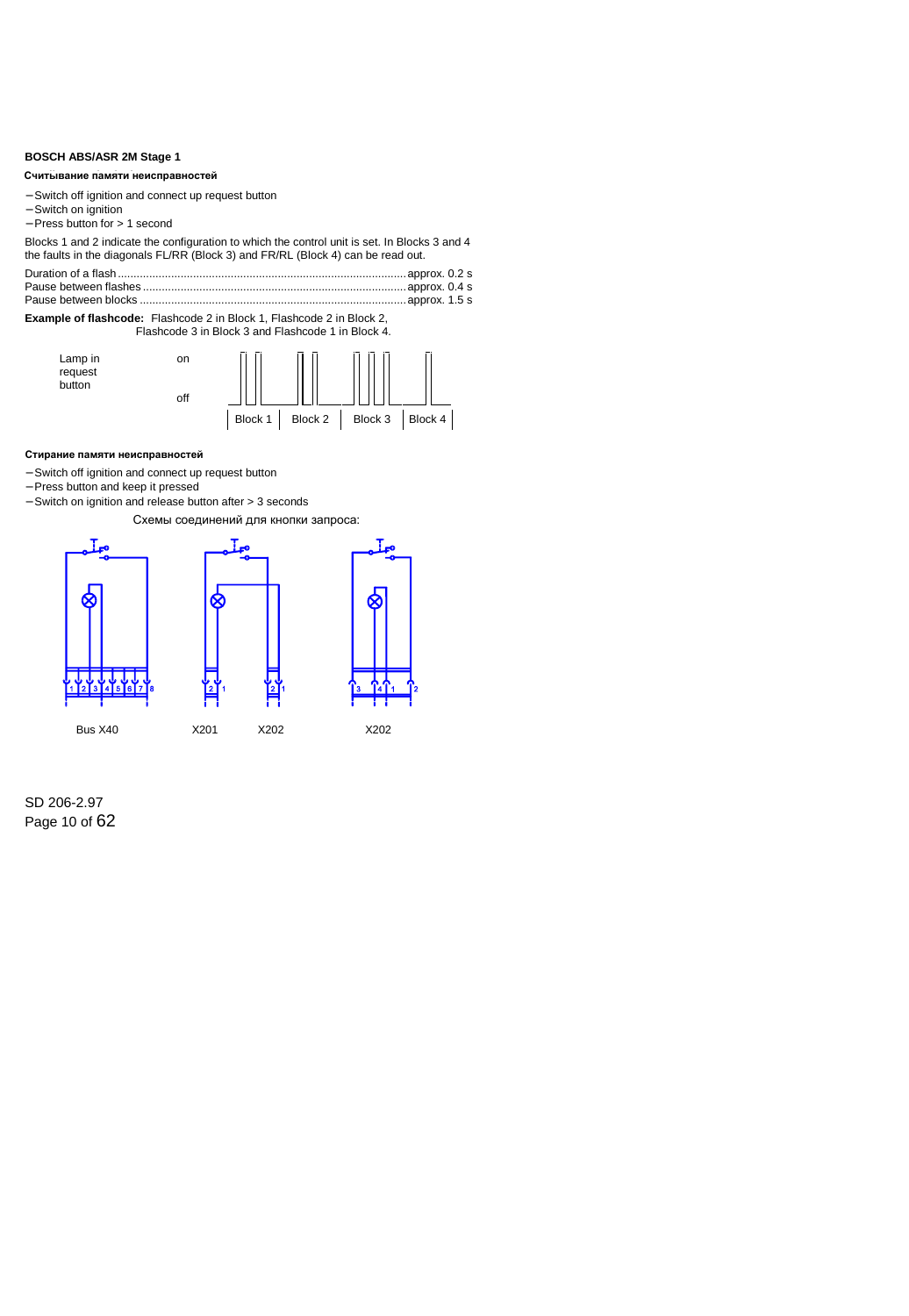| Block 1:                                                                      | Flashcode |
|-------------------------------------------------------------------------------|-----------|
|                                                                               |           |
| ABS unit with ASR engine control and HGB (not an MAN application)3            |           |
|                                                                               |           |
|                                                                               |           |
| Flashcodes 3 and 4 may occur if components are defective or not connected up. |           |
| Block 2:                                                                      | Flashcode |
|                                                                               |           |
| Block 3 (FL/RR) and Block 4 (FR/RL):                                          |           |
| Type of fault                                                                 | Flashcode |
|                                                                               |           |
|                                                                               |           |
| Speed sensor signal path:                                                     |           |
|                                                                               |           |
|                                                                               |           |
|                                                                               |           |
|                                                                               |           |
| Pressure control valve signal path:                                           |           |
|                                                                               |           |
|                                                                               |           |
|                                                                               |           |
|                                                                               |           |
|                                                                               |           |
|                                                                               |           |
|                                                                               |           |
|                                                                               |           |
| Fault in signal path for relay for engine brake/retarder switch-off           |           |
|                                                                               |           |
|                                                                               |           |

## **Gap recognition**

- − Drive vehicle at > 20 km/h
- − Stop vehicle and switch off ignition
- − Switch on ignition
	- ⇒ Gap in order: ABS lamp is continually on.
	- ⇒ Gap enlarged: ABS lamp flashes 3x and then remains continually on. Adjust speed sensors and accelerate vehicle several times from standstill to > 20 km/h so that the control unit can adjust to the changed gaps.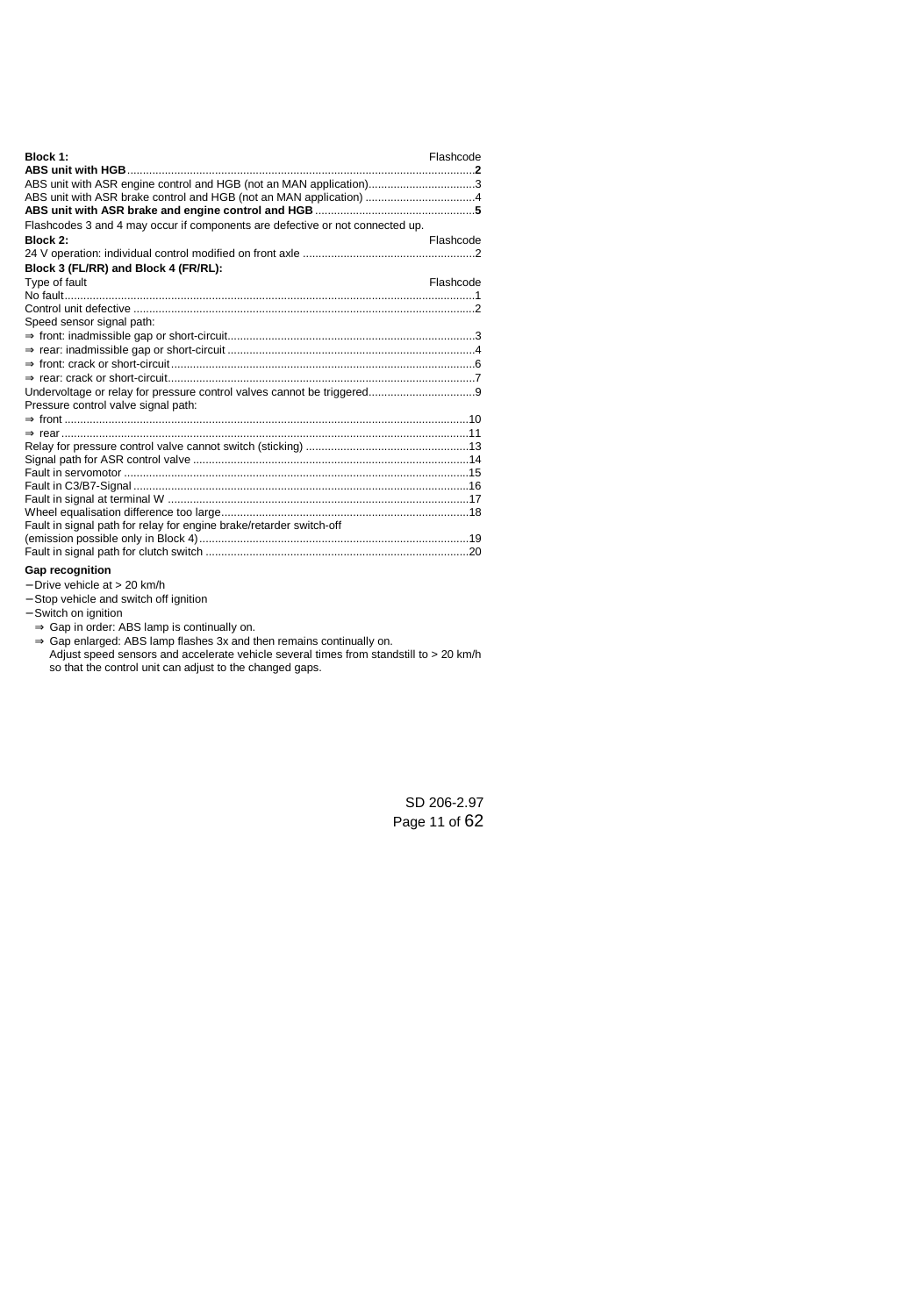## <span id="page-11-0"></span>**BOSCH ABS/ASR CI 12**

#### Считывание памяти неисправностей

- − Switch off ignition and connect up request button
- − Switch on ignition
- − Wait for 2 seconds and then press button for at least 2 seconds.

The flashcodes are emitted in two blocks. Block 1 indicates the configuration to which the control unit is set. Block 2 indicates the actual fault code. Each fault code must be requested individually.

**Example of flashcode:** Flashcode 5 in Block 1, Flashcode 121 in Block 2.



- − Switch off ignition and connect up request button
- − Press the button
- − Switch on ignition and keep button pressed for > 2 seconds
- − Do not switch off ignition until at least 5 seconds have passed.

Connection diagram for request button



SD 206-2.97 Page 12 of 62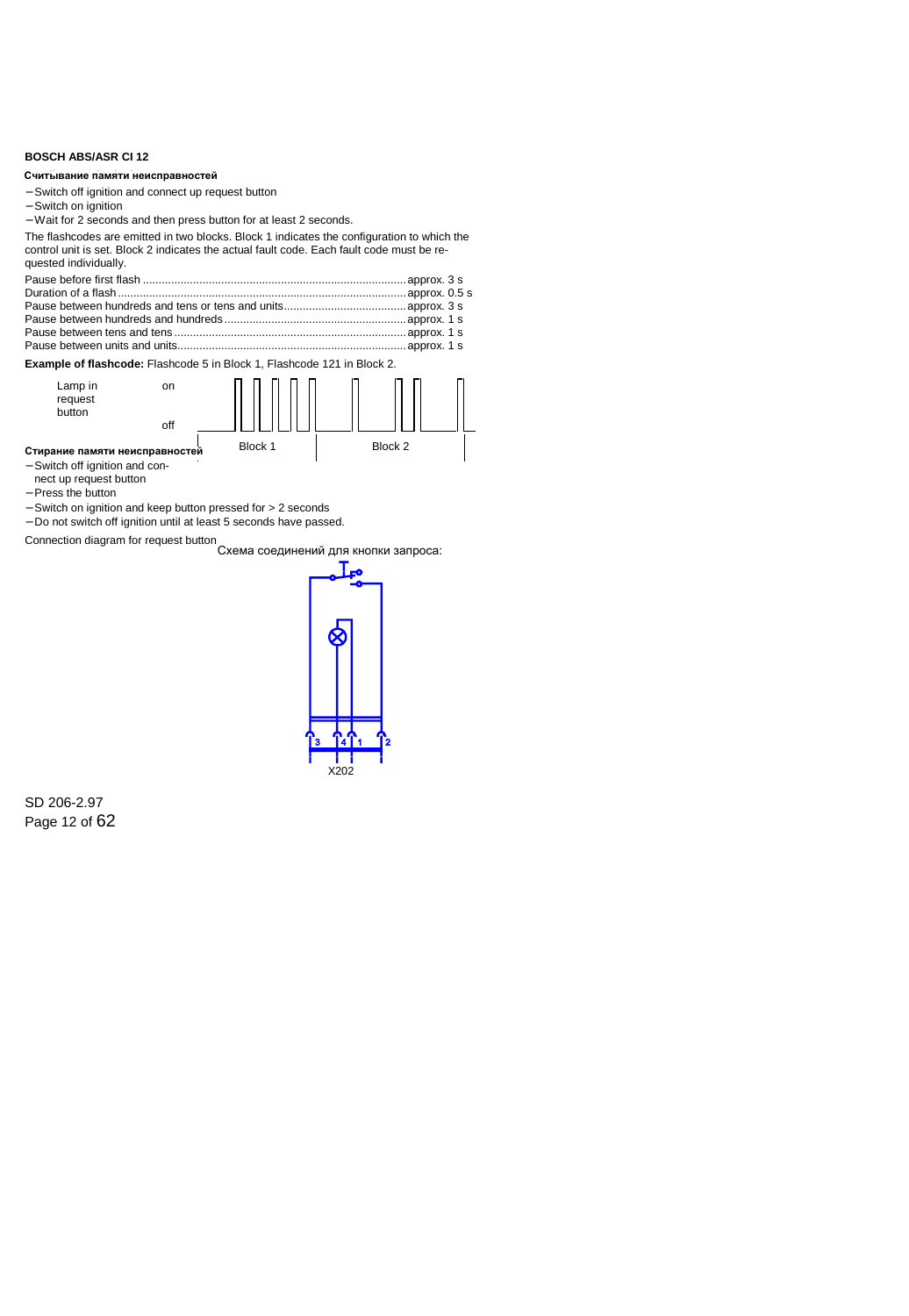| Block 1:                                                                                  | Flashcode |
|-------------------------------------------------------------------------------------------|-----------|
|                                                                                           |           |
|                                                                                           |           |
|                                                                                           |           |
|                                                                                           |           |
| Pure ABS unit with Select-Low control on front axle                                       |           |
|                                                                                           |           |
| ABS unit with Select-Low control on front axle and                                        |           |
|                                                                                           |           |
| ABS unit with Select-Low control on front axle and                                        |           |
| ABS unit with Select-Low control on front axle and                                        |           |
|                                                                                           |           |
|                                                                                           |           |
| Flashcodes 3, 4, 6, 7, 8 and 9 may occur if components are defective or not connected up. |           |
| Block 2:                                                                                  |           |
| Type of fault                                                                             | Flashcode |
|                                                                                           |           |
| CAN data bus:                                                                             |           |
|                                                                                           |           |
|                                                                                           |           |
|                                                                                           |           |
|                                                                                           |           |
|                                                                                           |           |
|                                                                                           |           |
|                                                                                           |           |
|                                                                                           |           |
|                                                                                           |           |
|                                                                                           |           |
|                                                                                           |           |
|                                                                                           |           |
|                                                                                           |           |
|                                                                                           |           |
|                                                                                           |           |
|                                                                                           |           |
|                                                                                           |           |
|                                                                                           |           |
| Pressure control valve:                                                                   |           |
|                                                                                           |           |
|                                                                                           |           |
|                                                                                           |           |
|                                                                                           |           |
|                                                                                           |           |
|                                                                                           |           |
|                                                                                           |           |

SD 206-2.97 Page 13 of 62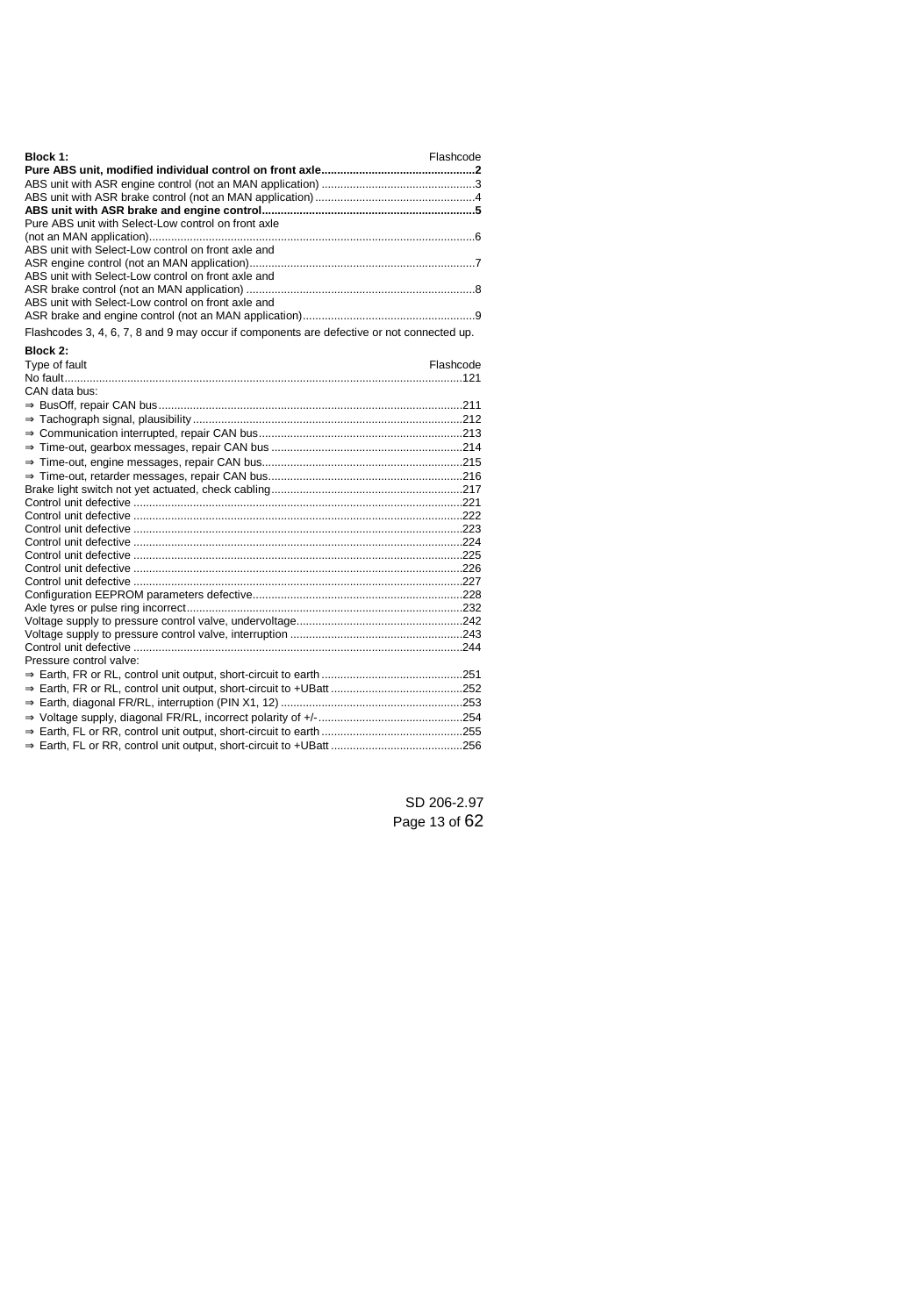| Pressure control valve: |  |
|-------------------------|--|
|                         |  |
|                         |  |
| Speed sensors:          |  |
|                         |  |
|                         |  |
|                         |  |
|                         |  |
|                         |  |
|                         |  |
|                         |  |
|                         |  |
|                         |  |
|                         |  |
|                         |  |
|                         |  |
| Speed sensors:          |  |
|                         |  |
|                         |  |
|                         |  |
|                         |  |
| Pressure control valve: |  |
|                         |  |
|                         |  |
|                         |  |
|                         |  |
|                         |  |
|                         |  |
|                         |  |
|                         |  |
|                         |  |
|                         |  |
|                         |  |
|                         |  |
|                         |  |
|                         |  |
|                         |  |
|                         |  |
|                         |  |
|                         |  |
|                         |  |
|                         |  |
|                         |  |
|                         |  |

SD 206-2.97 Page 14 of 62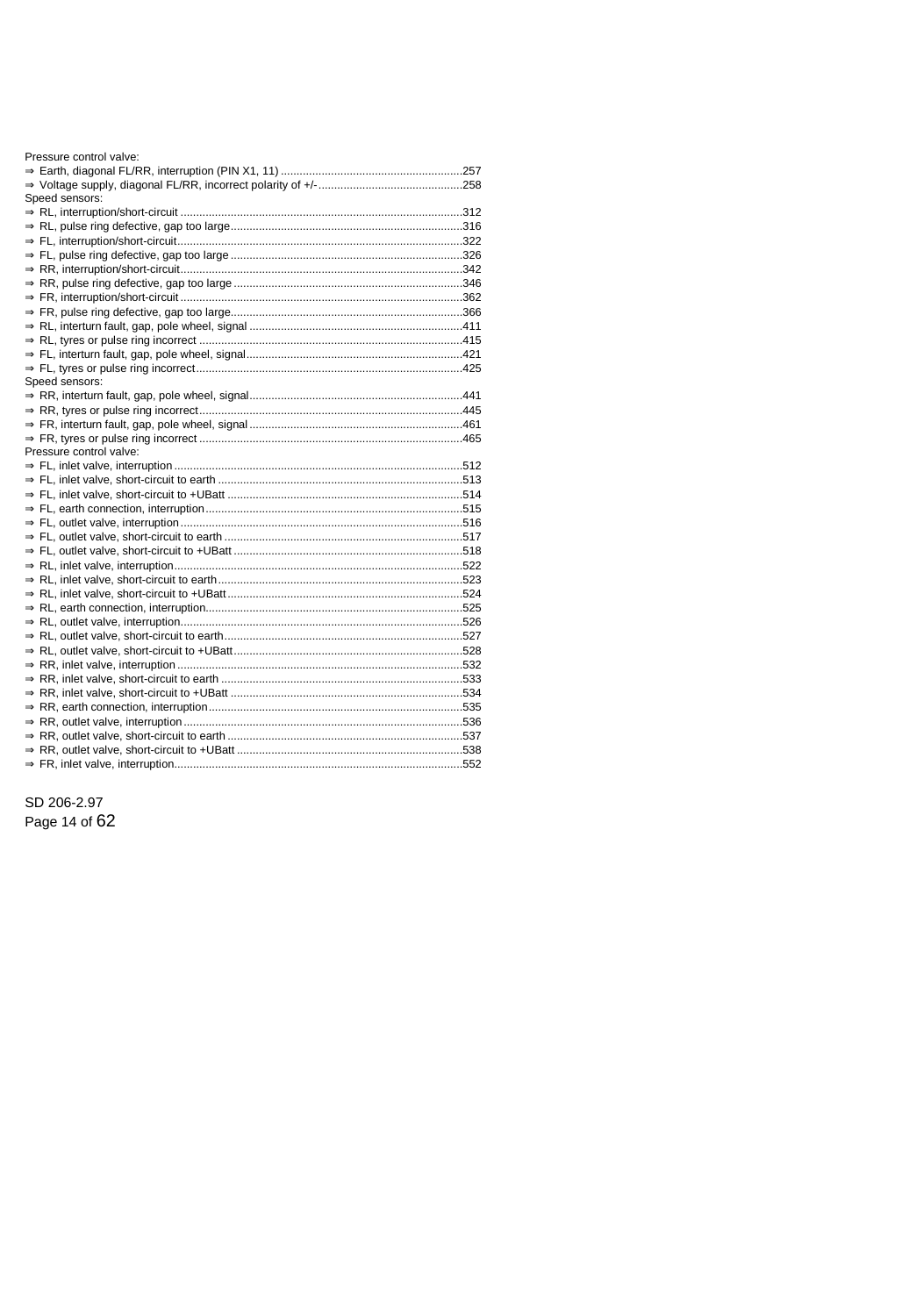| Block 2 |  |
|---------|--|
|---------|--|

## Flashcode

 $Type of fault$ <br> $Time cost of a 100$ 

| Pressure control valve:                        |  |
|------------------------------------------------|--|
|                                                |  |
|                                                |  |
|                                                |  |
|                                                |  |
|                                                |  |
|                                                |  |
|                                                |  |
|                                                |  |
|                                                |  |
|                                                |  |
|                                                |  |
|                                                |  |
| ASR solenoid valve:                            |  |
|                                                |  |
|                                                |  |
|                                                |  |
|                                                |  |
|                                                |  |
|                                                |  |
|                                                |  |
| Engine interface:                              |  |
|                                                |  |
|                                                |  |
|                                                |  |
|                                                |  |
| Triggering of relay for engine brake/retarder: |  |
|                                                |  |
|                                                |  |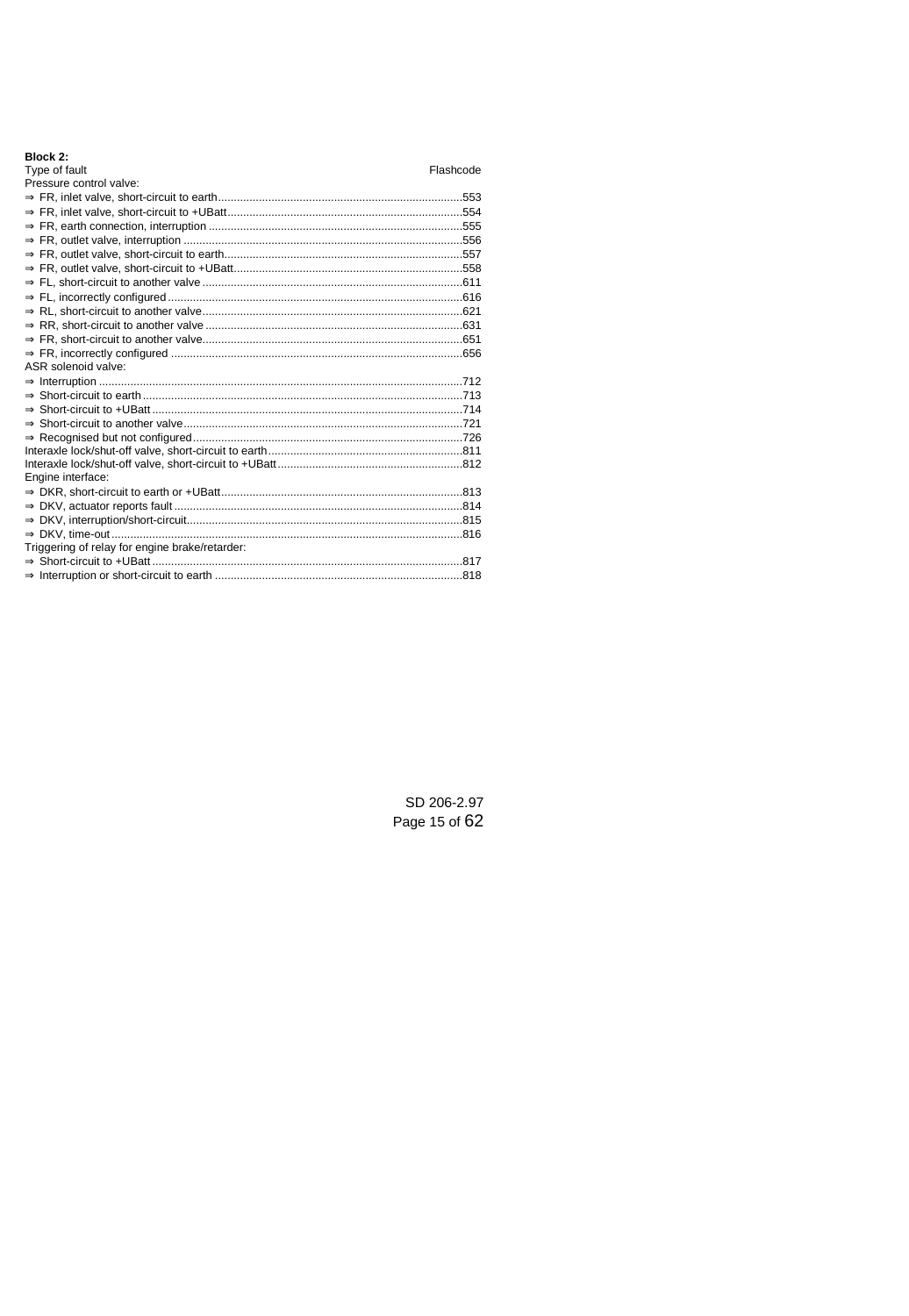## <span id="page-15-0"></span>**KNORR ABS**

### Считывание памяти неисправностей

- − Switch off ignition and connect up request button
- − Switch on ignition and wait for 2 seconds
- − Press button for 2 seconds

The first block indicates the configuration to which the control unit is set. The second block indicates the fault codes. Each fault code must be requested individually.

**Example of flashcode:** Flashcode 2 in Block 1 and Flashcode 12 in Block 2.



### Стирание памяти неисправностей

- − Switch of ignition and connect up request button
- − Press button and keep it pressed
- − Switch on ignition and release it after > 2 seconds

Схемы соединений для кнопки запроса:



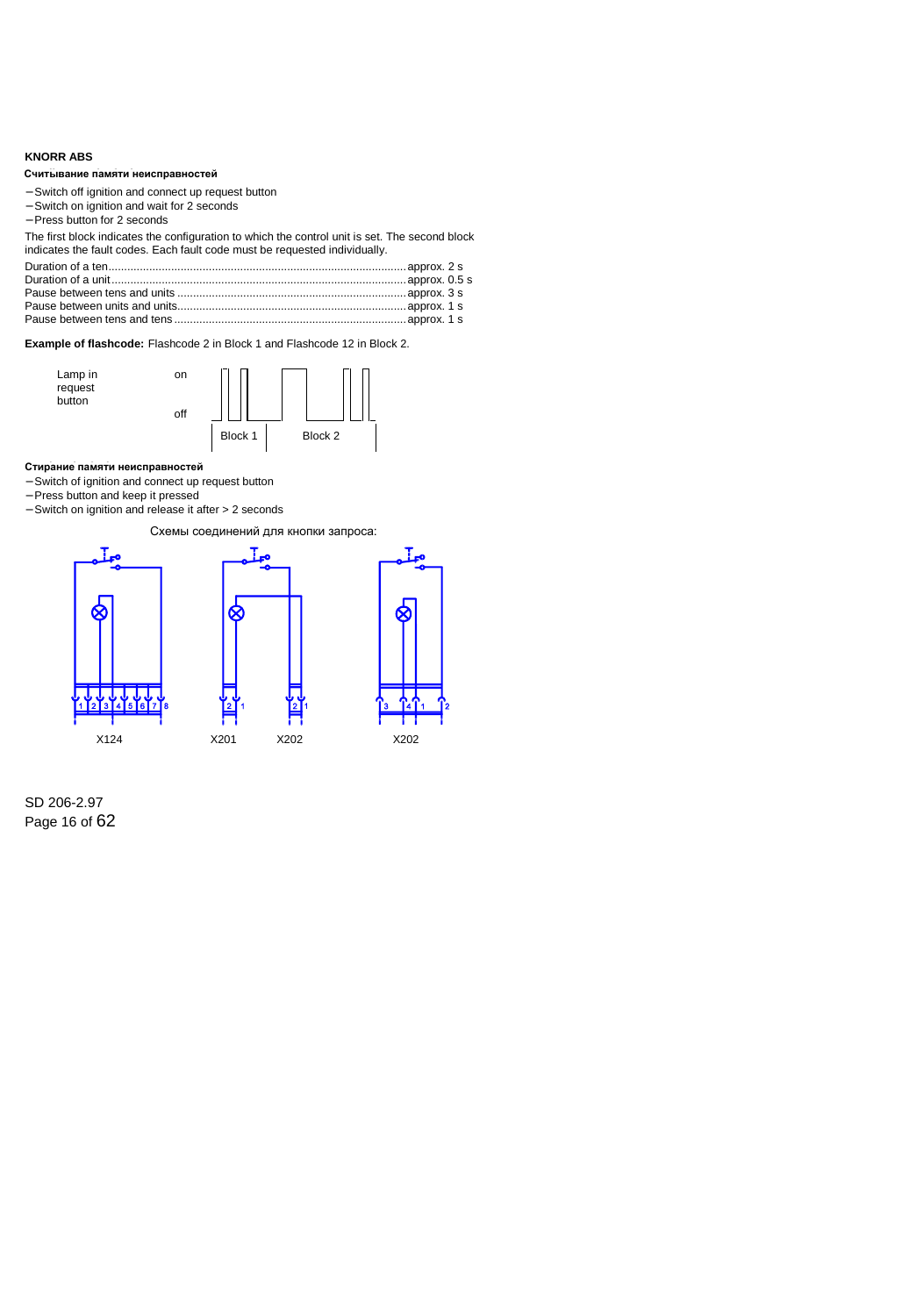| Block 1:                                                                                                                                         | Flashcode |
|--------------------------------------------------------------------------------------------------------------------------------------------------|-----------|
|                                                                                                                                                  |           |
|                                                                                                                                                  |           |
|                                                                                                                                                  |           |
| ABS unit with ASR brake and engine control (not an MAN application) 5                                                                            |           |
| Flashcodes 3, 4 and 5 may occur if components are defective or not connected up.                                                                 |           |
| Block 2 (Diagonal 1 FR/RL, Diagonal 2 FL/RR):                                                                                                    |           |
| Type of fault                                                                                                                                    | Flashcode |
|                                                                                                                                                  |           |
| Speed sensors:                                                                                                                                   |           |
|                                                                                                                                                  |           |
|                                                                                                                                                  |           |
|                                                                                                                                                  |           |
|                                                                                                                                                  |           |
|                                                                                                                                                  |           |
|                                                                                                                                                  |           |
|                                                                                                                                                  |           |
|                                                                                                                                                  |           |
| Pressure control valve:                                                                                                                          |           |
|                                                                                                                                                  |           |
|                                                                                                                                                  |           |
|                                                                                                                                                  |           |
|                                                                                                                                                  |           |
|                                                                                                                                                  |           |
|                                                                                                                                                  |           |
|                                                                                                                                                  |           |
| Relay voltage supply for pressure control valve:                                                                                                 |           |
|                                                                                                                                                  |           |
|                                                                                                                                                  |           |
|                                                                                                                                                  |           |
|                                                                                                                                                  |           |
|                                                                                                                                                  |           |
|                                                                                                                                                  |           |
|                                                                                                                                                  |           |
|                                                                                                                                                  |           |
|                                                                                                                                                  |           |
| Voltage supply for pressure-control valves, diagonal 1, overvoltage56                                                                            |           |
| Voltage supply for pressure-control valves, diagonal 2, overvoltage57<br>Speed recording, signals with frequency > 1500 Hz, unwanted signals  91 |           |
|                                                                                                                                                  |           |
|                                                                                                                                                  |           |
|                                                                                                                                                  |           |
|                                                                                                                                                  |           |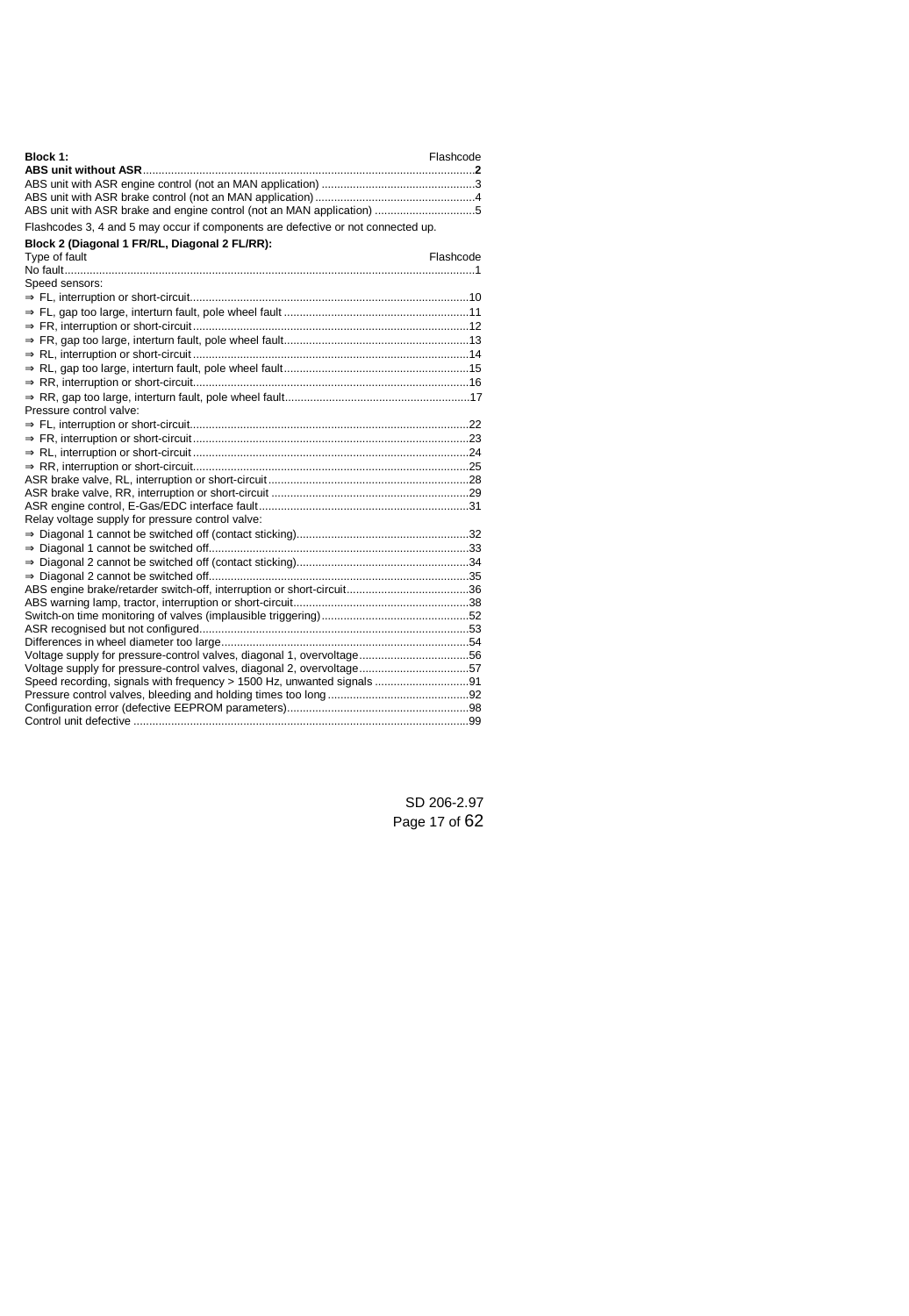## <span id="page-17-0"></span>**WABCO** "C" ABS/ASR

#### **Reading out the fault memory Считывание памяти неисправностей**

- − Switch-off ignition and connect up request **switch**
- − Switch on ignition and wait for 2 seconds
- − Close the switch

If the switch is opened the fault entry in the fault memory will be erased. Switching off the ignition before the switch is opened ends the flashcode emission without erasing the fault in the fault memory. The first block is a "starting block"; this begins the fault code emission. The second block indicates the configuration to which the control unit is set. Blocks 3 and 4 indicate the actual fault codes. The flashcode emission may be deactivated (ended) only in the pauses between the constantly repeated flashcodes.

**Example of flashcode:** Starting block (Block1), Flashcode 2 in Block 2,

Flashcode 6 in Block 3 and Flashcode 6 in Block 4.



#### **Erasing the fault memory Стирание памяти неисправностей**

- − Switch off ignition and connect up request **switch**
- − Switch on ignition and wait for 2 seconds
- − Close the switch
- − Open the switch during flashcode emission.

Connection diagram for request **switch**



SD 206-2.97 Page 18 of 62 X202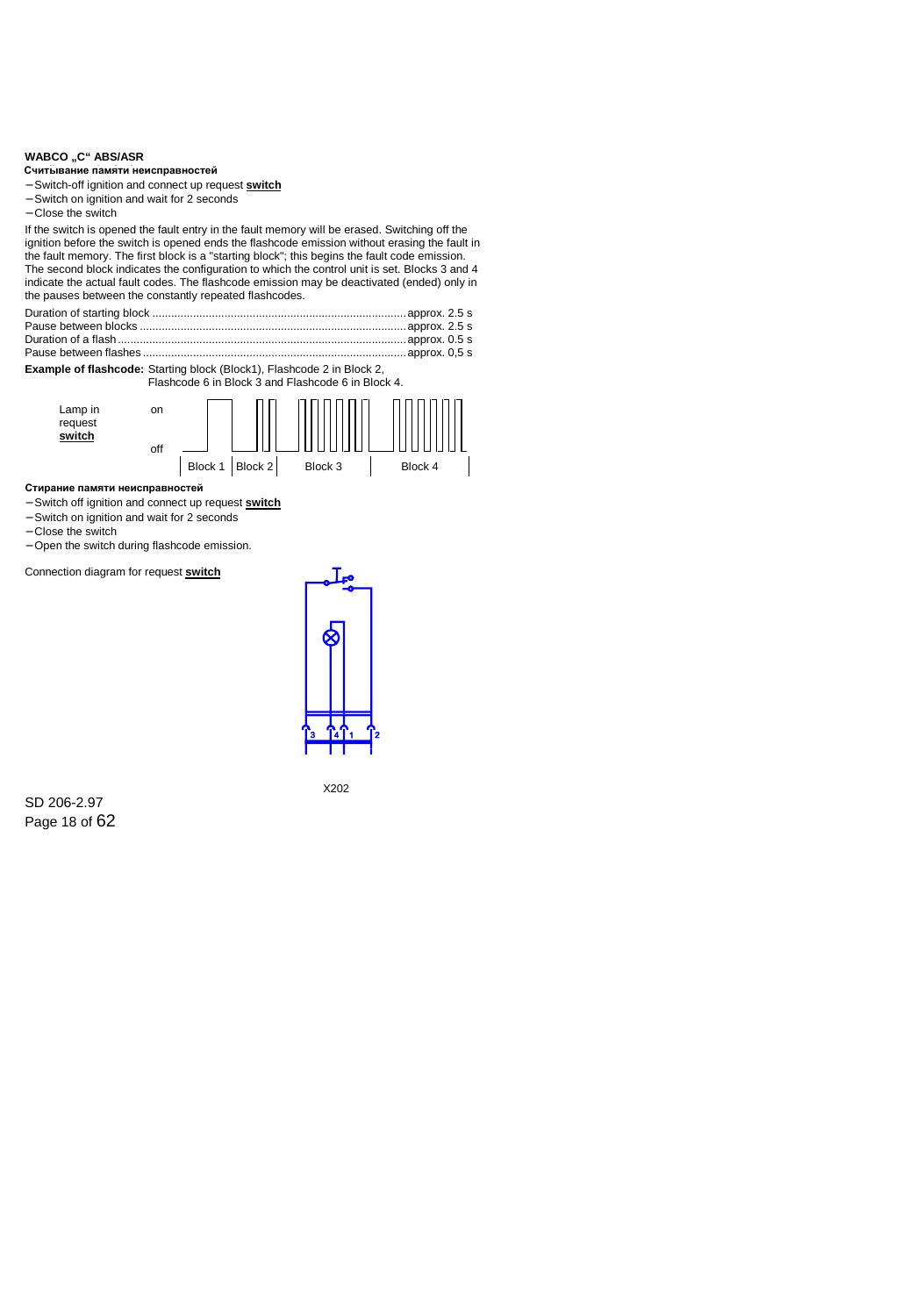## **Block 2:**

## Flashcode

Flashcodes 3, 4 and 5 may occur if parts are defective or not connected up.

## **Block 3 and Block 4:**

| Type of fault | Flashcode       |
|---------------|-----------------|
|               | Block 3 Block 4 |
|               |                 |
|               |                 |
| Speed sensor: |                 |
|               |                 |
|               |                 |
|               |                 |
|               |                 |
|               |                 |
|               |                 |
|               |                 |
|               |                 |
|               |                 |
|               |                 |
|               |                 |
|               |                 |
|               |                 |
|               |                 |
|               |                 |
|               |                 |
|               |                 |
|               |                 |
|               |                 |
|               |                 |
|               |                 |
|               |                 |
|               |                 |
|               |                 |
|               |                 |
|               |                 |
|               |                 |

SD 206-2.97 Page 19 of 62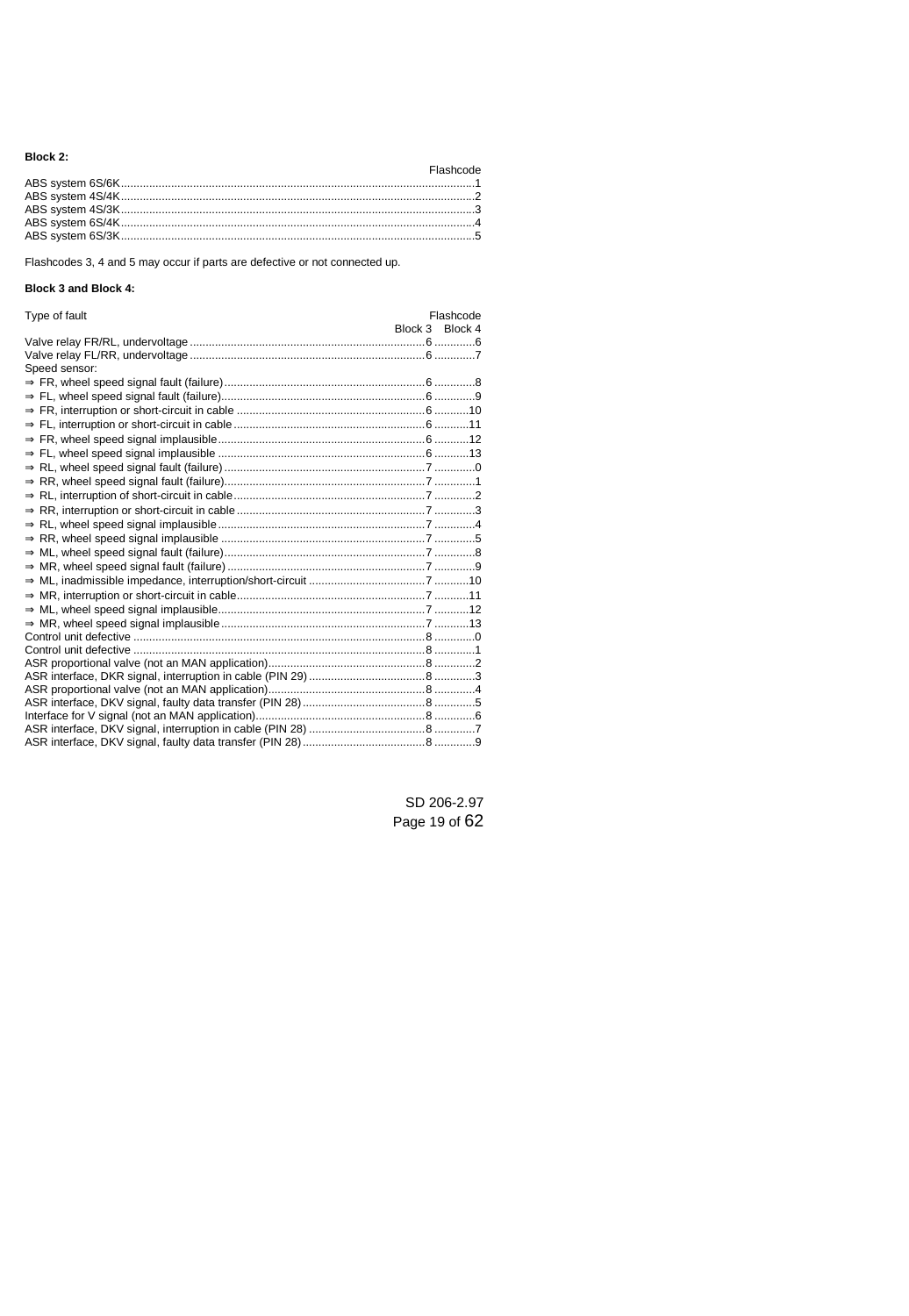|  | Type of fault |  |
|--|---------------|--|
|  |               |  |

| Pressure control valve: |  |
|-------------------------|--|
|                         |  |
|                         |  |
|                         |  |
|                         |  |
|                         |  |
|                         |  |
|                         |  |
|                         |  |
|                         |  |
|                         |  |
|                         |  |
|                         |  |
|                         |  |
|                         |  |
|                         |  |
|                         |  |
|                         |  |
|                         |  |
|                         |  |
|                         |  |
|                         |  |
|                         |  |
|                         |  |
|                         |  |
|                         |  |
|                         |  |
|                         |  |
|                         |  |
|                         |  |
|                         |  |
| Pressure control valve: |  |
|                         |  |
|                         |  |
|                         |  |
|                         |  |
|                         |  |
|                         |  |
|                         |  |
|                         |  |
|                         |  |
|                         |  |
|                         |  |

SD 206-2.97 Page 20 of 62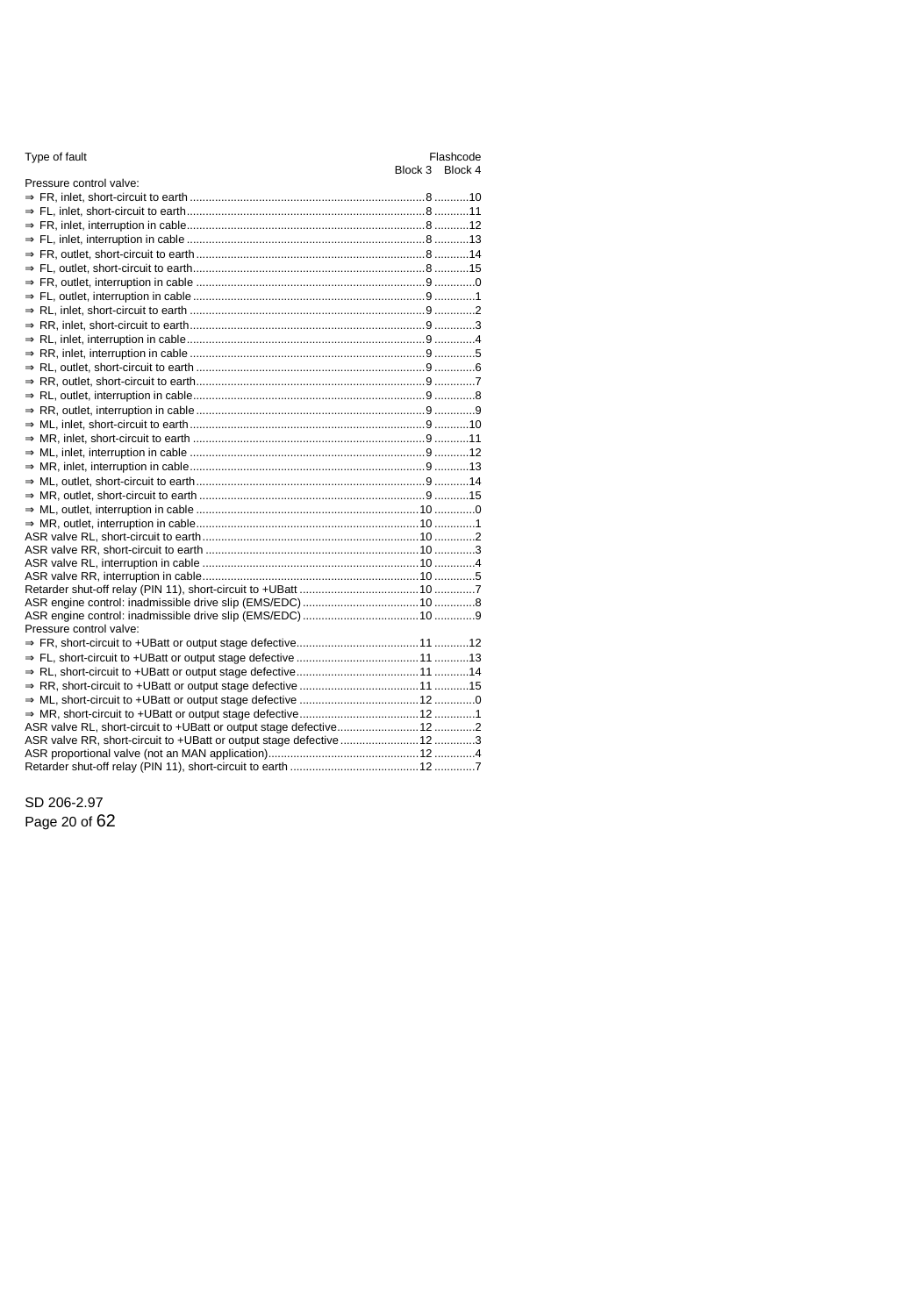| Pressure control valve:                                                |  |
|------------------------------------------------------------------------|--|
|                                                                        |  |
|                                                                        |  |
|                                                                        |  |
|                                                                        |  |
|                                                                        |  |
|                                                                        |  |
|                                                                        |  |
|                                                                        |  |
|                                                                        |  |
|                                                                        |  |
|                                                                        |  |
|                                                                        |  |
|                                                                        |  |
|                                                                        |  |
|                                                                        |  |
|                                                                        |  |
|                                                                        |  |
|                                                                        |  |
|                                                                        |  |
|                                                                        |  |
|                                                                        |  |
|                                                                        |  |
|                                                                        |  |
|                                                                        |  |
|                                                                        |  |
|                                                                        |  |
|                                                                        |  |
| Pressure control valve modulation RL/FR, switch-on time too long 14  6 |  |
| Pressure control valve modulation RR/FL, switch-on time too long 14 7  |  |
|                                                                        |  |
|                                                                        |  |
|                                                                        |  |
|                                                                        |  |
|                                                                        |  |
|                                                                        |  |
|                                                                        |  |
|                                                                        |  |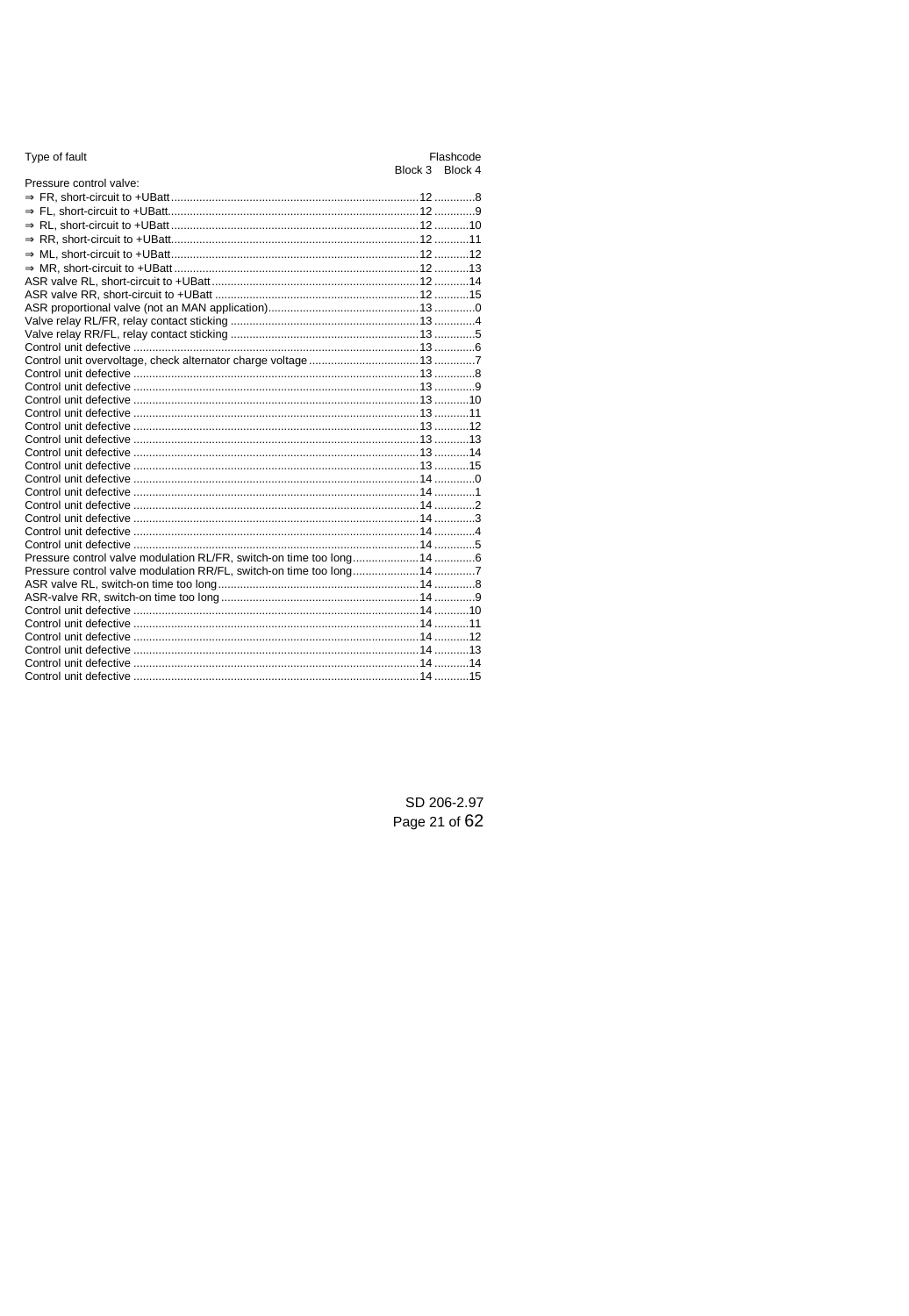## <span id="page-21-0"></span>**ECAS air suspension for buses**

#### Считывание памяти неисправностей

- − Switch off ignition and connect up request button
- − Switch on ignition
- − Wait for > 2 seconds and press button

| Считывание памяти неисправностей                                                                                                                                                                                                          |     |                                      |  |
|-------------------------------------------------------------------------------------------------------------------------------------------------------------------------------------------------------------------------------------------|-----|--------------------------------------|--|
| - Switch off ignition and connect up request button<br>- Switch on ignition<br>- Wait for > 2 seconds and press button                                                                                                                    |     |                                      |  |
| Emission of the flashcode begins after 3 seconds. When the first flashcode has been emit-<br>ted further emission is automatically interrupted. For the next fault the button be pressed<br>again for at least 2 seconds.                 |     |                                      |  |
| Example of flashcode: fault code 12<br>Lamp in<br>request                                                                                                                                                                                 | on  |                                      |  |
| button                                                                                                                                                                                                                                    | off |                                      |  |
| Стирание памяти неисправностей<br>- Switch off ignition and connect up request button<br>- Press button and keep it pressed<br>- Switch on ignition and release button after > 2 seconds                                                  |     |                                      |  |
| In vehicles with 2 ECAS control units (articulated buses) each control unit must be read<br>and/or erased separately. For this the 35-pole plug on the control unit not affected must be<br>pulled out when the ignition is switched off. |     |                                      |  |
|                                                                                                                                                                                                                                           |     | Схемы соединений для кнопки запроса: |  |

## **Example of flashcode:** fault code 12



#### Стирание памяти неисправностей

- − Switch off ignition and connect up request button
- − Press button and keep it pressed
- − Switch on ignition and release button after > 2 seconds



SD 206-2.97 Page 22 of 62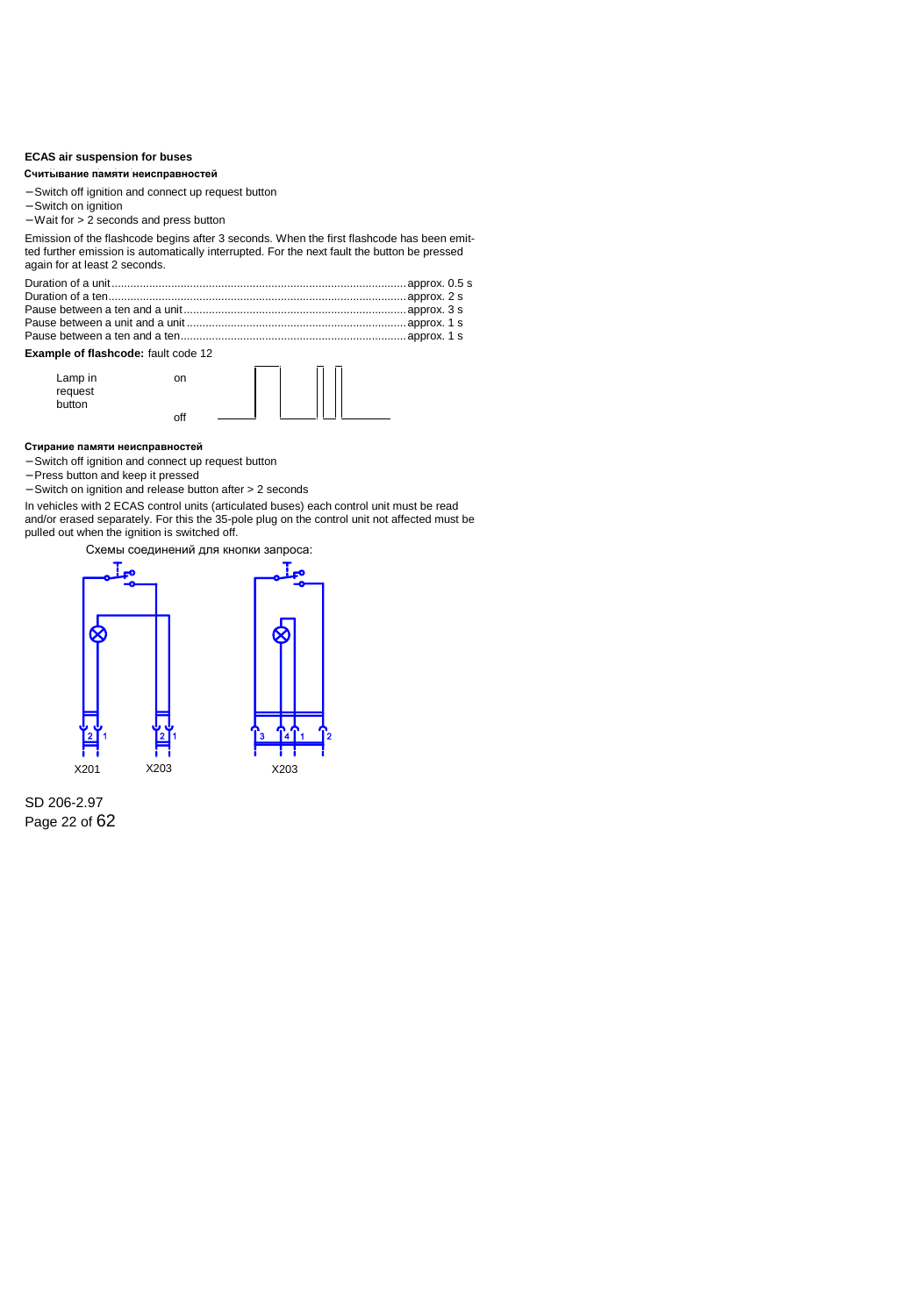| Type of fault                                                                          | Flashcode |
|----------------------------------------------------------------------------------------|-----------|
| Internal fault in control unit:                                                        |           |
|                                                                                        |           |
|                                                                                        |           |
|                                                                                        |           |
|                                                                                        |           |
|                                                                                        |           |
|                                                                                        |           |
| ⇒ Cumulative test fault in calibration data, recalibrate pressure sensor  (8)          |           |
|                                                                                        |           |
| Sensor fault, interruption or short-circuit to +UB:                                    |           |
|                                                                                        |           |
|                                                                                        |           |
|                                                                                        |           |
|                                                                                        |           |
|                                                                                        |           |
| Sensor fault, interruption or short-circuit to earth:                                  |           |
|                                                                                        |           |
|                                                                                        |           |
|                                                                                        |           |
|                                                                                        |           |
|                                                                                        |           |
| Fault in solenoid valve, interruption or short-circuit to +UB:                         |           |
|                                                                                        |           |
|                                                                                        |           |
|                                                                                        |           |
|                                                                                        |           |
|                                                                                        |           |
|                                                                                        |           |
|                                                                                        |           |
|                                                                                        |           |
| Solenoid valve fault, interruption or short-circuit to earth:                          |           |
|                                                                                        |           |
|                                                                                        |           |
|                                                                                        |           |
|                                                                                        |           |
|                                                                                        |           |
|                                                                                        |           |
|                                                                                        |           |
|                                                                                        |           |
| For the forebody of articulated buses the data in the square brackets apply.<br>$\Box$ |           |
| $\mathcal{L}$ $\mathcal{L}$ . For excluded a set of the distribution of $\mathcal{L}$  |           |

( ) For vehicles with this equipment. \* The letter is on the corrugated tube of the relevant valve.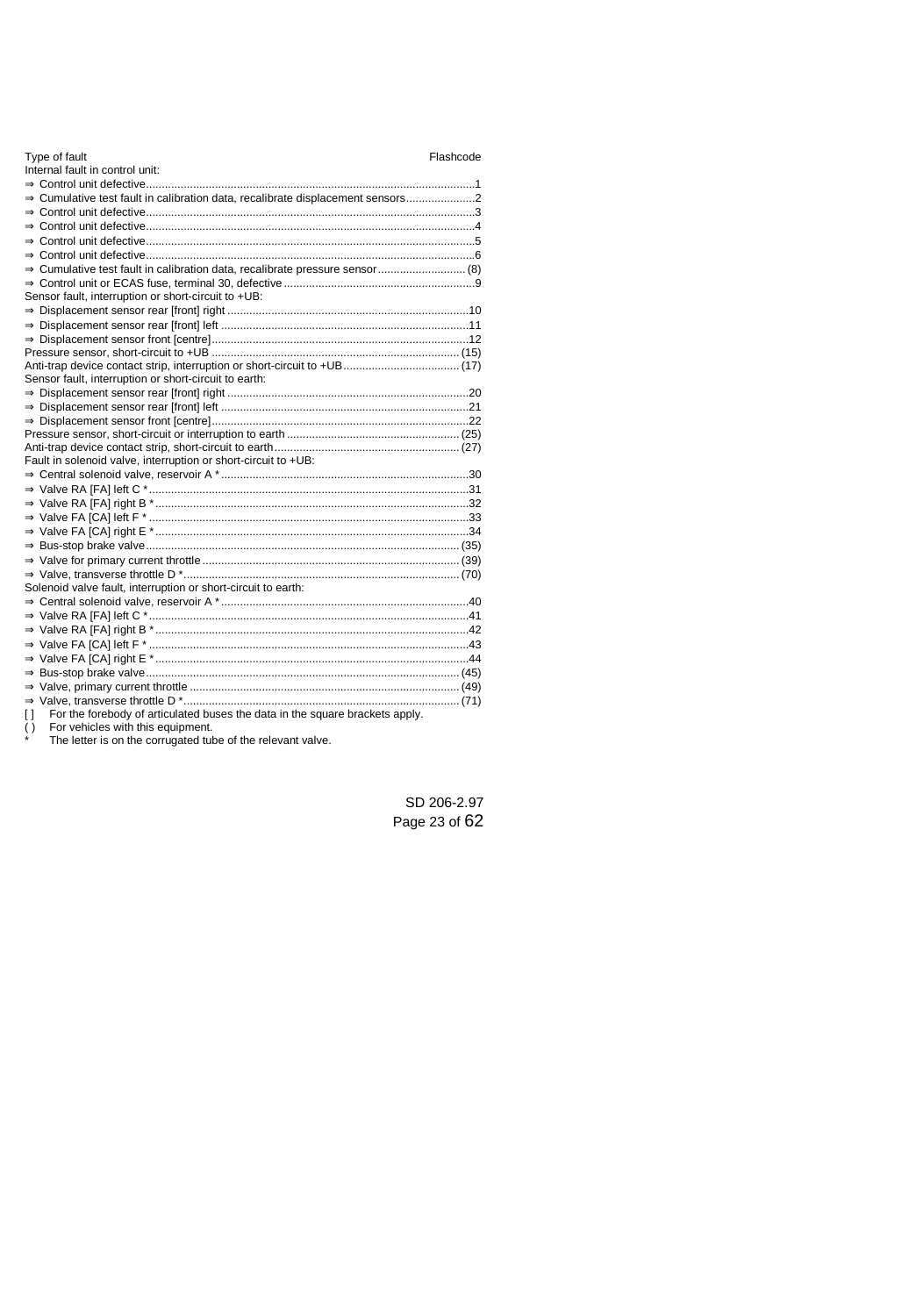| Type of fault<br>Relay, door release:                  | Flashcode |
|--------------------------------------------------------|-----------|
| Plausibility fault (mechanical fault) during raising:  |           |
|                                                        |           |
| Plausibility fault (mechanical fault) during lowering: |           |
|                                                        |           |
|                                                        |           |
|                                                        |           |
|                                                        |           |
|                                                        |           |

[ ] For the forebodies of articulated buses the data in square brackets apply.<br>  $\uparrow$  For vehicles with this equipment.<br>  $\uparrow$  The latter is no the occurrented the of the relevant value.

( ) For vehicles with this equipment. \* The letter is on the corrugated tube of the relevant valve.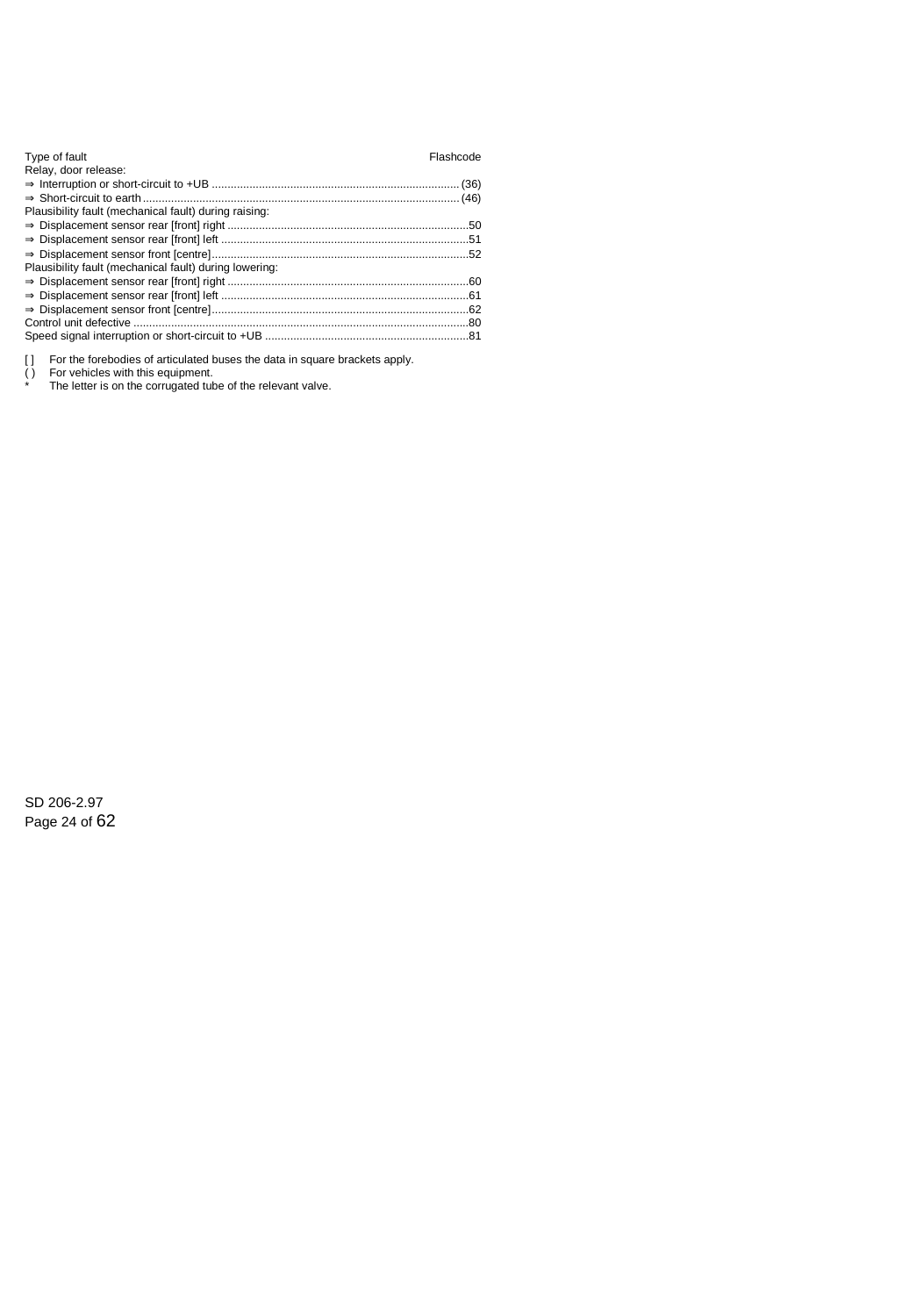## <span id="page-24-0"></span>**Door control system IFE**

#### **Reading out the fault memory Считывание памяти неисправностей**

- − Switch off ignition and connect up request button
- − Switch on ignition
- − Press button for > 2 seconds

## **Example of flashcode:** Fault code 11

Lamp in request button on



#### **Erasing the fault memory Стирание памяти неисправностей**

- − Switch off ignition and connect up request button
- − Press button and keep it pressed
- − Switch on ignition and release button after > 2 seconds

off

| Type of fault                                                                 | Flashcode |
|-------------------------------------------------------------------------------|-----------|
|                                                                               |           |
|                                                                               |           |
| Slide-glide door: limit switch reports door closed, door displacement         |           |
|                                                                               |           |
|                                                                               |           |
|                                                                               |           |
|                                                                               |           |
|                                                                               |           |
|                                                                               |           |
|                                                                               |           |
| Fault in pressure wave switch (responded continuously for more than 1 minute) |           |
|                                                                               |           |
| Fault in door opening button (actuated continuously for more than 1 minute)10 |           |
| Fault in driver's button (actuated continuously for more than 1 minute)11     |           |

\* Slide-glide door and inward-swinging door have the same fault code number Flashcodes 1, 2, 3 and 4 lead to switch-off of door motor.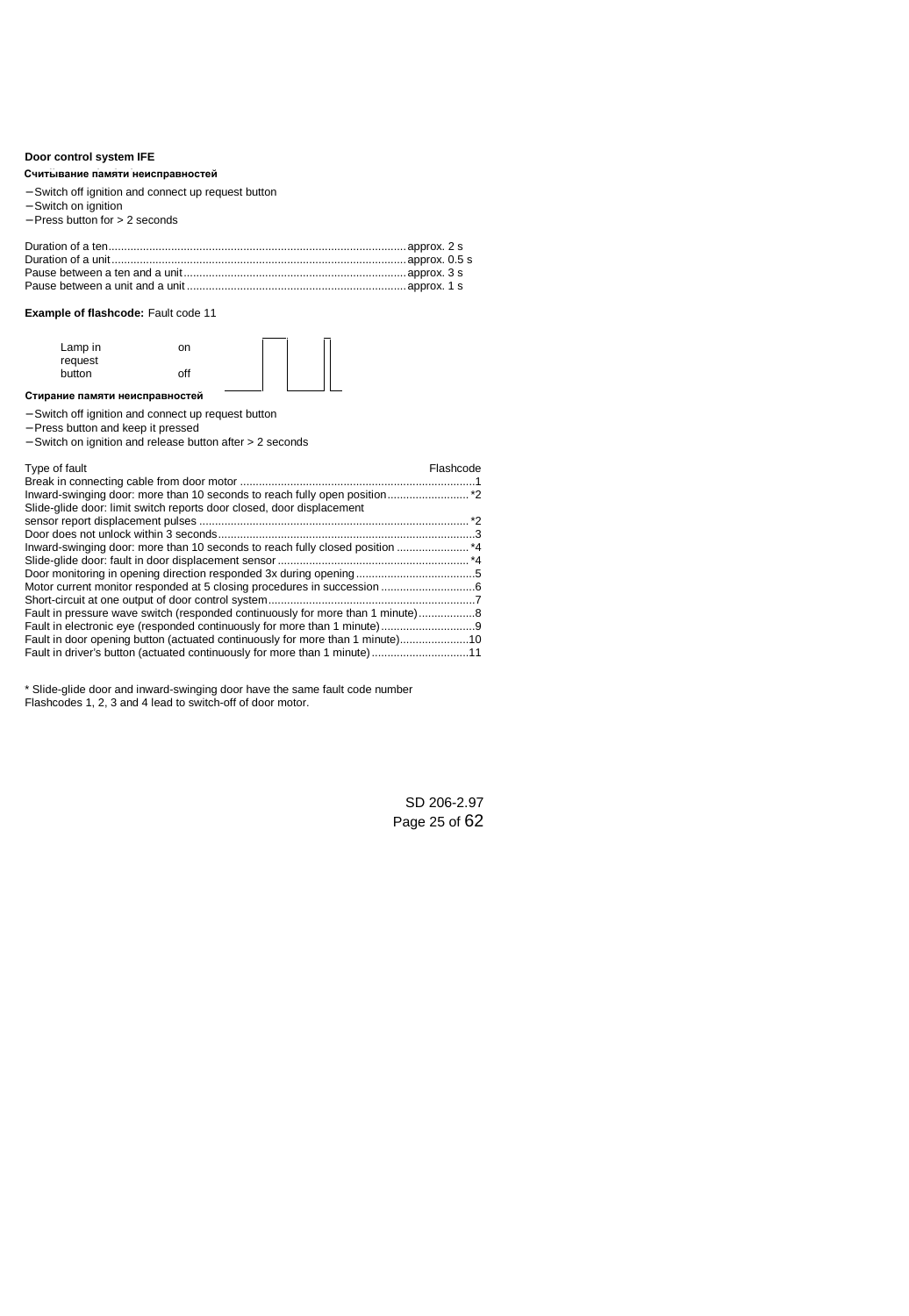## <span id="page-25-0"></span>**ECAS air suspension for trucks**

### Считывание памяти неисправностей

- − Switch off ignition and connect up request button
- − Switch on ignition
- − Press button for > 2 seconds

| Считывание памяти неисправностей                                                                                  |                                                                                                                                                                                             |  |
|-------------------------------------------------------------------------------------------------------------------|---------------------------------------------------------------------------------------------------------------------------------------------------------------------------------------------|--|
| - Switch off ignition and connect up request button<br>- Switch on ignition<br>$-$ Press button for $> 2$ seconds |                                                                                                                                                                                             |  |
| at least 2 seconds                                                                                                | Emission of the flashcode begins after 3 seconds. After emission of the first fault further<br>emission is automatically interrupted. For the next fault the button must be pressed again f |  |
|                                                                                                                   |                                                                                                                                                                                             |  |
| Example of flashcode: Fault code 12                                                                               |                                                                                                                                                                                             |  |
| Lamp in<br>request<br>button                                                                                      | on<br>off                                                                                                                                                                                   |  |
| Стирание памяти неисправностей                                                                                    |                                                                                                                                                                                             |  |
| - Switch off ignition and connect up request button<br>- Press button and keep it pressed                         | - Switch on ignition and release button after at least 2 and at most 4 seconds                                                                                                              |  |
| Схемы соединений для кнопки запроса:                                                                              |                                                                                                                                                                                             |  |

## **Example of flashcode:** Fault code 12



#### Стирание памяти неисправностей

- − Switch off ignition and connect up request button
- − Press button and keep it pressed
- − Switch on ignition and release button after at least 2 and at most 4 seconds

## Схемы соединений для кнопки запроса:





SD 206-2.97 Page 26 of 62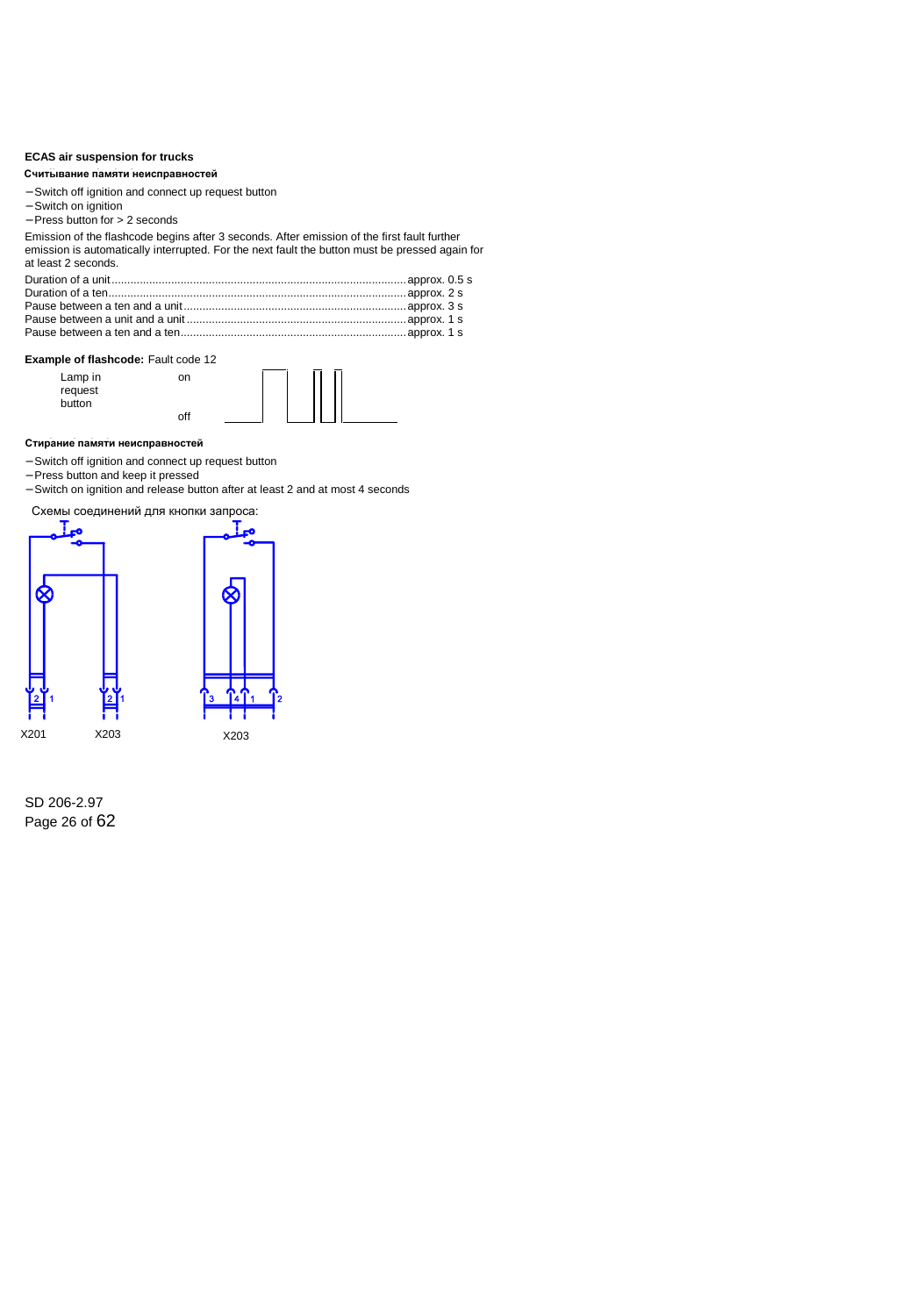|                                                                                  | 4x2 | 6x2       |
|----------------------------------------------------------------------------------|-----|-----------|
| Type of fault                                                                    |     | Flashcode |
|                                                                                  |     |           |
| Cumulative test fault in calibration data (recalibrate displacement sensors)2  2 |     |           |
|                                                                                  |     |           |
|                                                                                  |     |           |
|                                                                                  |     |           |
|                                                                                  |     |           |
|                                                                                  |     |           |
|                                                                                  |     |           |
|                                                                                  |     |           |
| Sensor fault, interruption or short-circuit to +UB:                              |     |           |
|                                                                                  |     |           |
|                                                                                  |     |           |
|                                                                                  |     |           |
| Sensor fault, short-circuit to earth:                                            |     |           |
|                                                                                  |     |           |
|                                                                                  |     |           |
|                                                                                  |     |           |
| Valve fault, interruption or short-circuit to +UB:                               |     |           |
|                                                                                  |     |           |
|                                                                                  |     |           |
|                                                                                  |     |           |
|                                                                                  |     |           |
|                                                                                  |     |           |
|                                                                                  |     |           |
|                                                                                  |     |           |
|                                                                                  |     |           |
| Valve fault, interruption or short-circuit to earth:                             |     |           |
|                                                                                  |     |           |
|                                                                                  |     |           |
|                                                                                  |     |           |
|                                                                                  |     |           |
|                                                                                  |     |           |
|                                                                                  |     |           |
|                                                                                  |     |           |
|                                                                                  |     |           |
| Plausibility fault (mechanical fault) during raising:                            |     |           |
|                                                                                  |     |           |
|                                                                                  |     |           |
|                                                                                  |     |           |
| Plausibility fault (mechanical fault) during lowering:                           |     |           |
|                                                                                  |     |           |
|                                                                                  |     |           |
|                                                                                  |     |           |
|                                                                                  |     |           |
|                                                                                  |     |           |
| * = up to control unit: $81.25935 - 6416$ ; 466 055 041 0                        |     |           |

\*\* = from control unit 81.25935-6547; 466 055 047 0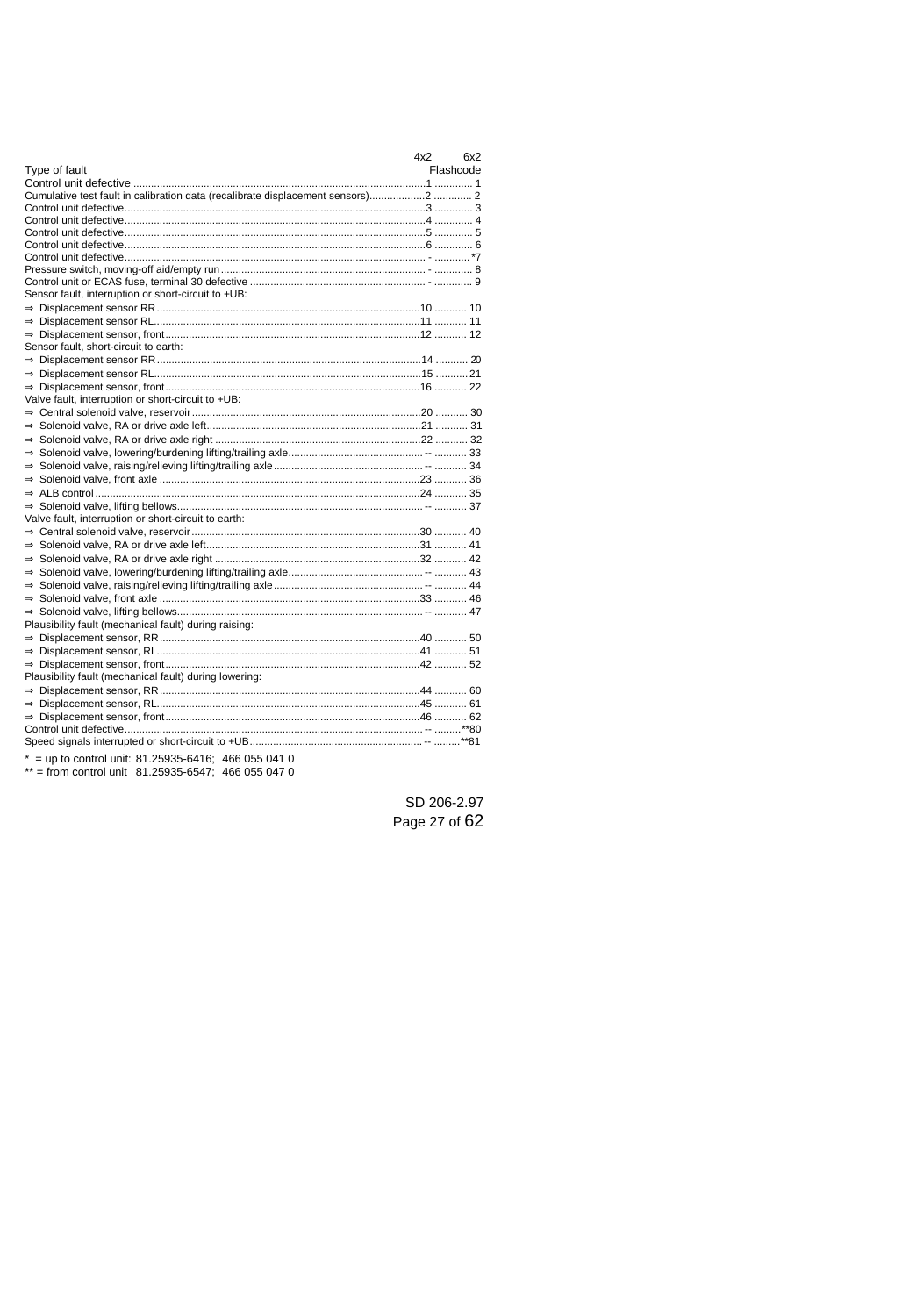### <span id="page-27-0"></span>**EFR running-gear control for trucks**

#### Считывание памяти неисправностей

- − Switch off ignition and connect up request button
- − Switch on ignition
- − Press button for > seconds

| Считывание памяти неисправностей                                                                                |           |                                                                                                                                                                                           |  |
|-----------------------------------------------------------------------------------------------------------------|-----------|-------------------------------------------------------------------------------------------------------------------------------------------------------------------------------------------|--|
| - Switch off ignition and connect up request button<br>- Switch on ignition<br>$-$ Press button for $>$ seconds |           |                                                                                                                                                                                           |  |
| at least 2 seconds.                                                                                             |           | Emission of the flashcode begins after 3 seconds. After emission of the first fault further<br>emission in automatically interrupted. For the next fault the button must be pressed again |  |
|                                                                                                                 |           |                                                                                                                                                                                           |  |
| <b>Example of flashcode:</b> Fault code 12                                                                      |           |                                                                                                                                                                                           |  |
| Lamp in<br>request<br>button                                                                                    | on<br>off |                                                                                                                                                                                           |  |
| Стирание памяти неисправностей                                                                                  |           |                                                                                                                                                                                           |  |
| - Switch off ignition and connect up request button<br>- Press button and keep it pressed                       |           | - Switch on ignition and release button after at least 2 and at most 4 seconds.                                                                                                           |  |
| Схема соединений для кнопки запроса:                                                                            |           | T                                                                                                                                                                                         |  |

## **Example of flashcode:** Fault code 12

| on  |
|-----|
|     |
| off |



### Стирание памяти неисправностей

- − Switch off ignition and connect up request button
- − Press button and keep it pressed
- − Switch on ignition and release button after at least 2 and at most 4 seconds.

Схема соединений для кнопки запроса:



SD 206-2.97 Page 28 of 62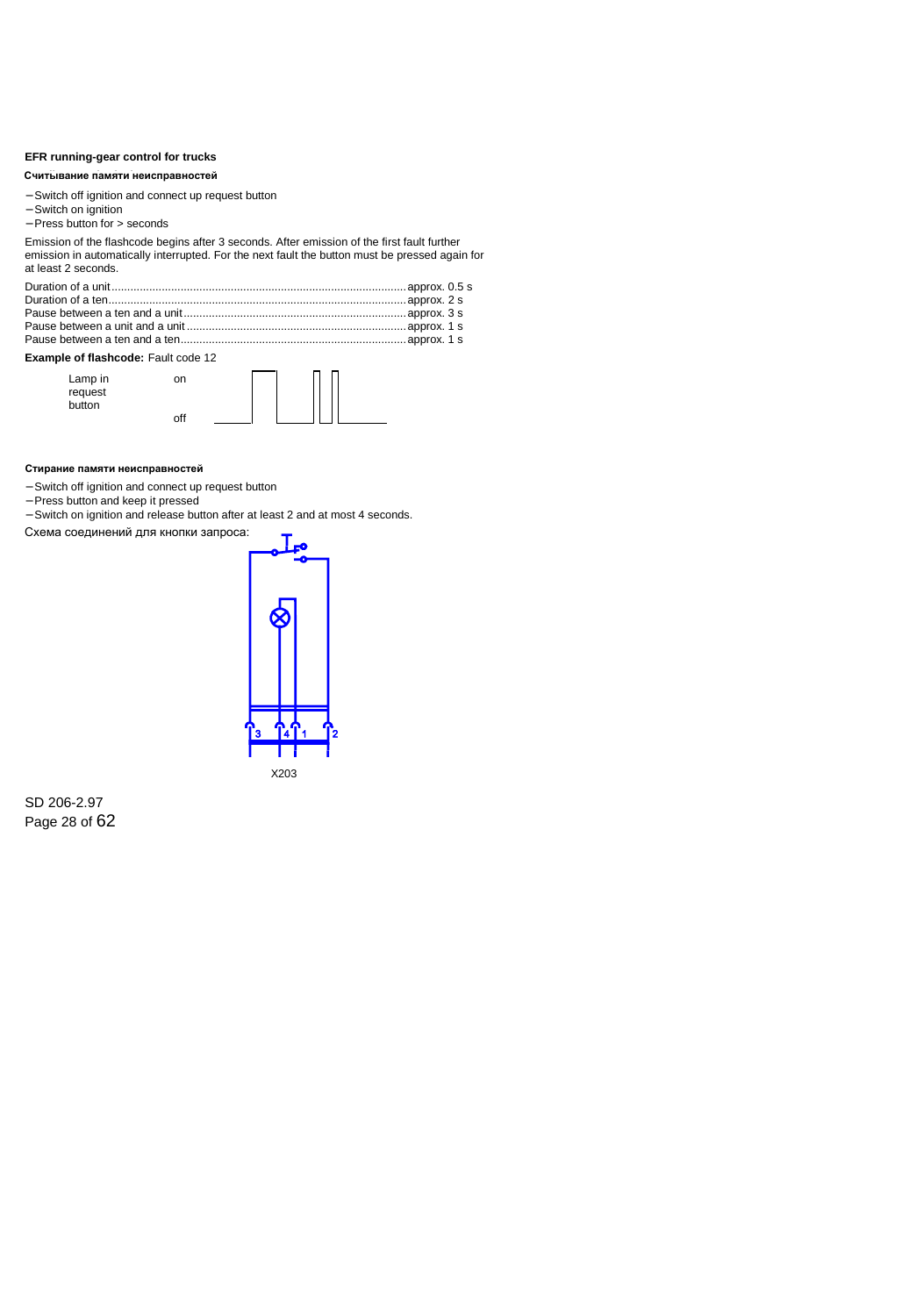| Type of fault                                                               | Flashcode |
|-----------------------------------------------------------------------------|-----------|
|                                                                             |           |
| Cumulative test error in calibration data, recalibrate displacement sensors |           |
|                                                                             |           |
|                                                                             |           |
|                                                                             |           |
|                                                                             |           |
|                                                                             |           |
|                                                                             |           |
| Sensor fault, interruption or short-circuit to +UB:                         |           |
|                                                                             |           |
|                                                                             |           |
|                                                                             |           |
| Sensor fault, short-circuit to +UB:                                         |           |
|                                                                             |           |
|                                                                             |           |
|                                                                             |           |
| Sensor fault, short-circuit to earth:                                       |           |
|                                                                             |           |
|                                                                             |           |
|                                                                             |           |
| Sensor fault, interruption or short-circuit to earth:                       |           |
|                                                                             |           |
|                                                                             |           |
|                                                                             |           |
| Valve fault, interruption or short-circuit to +UB:                          |           |
|                                                                             |           |
|                                                                             |           |
|                                                                             |           |
|                                                                             |           |
|                                                                             |           |
|                                                                             |           |
|                                                                             |           |
|                                                                             |           |
|                                                                             |           |
|                                                                             |           |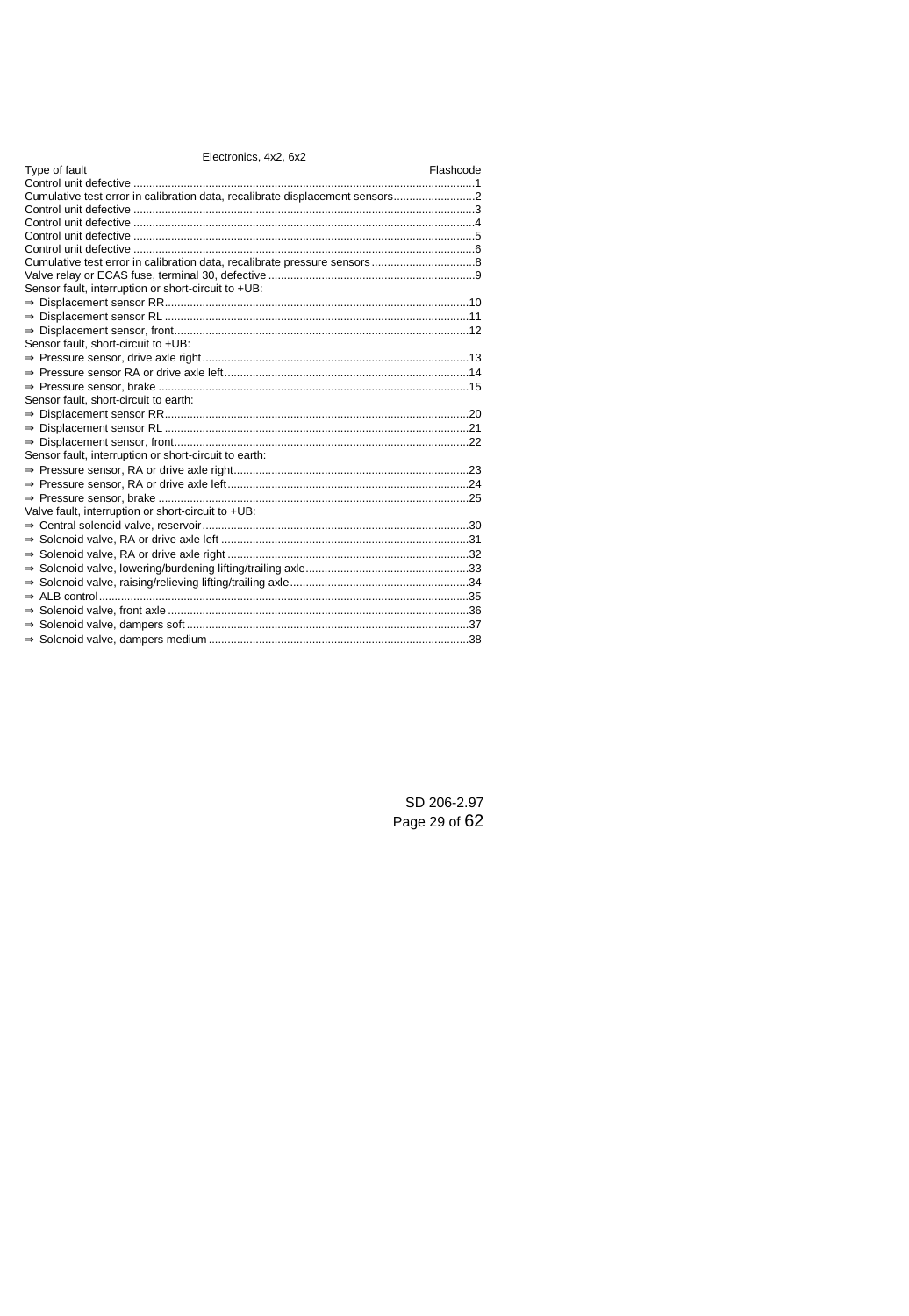## Electronics 4x2, 6x2

## Type of fault Flashcode Type of fault Flashcode

| Valve fault, interruption or short-circuit to earth:   |  |
|--------------------------------------------------------|--|
|                                                        |  |
|                                                        |  |
|                                                        |  |
|                                                        |  |
|                                                        |  |
|                                                        |  |
|                                                        |  |
|                                                        |  |
|                                                        |  |
| Plausibility fault (mechanical fault) during raising:  |  |
|                                                        |  |
|                                                        |  |
|                                                        |  |
| Plausibility fault (mechanical fault) during lowering: |  |
|                                                        |  |
|                                                        |  |
|                                                        |  |
|                                                        |  |
|                                                        |  |
|                                                        |  |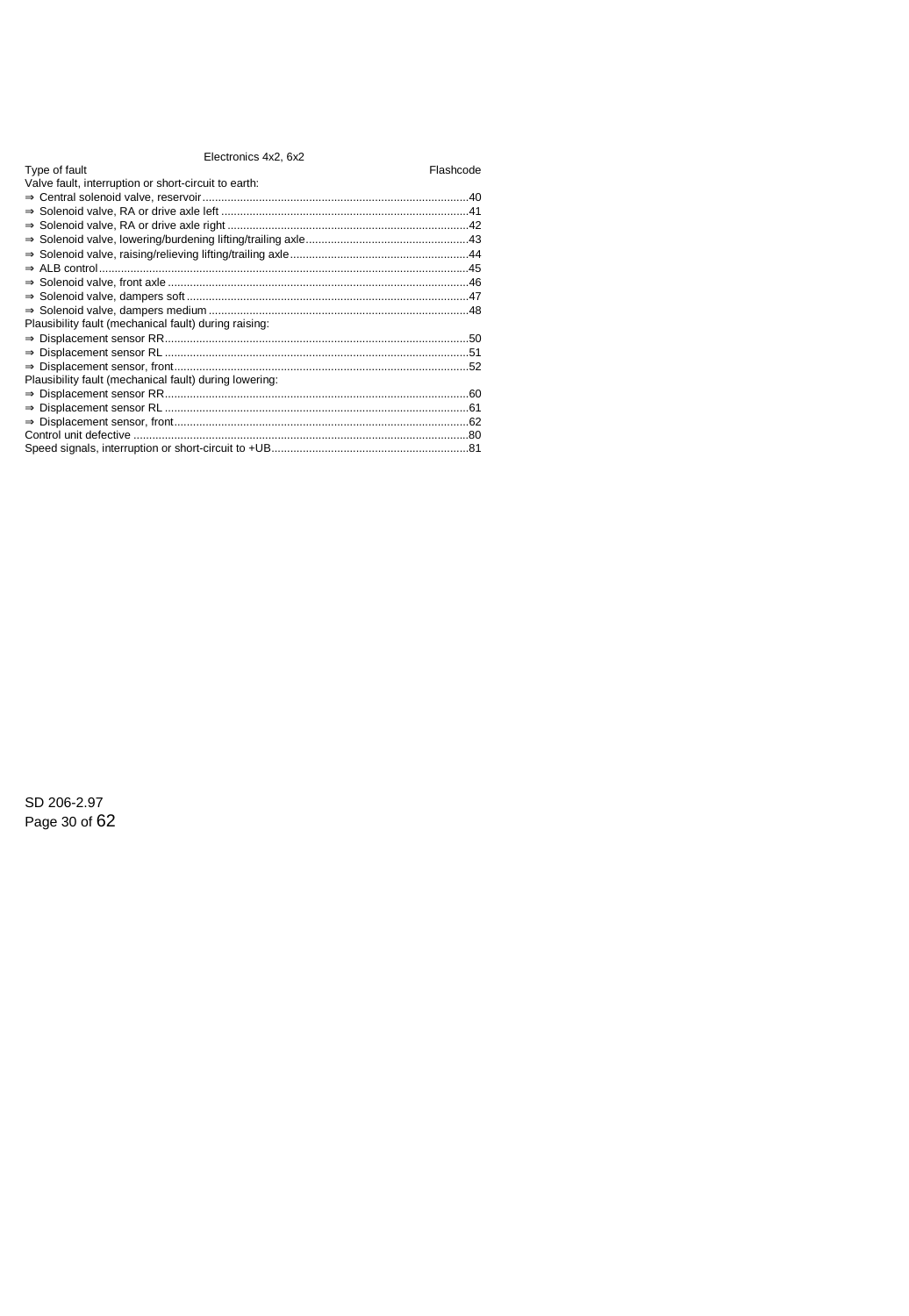## <span id="page-30-0"></span>**WEBASTO auxiliary heater Airtop 2000**

#### **Reading out the fault memory Считывание памяти неисправностей**

− The fault is shown automatically in the display when it occurs.

The faults are shown in the display of the control box. Only one fault can be displayed. If more than one fault is present, the next fault will not be shown in the display until after the first fault has been rectified.

#### **Erasing the fault memory Стирание памяти неисправностей**

− After repairs switch off the heater, wait for after-running and switch heater on again. The fault will be erased automatically.

| Type of fault | Flashcode |
|---------------|-----------|
|               |           |
|               |           |
|               |           |
|               |           |
|               |           |
|               |           |
|               |           |
|               |           |
|               |           |
|               |           |

SD 206-2.97 Page 31 of 62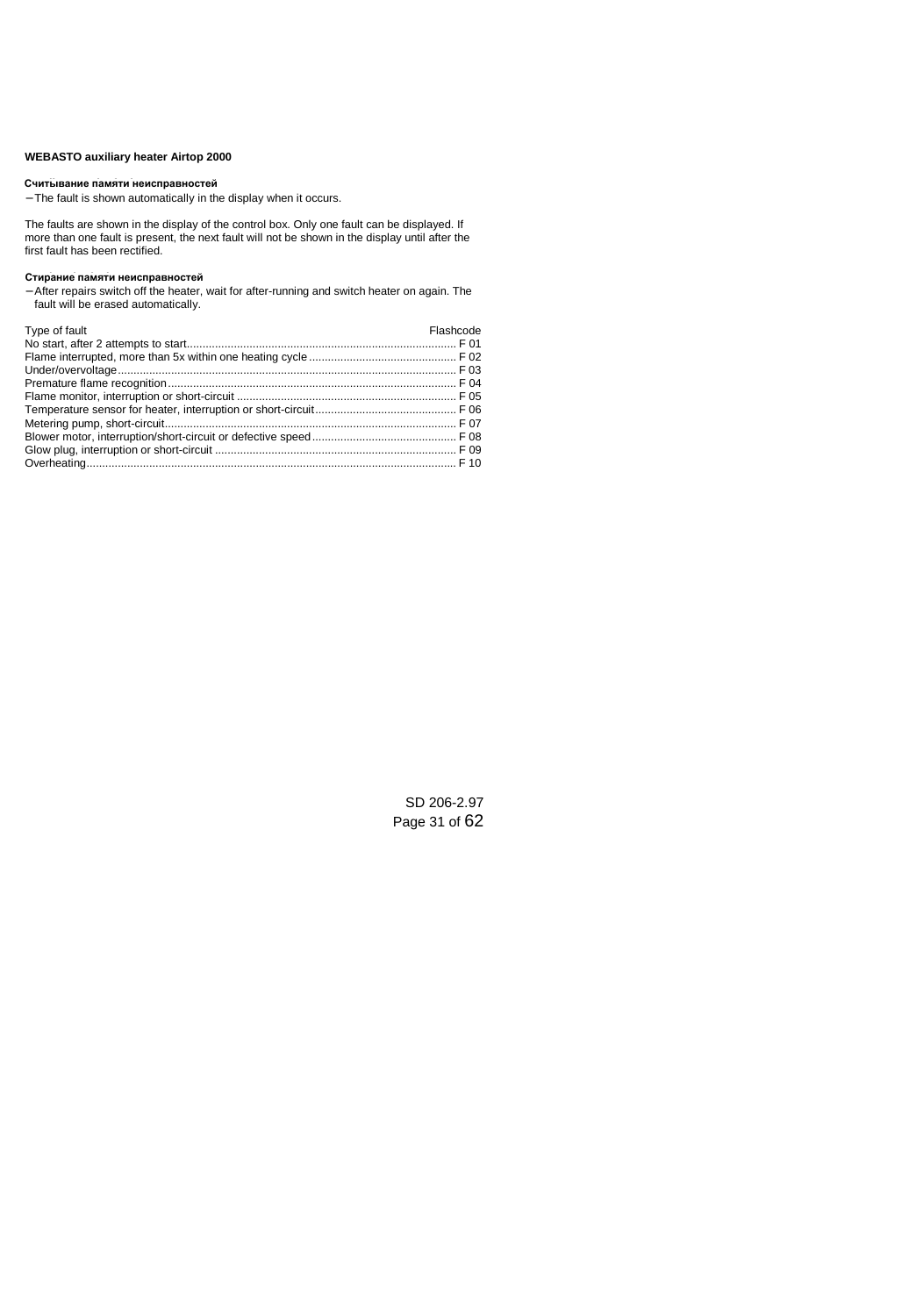## <span id="page-31-0"></span>**Eberspächer auxiliary heater D1LCC/D3LCC**

### **Reading out the fault memory Считывание памяти неисправностей**

- − Switch off the auxiliary heater
- − Switch on auxiliary heater with button  $\frac{1}{2}$
- − Press button **Q** and with 2 seconds also press button **P**



The last fault to occur will be shown in the display, e.g.: AF:64

With buttons  $\mathbf{D}$  and  $\mathbf{C}$  a further four faults, if present, can be read out. E.g.: F:10, F:13.

## **Erasing the fault memory Стирание памяти неисправностей**

- − Switch off the auxiliary heater-
- − Switch on auxiliary heater with button .



- − Open the 1-pole plug connection X 683, which is at the plug connection between wiring harness and control box.
- − Press buttons  $\boxed{\mathbf{O}}$  and  $\boxed{\mathbf{P}}$  simultaneously and close plug connection X 683.

| Type of fault                                                                       | Fault code |
|-------------------------------------------------------------------------------------|------------|
| Control unit, chamber 1, to relay for fresh-air blower, short-circuit               |            |
| Control unit, chamber 2, to relay for electrical isolator switch or input for       |            |
|                                                                                     |            |
| TRS switch-off due to signal change from plus to minus at control unit,             |            |
| Voltage between control unit chamber 5 and chamber 11:                              |            |
|                                                                                     |            |
|                                                                                     |            |
|                                                                                     |            |
|                                                                                     |            |
| Check glow plug (approx. 1 $\Omega$ to 2 $\Omega$ ), control units chambers 6 and 9 |            |
|                                                                                     |            |
| Glow plug or control unit, chamber 6, to glow plug: short-circuit                   |            |
|                                                                                     |            |

If the fault code is read out with an Eberspächer diagnosis unit, it has 3 digits (e.g. 021). If it is read out with the module clock, it has only 2 digits (e.g. 21).

SD 206-2.97 Page 32 of 62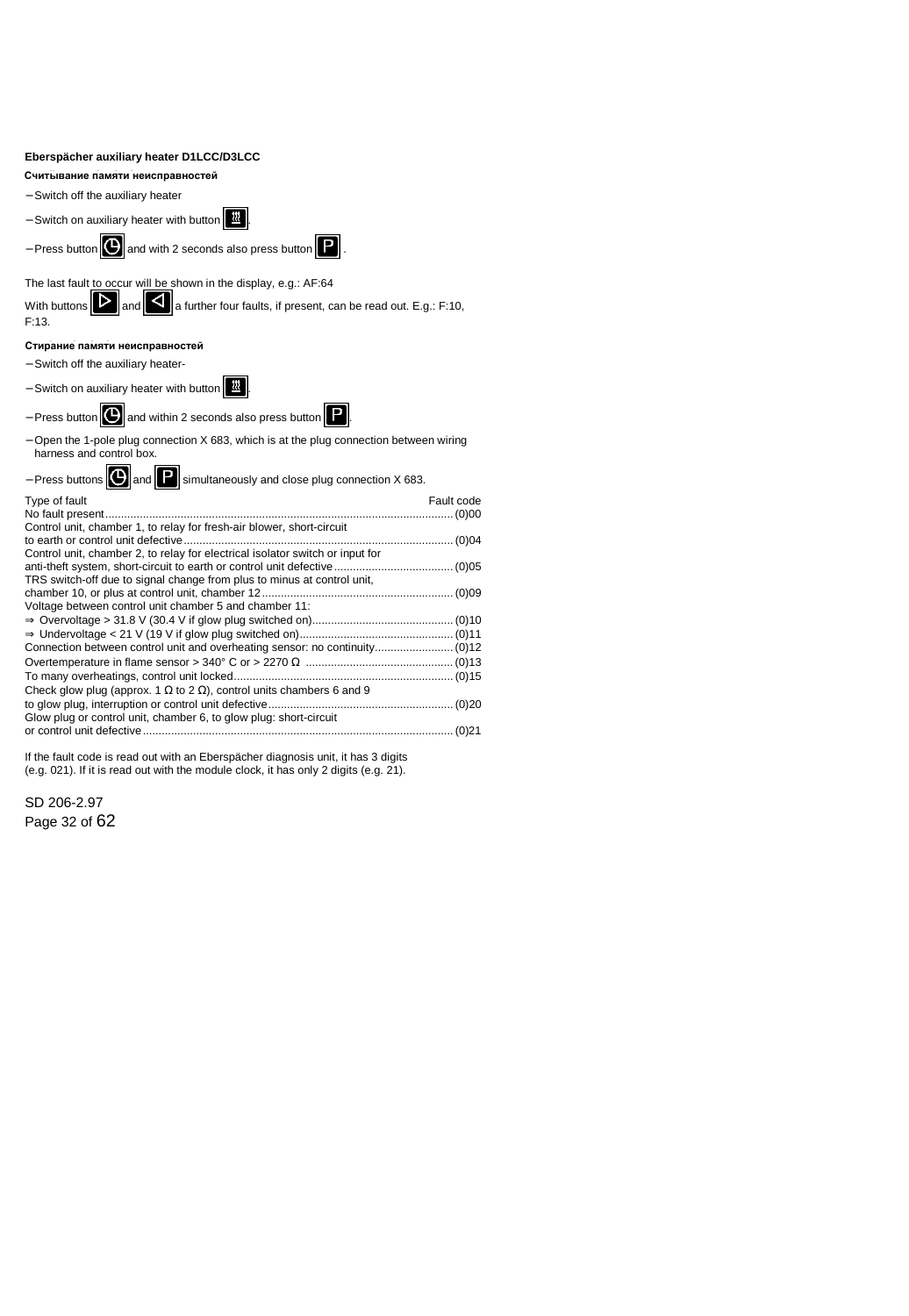| Type of fault<br>Fault code<br>Control unit, chamber 4, to connection plug for module clock: |  |
|----------------------------------------------------------------------------------------------|--|
|                                                                                              |  |
|                                                                                              |  |
| Metering pump or control unit, chamber 3, to metering pump:                                  |  |
|                                                                                              |  |
|                                                                                              |  |
|                                                                                              |  |
|                                                                                              |  |
|                                                                                              |  |
| Flame interrupted:                                                                           |  |
|                                                                                              |  |
|                                                                                              |  |
|                                                                                              |  |
|                                                                                              |  |
| External temperature control sensor:                                                         |  |
|                                                                                              |  |
|                                                                                              |  |
| Control box potentiometer:                                                                   |  |
|                                                                                              |  |
|                                                                                              |  |
| Flame sensor or flame sensor lead:                                                           |  |
|                                                                                              |  |
|                                                                                              |  |
|                                                                                              |  |
|                                                                                              |  |
|                                                                                              |  |
| Control unit defective:                                                                      |  |
|                                                                                              |  |
|                                                                                              |  |
|                                                                                              |  |
|                                                                                              |  |
|                                                                                              |  |

If the fault code is read out with an Eberspächer diagnosis unit, it has 3 digits (e.g. 021). If it is read out with the module clock, it has only 2 digits (e.g. 21).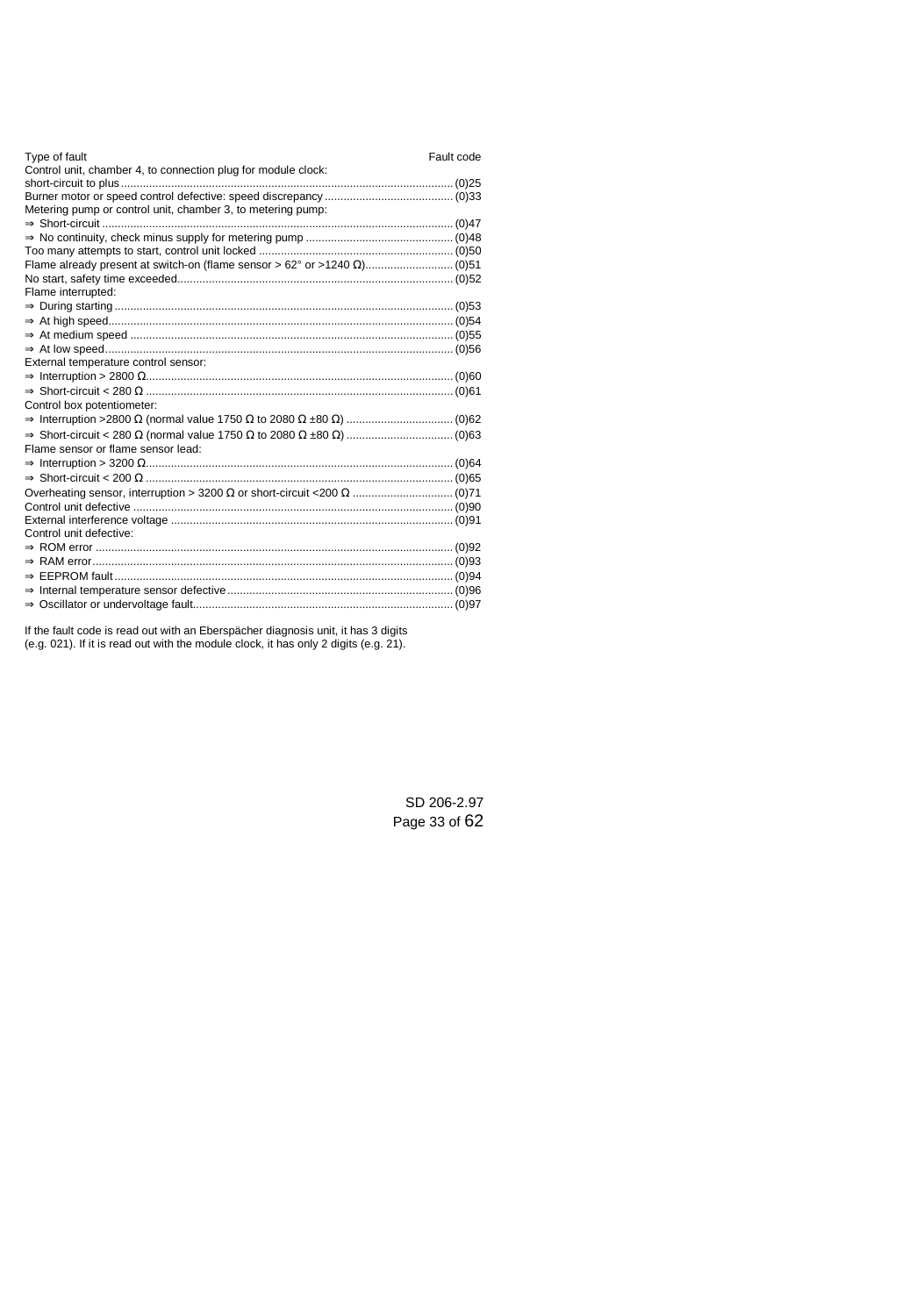## <span id="page-33-0"></span>**DREIHA control box**

## **Reading out the fault memory Считывание памяти неисправностей**

− Switch on ignition

− Press buttons (1) and (2) simultaneously for > 2 seconds

After 3 seconds the flashcode is emitted via the check lamp  $(3)$ . After emission of the first fault code the display is automatically interrupted. For the next fault code buttons  $(1)$  and 2 must be pressed again for at least 2 seconds.



#### **Erasing the fault memory Стирание памяти неисправностей**

- Switch off ignition
- Press buttons ① and ② simultaneously and keep them pressed
- Switch on ignition and release buttons  $(1)$  and  $(2)$  after 2 seconds

## **Example of flashcode:** Fault code 12

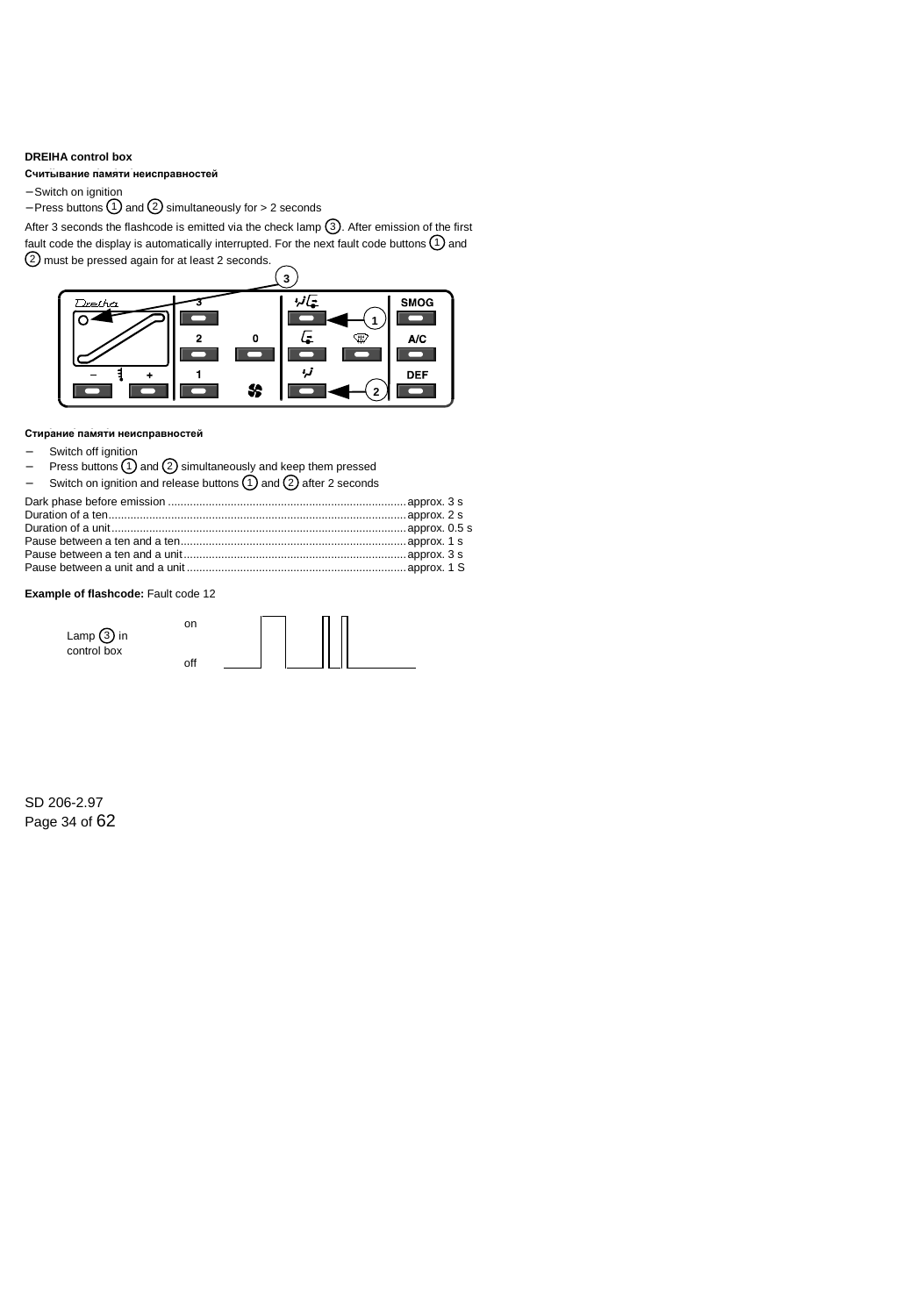| Type of fault                                       | Flashcode |
|-----------------------------------------------------|-----------|
| Valve: (check cabling to heater or drive in heater) |           |
|                                                     |           |
|                                                     |           |
|                                                     |           |
|                                                     |           |
|                                                     |           |
|                                                     |           |
|                                                     |           |
|                                                     |           |
|                                                     |           |
|                                                     |           |
|                                                     |           |
|                                                     |           |
|                                                     |           |
|                                                     |           |
|                                                     |           |
|                                                     |           |
| Output:                                             |           |
|                                                     |           |
|                                                     |           |
|                                                     |           |
|                                                     |           |
|                                                     |           |
|                                                     |           |
|                                                     |           |
|                                                     |           |
|                                                     |           |
|                                                     |           |
|                                                     |           |
|                                                     |           |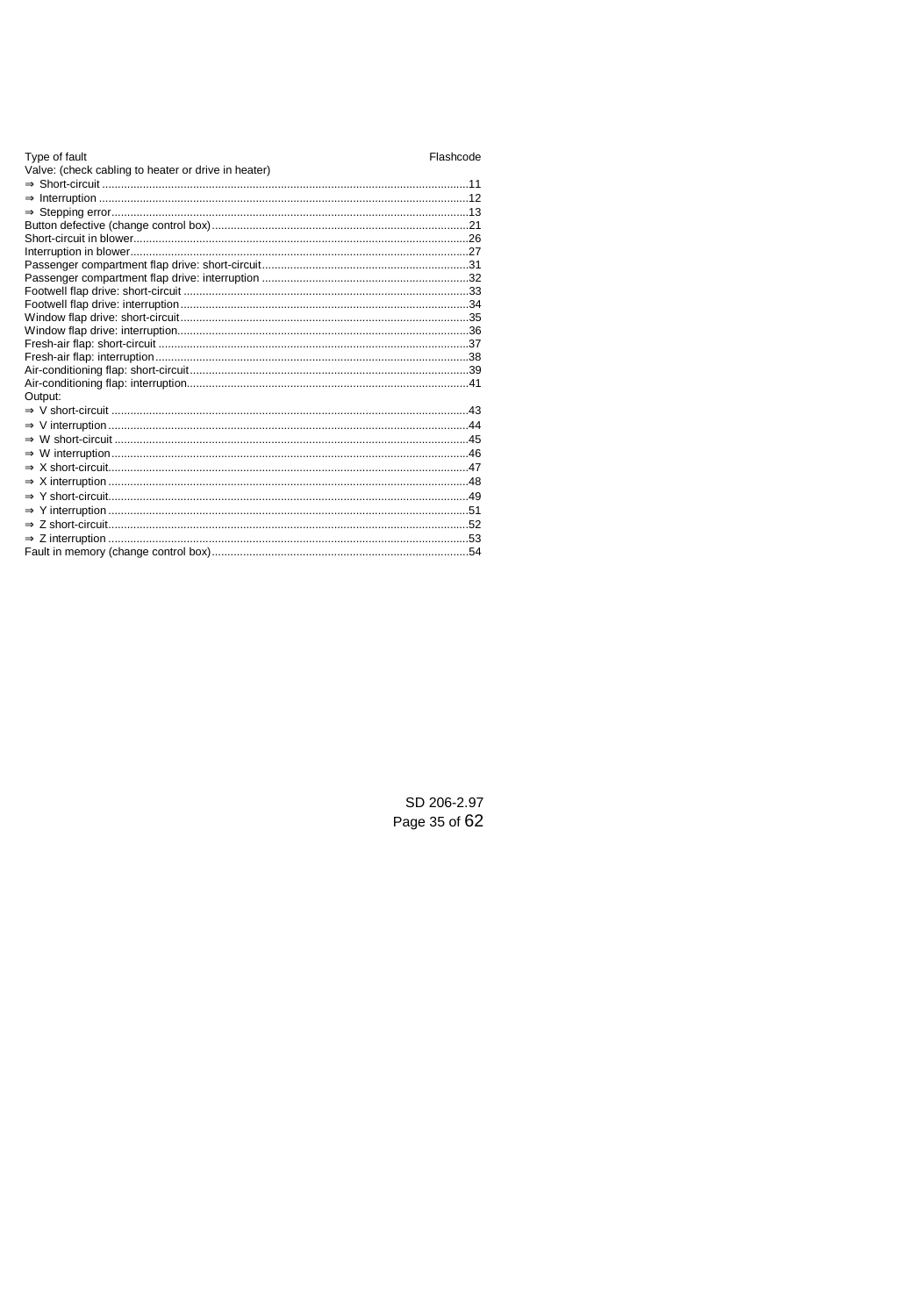## <span id="page-35-0"></span>**BEHR air-conditioner**

#### **Reading out the fault memory Считывание памяти неисправностей**

- − Switch off ignition and connect up request button
- − Switch on ignition
- − Press button for at least 2 seconds

When the first fault code has been emitted display of further codes will be automatically interrupted. for the next fault code the button must be pressed again for at least 2 seconds.

## **Example of flashcode:** Fault code 13



#### **Erasing the fault memory Стирание памяти неисправностей**

- − Switch off ignition and connect up request button
- − Press button and keep it pressed
- − Switch on ignition and release button after > 2 seconds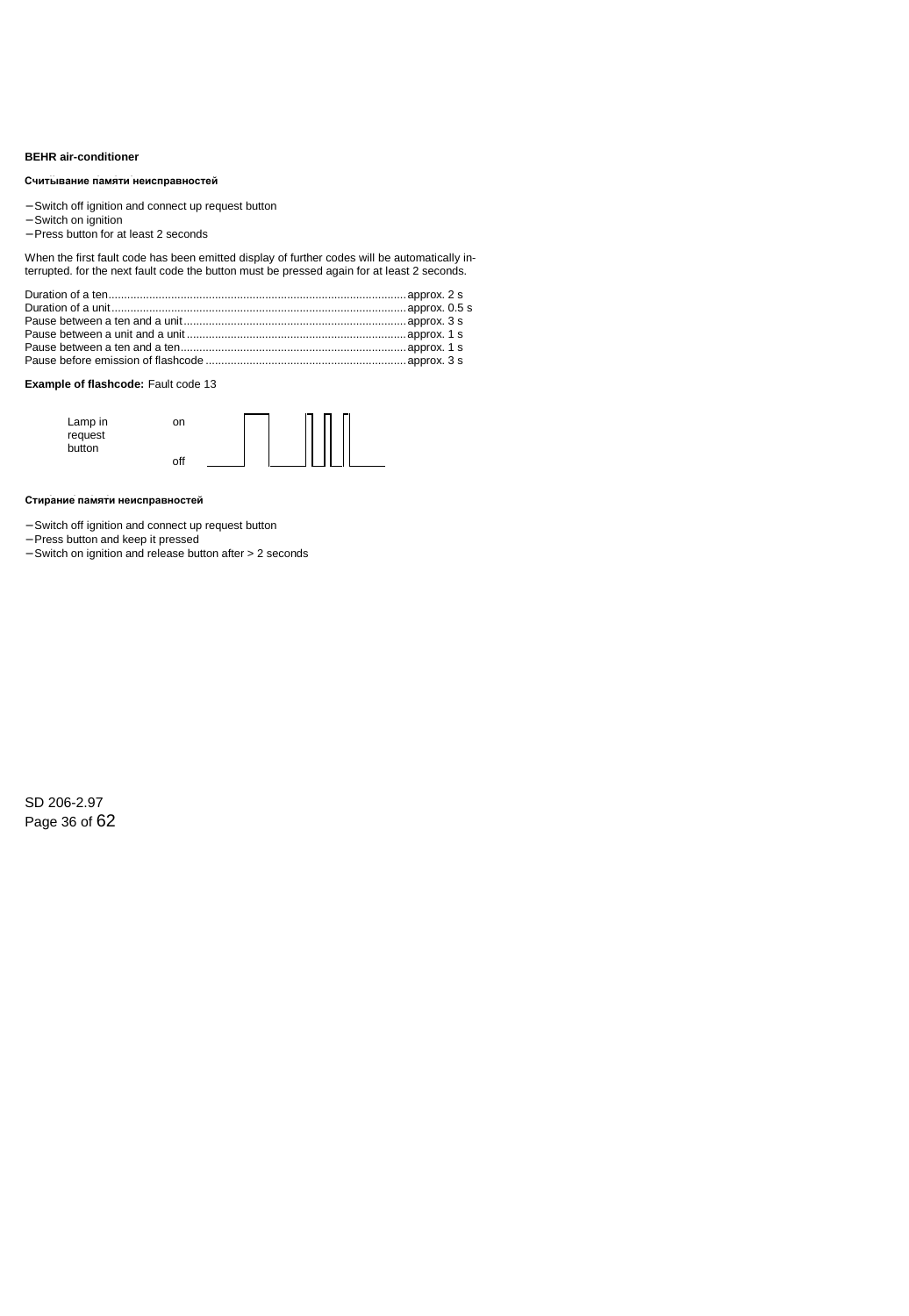| Type of fault                                                        | Flashcode |
|----------------------------------------------------------------------|-----------|
| Temperature sensor:                                                  |           |
|                                                                      |           |
|                                                                      |           |
|                                                                      |           |
|                                                                      |           |
|                                                                      |           |
|                                                                      |           |
|                                                                      |           |
|                                                                      |           |
|                                                                      |           |
|                                                                      |           |
|                                                                      |           |
|                                                                      |           |
|                                                                      |           |
|                                                                      |           |
| Coding stored does not correspond to the components dependent on the |           |
|                                                                      |           |

\* For air-conditioner only

Схемы соединений для кнопки запроса:

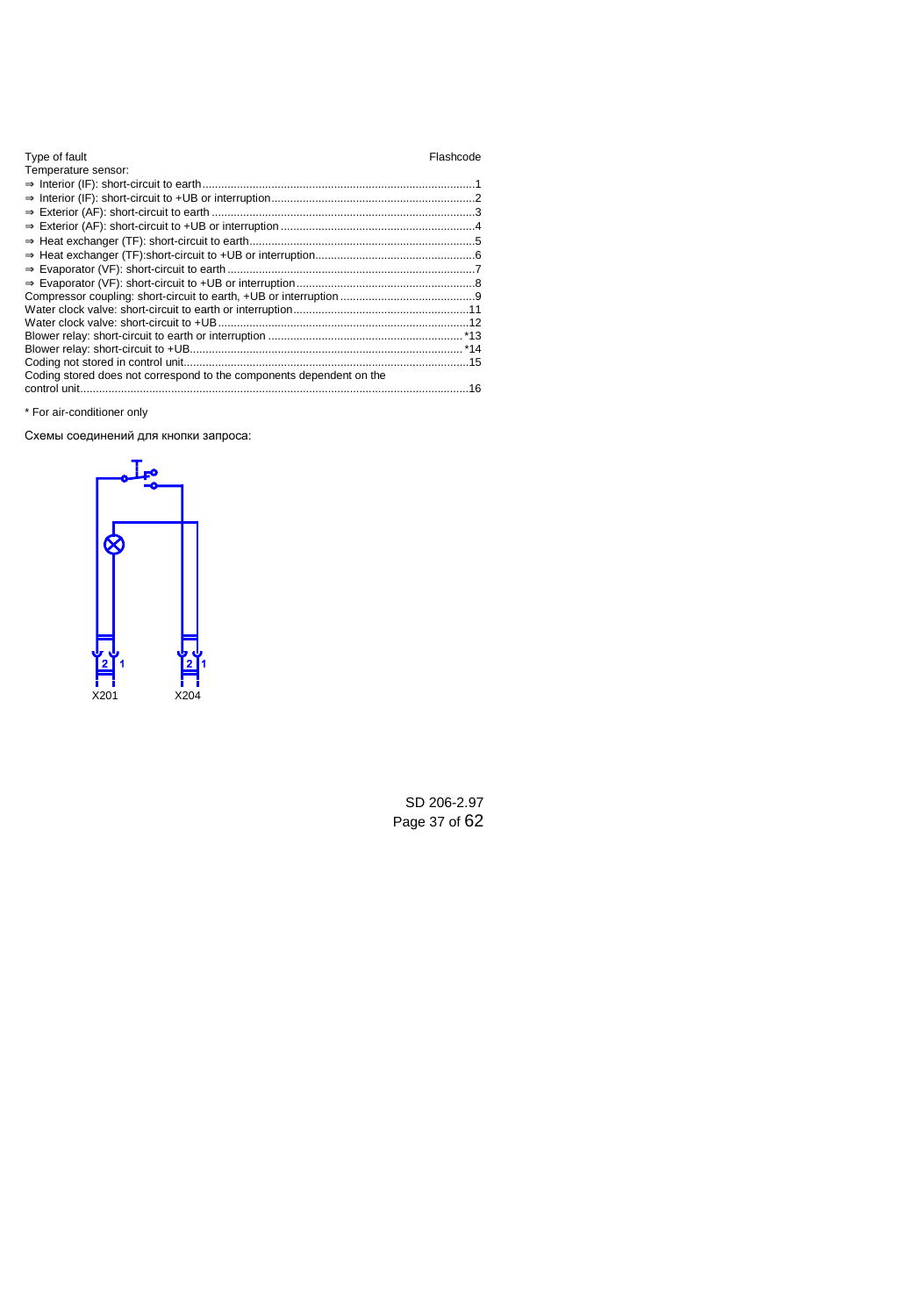## <span id="page-37-0"></span>**WABCO ATC** (**A**utomatic **T**emperature **C**ontrol) **heater/air-conditioner control**

#### **Reading out the fault memory Считывание памяти неисправностей**

- − Switch off ignition and connect up request button
- − Switch on ignition
- − Press button for at least 2 seconds

When the first fault code has been emitted, display of further fault codes will be automatically interrupted. For further codes the button must be pressed again for at least 2 seconds.

#### **Example of flashcode:** Fault code 13

| Lamp in | on  |  |  |  |
|---------|-----|--|--|--|
| request |     |  |  |  |
| button  |     |  |  |  |
|         | off |  |  |  |

#### **Erasing the fault memory Стирание памяти неисправностей**

- − Switch off ignition and connect up request button
- − Press button and keep it pressed
- − Switch on ignition
- − Release button after > 2 seconds an < 4 seconds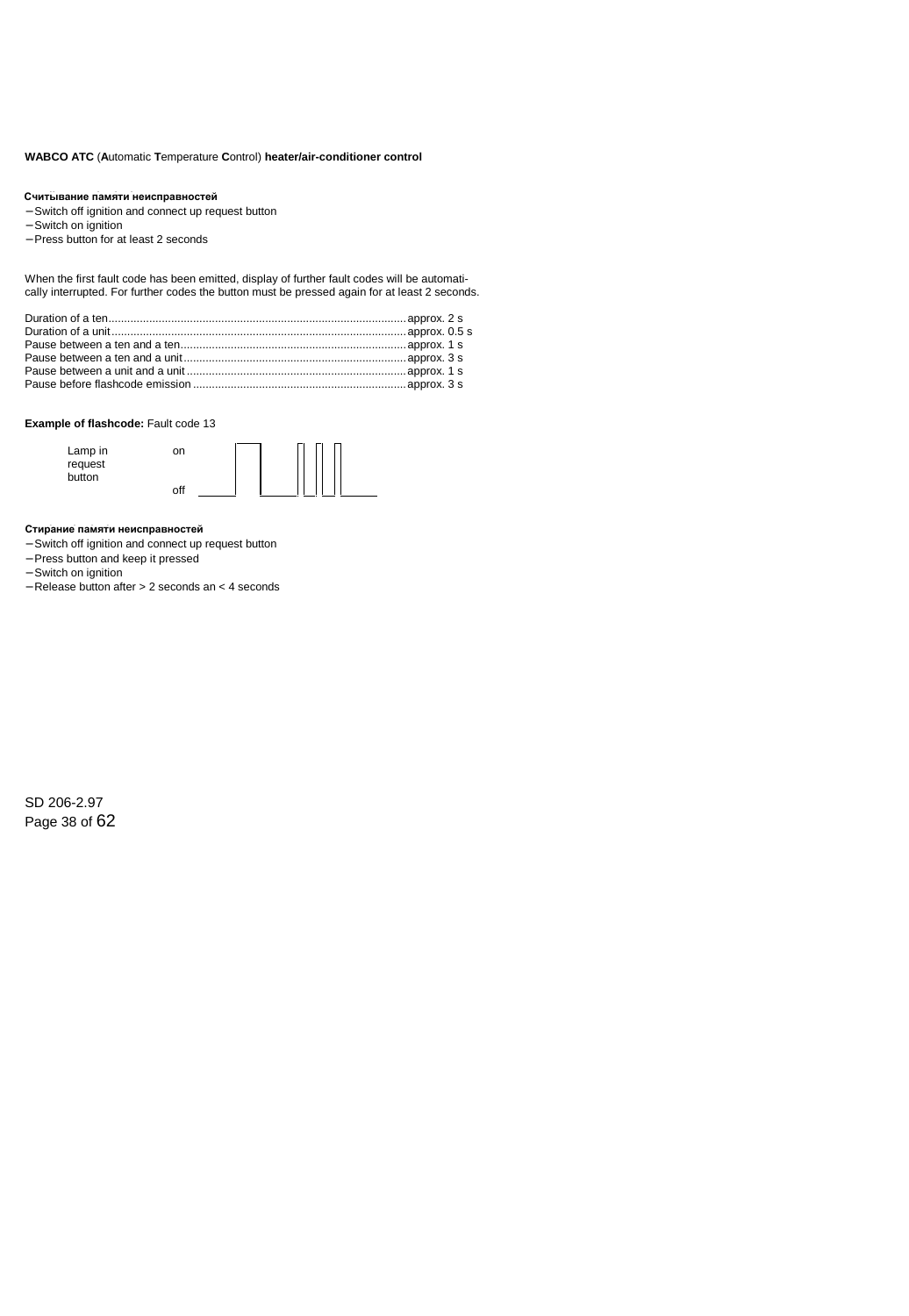| Type of fault                                                                | Flashcode |
|------------------------------------------------------------------------------|-----------|
|                                                                              |           |
|                                                                              |           |
|                                                                              |           |
| Spec. temperature transmitter, short-circuit to earth/interruption in cable4 |           |
| Temperature sensor:                                                          |           |
|                                                                              |           |
|                                                                              |           |
|                                                                              |           |
|                                                                              |           |
|                                                                              |           |
|                                                                              |           |
|                                                                              |           |
|                                                                              |           |
|                                                                              |           |
|                                                                              |           |
|                                                                              |           |
|                                                                              |           |
|                                                                              |           |
|                                                                              |           |

Схемы соединений для кнопки запроса:



X204

SD 206-2.97 Page 39 of 62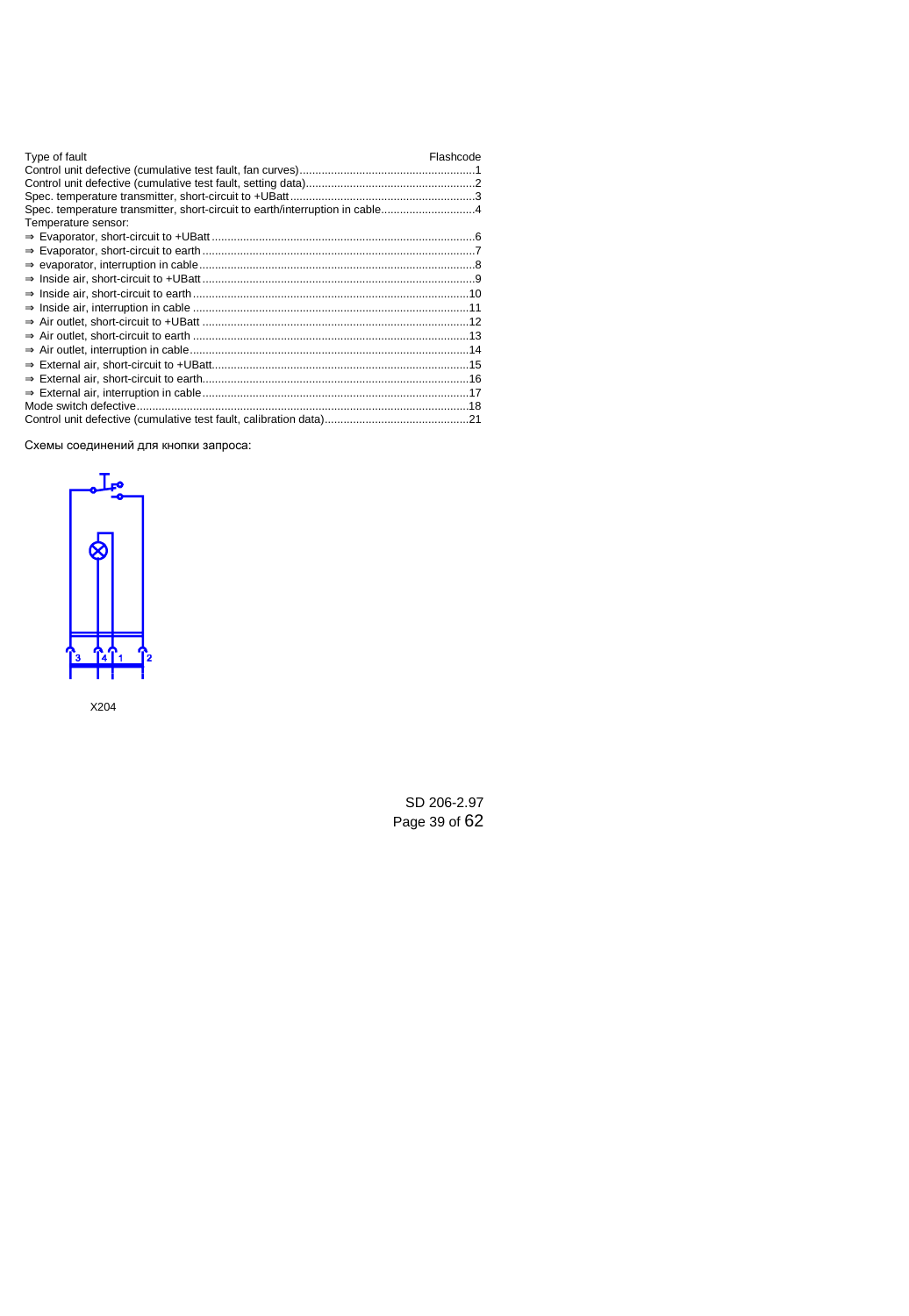## <span id="page-39-0"></span>**Automated pre-selector shift (AVS)**

#### **Reading out the fault memory Считывание памяти неисправностей**

− Turn rotary switch to neutral position

− Hold stalk switch in "Plus" position

The fault codes are emitted on the gear display as long as the stalk switch is held in the "Plus" position.

#### **Erasing the fault memory Стирание памяти неисправностей**

| Type of fault<br>Display<br>Short-circuit to earth:<br>Interruption or short-circuit to +UB:<br>Gearbox in neutral signal missing / Gear engaged signal does not drop out61<br>Gear engaged signal:<br>Group engaged signal does not drop out if group is engaged,<br>Group engaged signal drops out without shifting and is no longer present65<br>Gear engaged signal and gearbox in neutral signals present simultaneously 67 | - Possible only with MAN-cats                                                 |  |
|----------------------------------------------------------------------------------------------------------------------------------------------------------------------------------------------------------------------------------------------------------------------------------------------------------------------------------------------------------------------------------------------------------------------------------|-------------------------------------------------------------------------------|--|
|                                                                                                                                                                                                                                                                                                                                                                                                                                  |                                                                               |  |
|                                                                                                                                                                                                                                                                                                                                                                                                                                  |                                                                               |  |
|                                                                                                                                                                                                                                                                                                                                                                                                                                  |                                                                               |  |
|                                                                                                                                                                                                                                                                                                                                                                                                                                  |                                                                               |  |
|                                                                                                                                                                                                                                                                                                                                                                                                                                  |                                                                               |  |
|                                                                                                                                                                                                                                                                                                                                                                                                                                  |                                                                               |  |
|                                                                                                                                                                                                                                                                                                                                                                                                                                  |                                                                               |  |
|                                                                                                                                                                                                                                                                                                                                                                                                                                  |                                                                               |  |
|                                                                                                                                                                                                                                                                                                                                                                                                                                  |                                                                               |  |
|                                                                                                                                                                                                                                                                                                                                                                                                                                  |                                                                               |  |
|                                                                                                                                                                                                                                                                                                                                                                                                                                  |                                                                               |  |
|                                                                                                                                                                                                                                                                                                                                                                                                                                  |                                                                               |  |
|                                                                                                                                                                                                                                                                                                                                                                                                                                  |                                                                               |  |
|                                                                                                                                                                                                                                                                                                                                                                                                                                  |                                                                               |  |
|                                                                                                                                                                                                                                                                                                                                                                                                                                  |                                                                               |  |
|                                                                                                                                                                                                                                                                                                                                                                                                                                  |                                                                               |  |
|                                                                                                                                                                                                                                                                                                                                                                                                                                  |                                                                               |  |
|                                                                                                                                                                                                                                                                                                                                                                                                                                  |                                                                               |  |
|                                                                                                                                                                                                                                                                                                                                                                                                                                  |                                                                               |  |
|                                                                                                                                                                                                                                                                                                                                                                                                                                  |                                                                               |  |
|                                                                                                                                                                                                                                                                                                                                                                                                                                  |                                                                               |  |
|                                                                                                                                                                                                                                                                                                                                                                                                                                  |                                                                               |  |
|                                                                                                                                                                                                                                                                                                                                                                                                                                  |                                                                               |  |
|                                                                                                                                                                                                                                                                                                                                                                                                                                  |                                                                               |  |
|                                                                                                                                                                                                                                                                                                                                                                                                                                  |                                                                               |  |
|                                                                                                                                                                                                                                                                                                                                                                                                                                  |                                                                               |  |
|                                                                                                                                                                                                                                                                                                                                                                                                                                  |                                                                               |  |
|                                                                                                                                                                                                                                                                                                                                                                                                                                  |                                                                               |  |
|                                                                                                                                                                                                                                                                                                                                                                                                                                  |                                                                               |  |
|                                                                                                                                                                                                                                                                                                                                                                                                                                  |                                                                               |  |
|                                                                                                                                                                                                                                                                                                                                                                                                                                  |                                                                               |  |
|                                                                                                                                                                                                                                                                                                                                                                                                                                  | Voltage from actual value transmitter (B138) or duty factor of PWM interface: |  |
|                                                                                                                                                                                                                                                                                                                                                                                                                                  |                                                                               |  |
|                                                                                                                                                                                                                                                                                                                                                                                                                                  |                                                                               |  |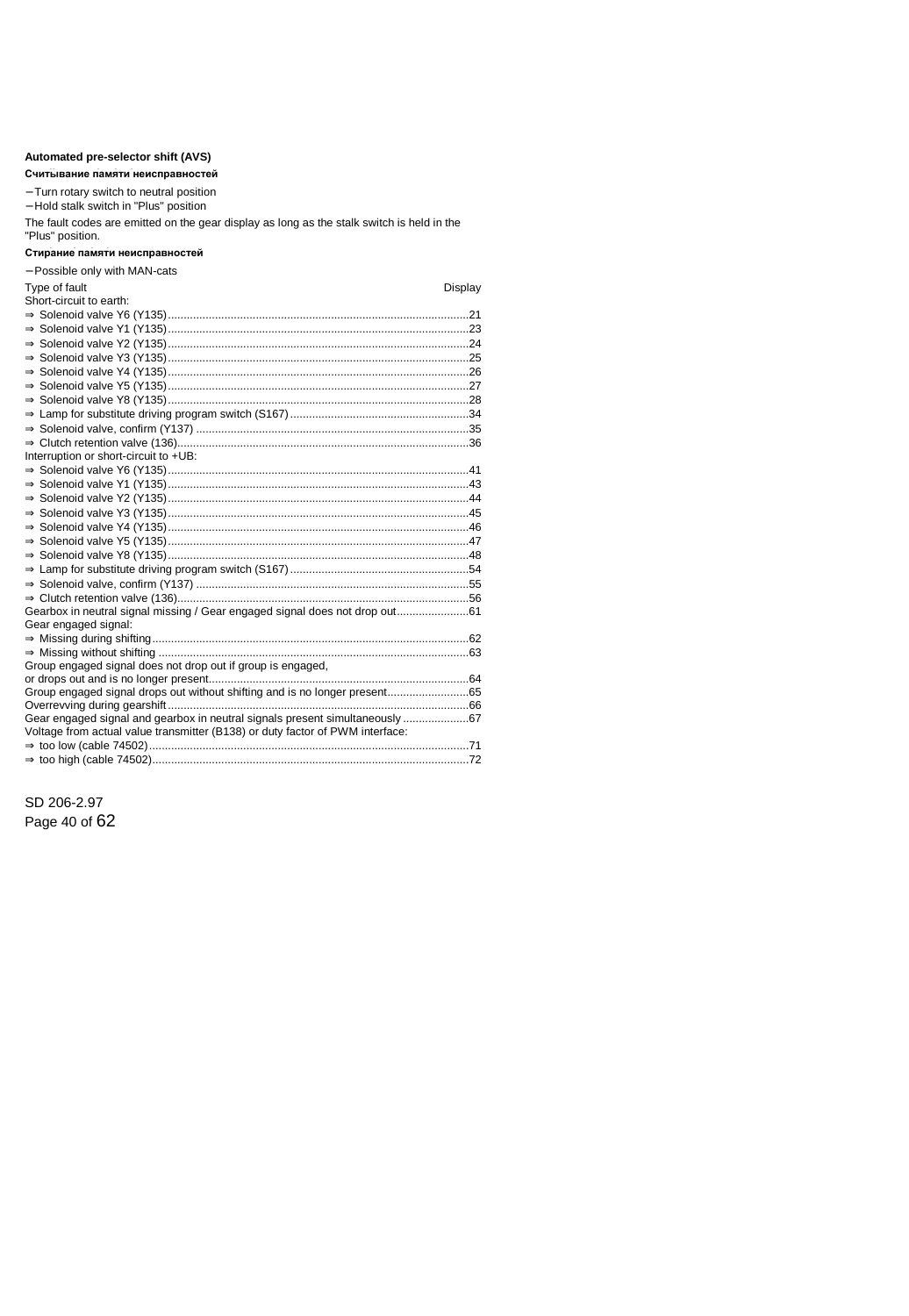| Type of fault                                        | Display |
|------------------------------------------------------|---------|
| Supply voltage from actual value transmitter (B138): |         |
|                                                      |         |
|                                                      |         |
| Battery voltage:                                     |         |
|                                                      |         |
|                                                      |         |
|                                                      |         |
|                                                      |         |
|                                                      |         |
|                                                      |         |
|                                                      |         |
|                                                      |         |
|                                                      |         |
|                                                      |         |
|                                                      |         |
|                                                      |         |
|                                                      |         |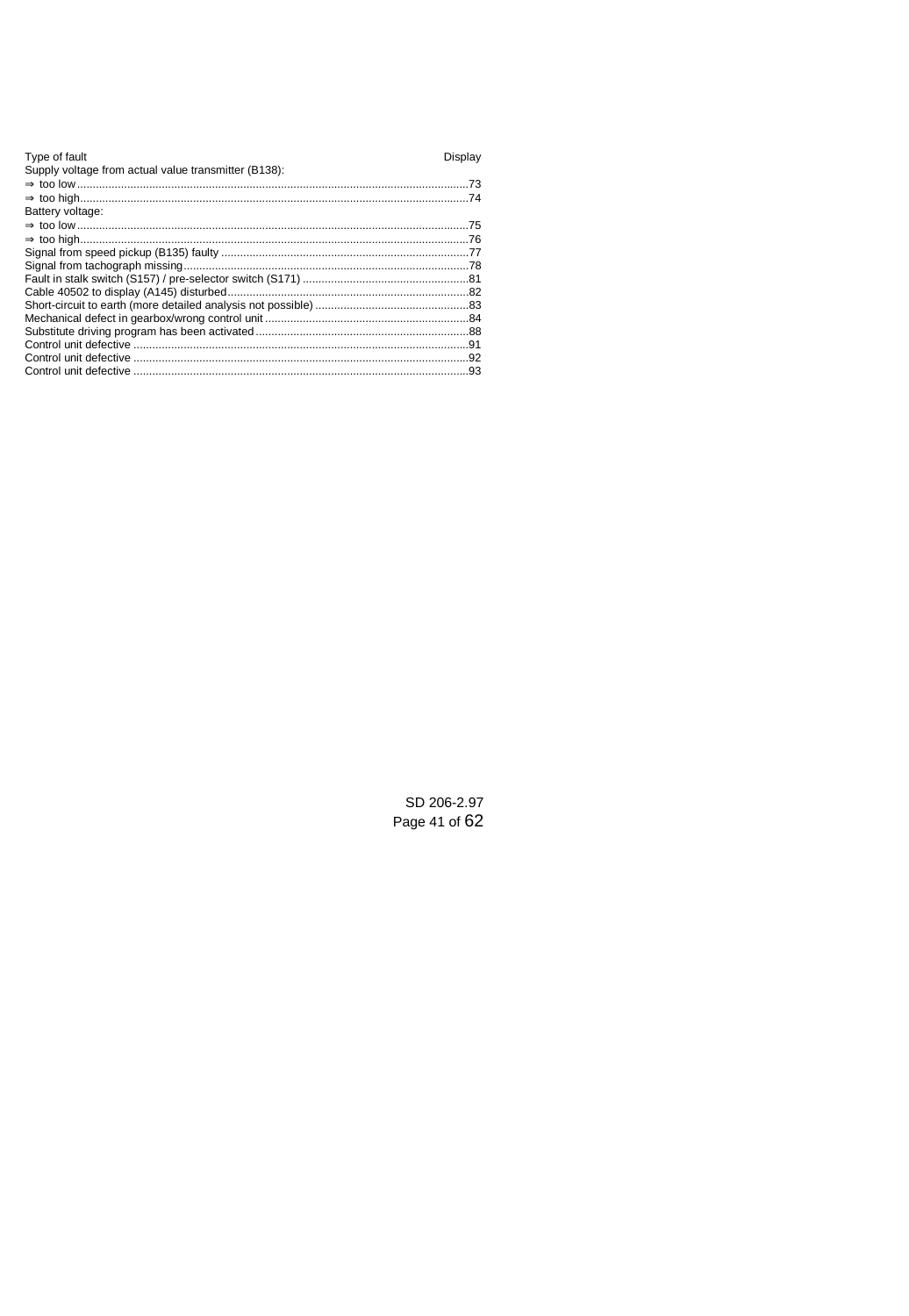## <span id="page-41-0"></span>**RENK DOROMAT**

#### **Reading out the fault memory Считывание памяти неисправностей**

- − Switch off ignition and set gearbox to neutral
- − Connect up request button
- − Switch on ignition and press button for > 2.5 seconds

The fault codes are emitted only via the gearbox oil temperature check lamp.

If no fault has been stored, the gearbox oil temperature check lamp goes out after the lamp test and remains out.

If a fault has been stored, the fault code will be emitted 6 seconds after the lamp test. The display is interrupted automatically after the first fault code. For further fault codes the button must be pressed again for > 2.5 seconds.

## **Example of flashcode:** Fault code 13



(lamp test)

#### **Erasing the fault memory Стирание памяти неисправностей**

- − Switch off ignition and connect up request button
- − Press button and keep it pressed
- − Switch on ignition and release button after > 2 seconds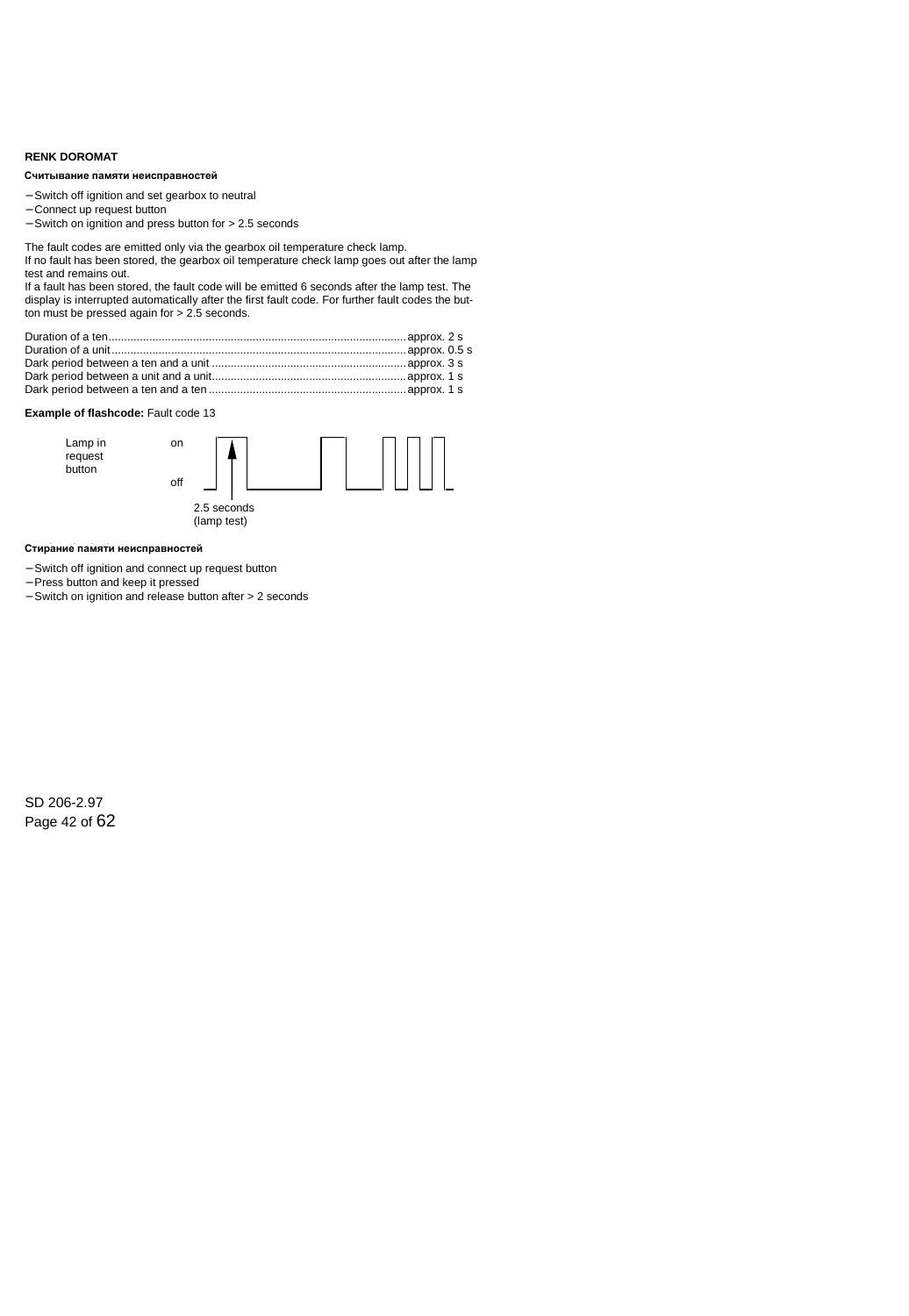| Type of fault                                                                          | Flashcode |
|----------------------------------------------------------------------------------------|-----------|
|                                                                                        |           |
|                                                                                        |           |
|                                                                                        |           |
|                                                                                        |           |
|                                                                                        |           |
|                                                                                        |           |
|                                                                                        |           |
|                                                                                        |           |
|                                                                                        |           |
| Drive pickup (engine speed) defective, cable, output stage or earth fault in pickup 12 |           |
| Output pickup (road speed) defective, cable, output stage or earth fault in pickup13   |           |
|                                                                                        |           |
|                                                                                        |           |
|                                                                                        |           |
|                                                                                        |           |
|                                                                                        |           |

Схемы соединений для кнопки запроса:

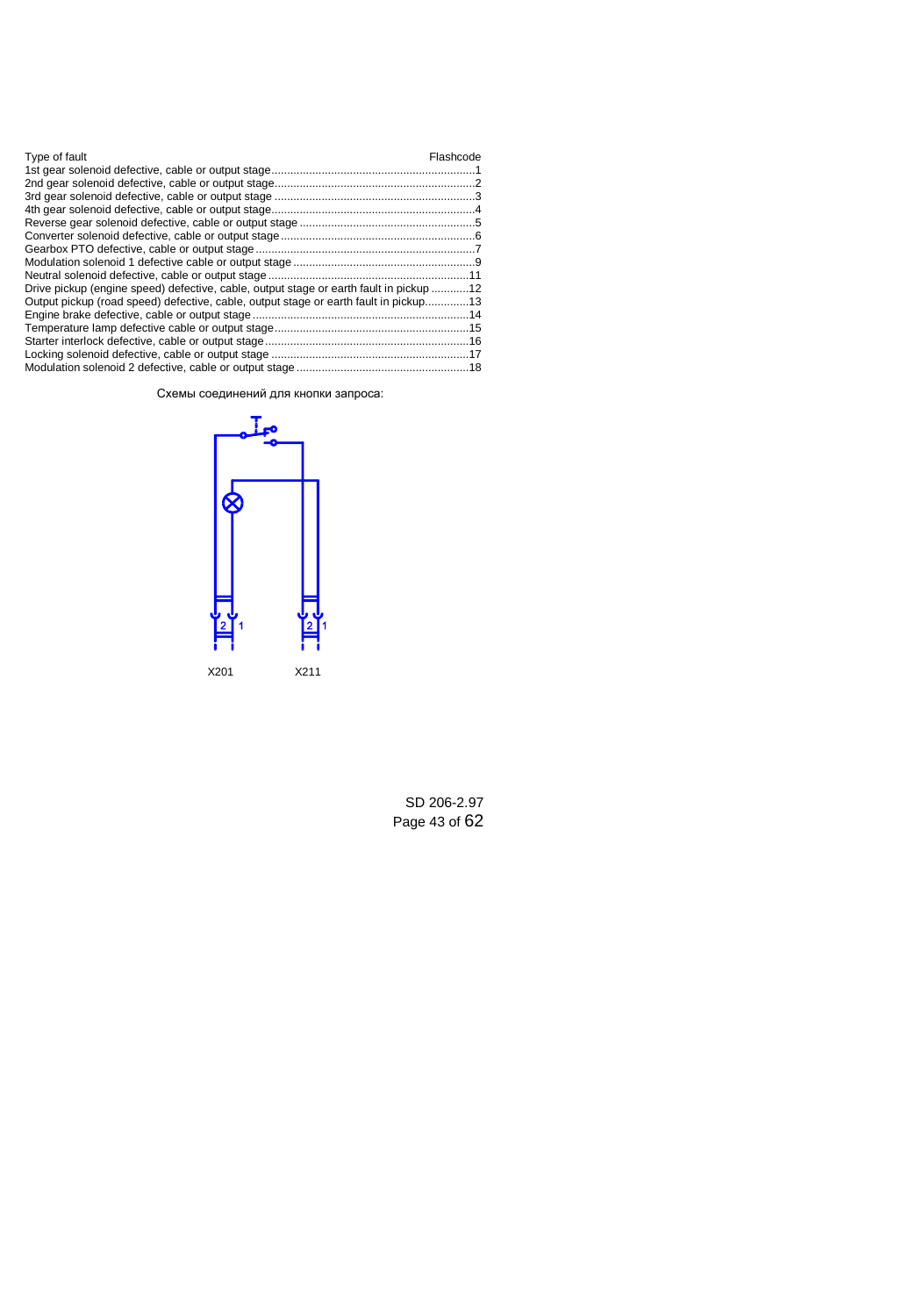## <span id="page-43-0"></span>**SAMT B**

#### **Reading out the fault memory Считывание памяти неисправностей**

- − Switch off ignition, set gearbox to neutral, do not depress the clutch
- − Switch on ignition
- − Move gearshift lever to downshift position and hold it there
- − Briefly switch ignition off and on again (once only)
- − Read off fault codes at gear display, thereby keeping the gearshift lever in the downshift position. A buzzer sounds after the last fault code and the display switches back to neutral
- − Release gearshift lever

#### **Erasing the fault memory Стирание памяти неисправностей**

- − Switch off ignition and set gearbox to neutral. Do not depress the clutch
- − Switch on ignition
- − Move gearshift lever to downshift position and hold it there
- − Briefly switch ignition off and on again twice
- − When the fault memory has been erased a buzzer briefly sounds and "00" appears briefly in the display. After this the display returns to neutral
- − Release gearshift lever

| Type of fault                               | Flashcode |
|---------------------------------------------|-----------|
| Relay for power supply K314:                |           |
|                                             |           |
|                                             |           |
|                                             |           |
|                                             |           |
|                                             |           |
|                                             |           |
|                                             |           |
|                                             |           |
|                                             |           |
| Solenoid valve for low splitter range:      |           |
|                                             |           |
|                                             |           |
| Solenoid valve for high splitter range:     |           |
|                                             |           |
|                                             |           |
|                                             |           |
|                                             |           |
|                                             |           |
| Solenoid valve for high range-change group: |           |
|                                             |           |
|                                             |           |
| Solenoid valve for low range-change group:  |           |
|                                             |           |
|                                             |           |

SD 206-2.97 Page 44 of 62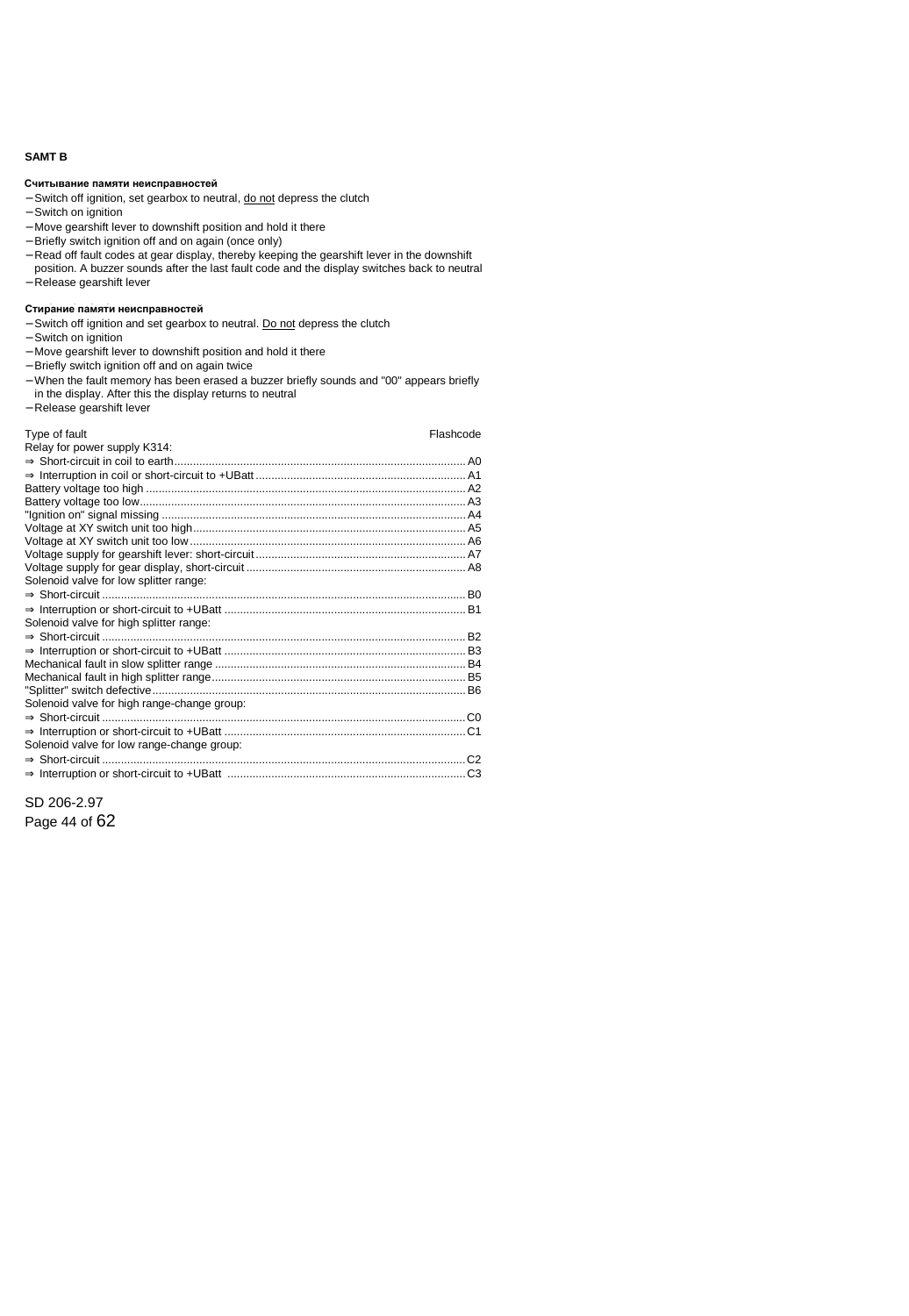| Type of fault                                                              | Flashcode |
|----------------------------------------------------------------------------|-----------|
|                                                                            |           |
|                                                                            |           |
|                                                                            |           |
|                                                                            |           |
|                                                                            |           |
| Fault in data cable between SAMT control unit in cab and SAMT control unit |           |
|                                                                            |           |
| Fault in CAN data bus:                                                     |           |
|                                                                            |           |
|                                                                            |           |
|                                                                            |           |
|                                                                            |           |
| Fault in data cable between SAMT control unit and gear display,            |           |
|                                                                            |           |
|                                                                            |           |
|                                                                            |           |
|                                                                            |           |
|                                                                            |           |
|                                                                            |           |
|                                                                            |           |
|                                                                            |           |
|                                                                            |           |
|                                                                            |           |
|                                                                            |           |
|                                                                            |           |
|                                                                            |           |
|                                                                            |           |
|                                                                            |           |
|                                                                            |           |
| Solenoid valve for gearbox brake:                                          |           |
|                                                                            |           |
|                                                                            |           |
|                                                                            |           |
| Position of gearshift lever illogical; up- and downshift requested         |           |
| simultaneously at SAMT control unit in cab or short-circuit to +UBatt  U3  |           |

SD 206-2.97 Page 45 of 62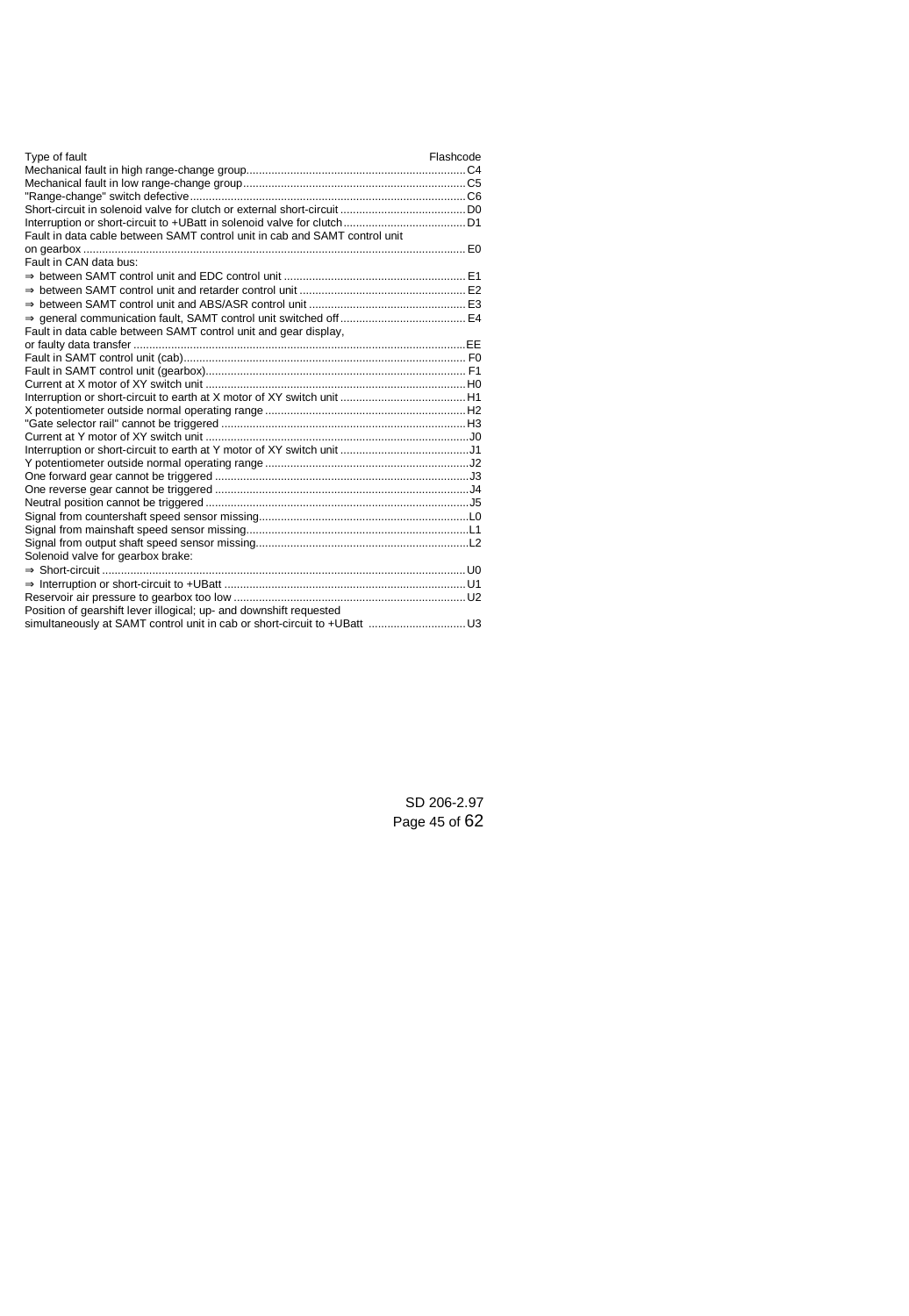## <span id="page-45-0"></span>**VOITH DIWA.3**

#### Считывание памяти неисправностей

- − Switch off ignition and connect up request button
- − Switch on ignition
- − Press button for > 2 seconds

| Считывание памяти неисправностей                                                                                                                                                                                                        |
|-----------------------------------------------------------------------------------------------------------------------------------------------------------------------------------------------------------------------------------------|
| - Switch off ignition and connect up request button<br>- Switch on ignition<br>$-$ Press button for $>$ 2 seconds                                                                                                                       |
| Emission of the flashcode begins after 3 seconds. When the first fault code has been emit-<br>ted emission of further codes is automatically interrupted. For the next fault the button mus<br>be pressed again for at least 2 seconds. |
|                                                                                                                                                                                                                                         |
| Example of flashcode: Fault code 221                                                                                                                                                                                                    |
| on<br>Lamp in<br>request<br>button<br>off                                                                                                                                                                                               |
| Стирание памяти неисправностей                                                                                                                                                                                                          |
| - Switch off ignition and connect up request button<br>- Press button and keep it pressed<br>$-$ Switch on ignition and release button after $> 2$ seconds                                                                              |
| Схема соединений для кнопки запроса:                                                                                                                                                                                                    |

### **Example of flashcode:** Fault code 221



#### Стирание памяти неисправностей

- − Switch off ignition and connect up request button
- − Press button and keep it pressed
- − Switch on ignition and release button after > 2 seconds



X211

SD 206-2.97 Page 46 of 62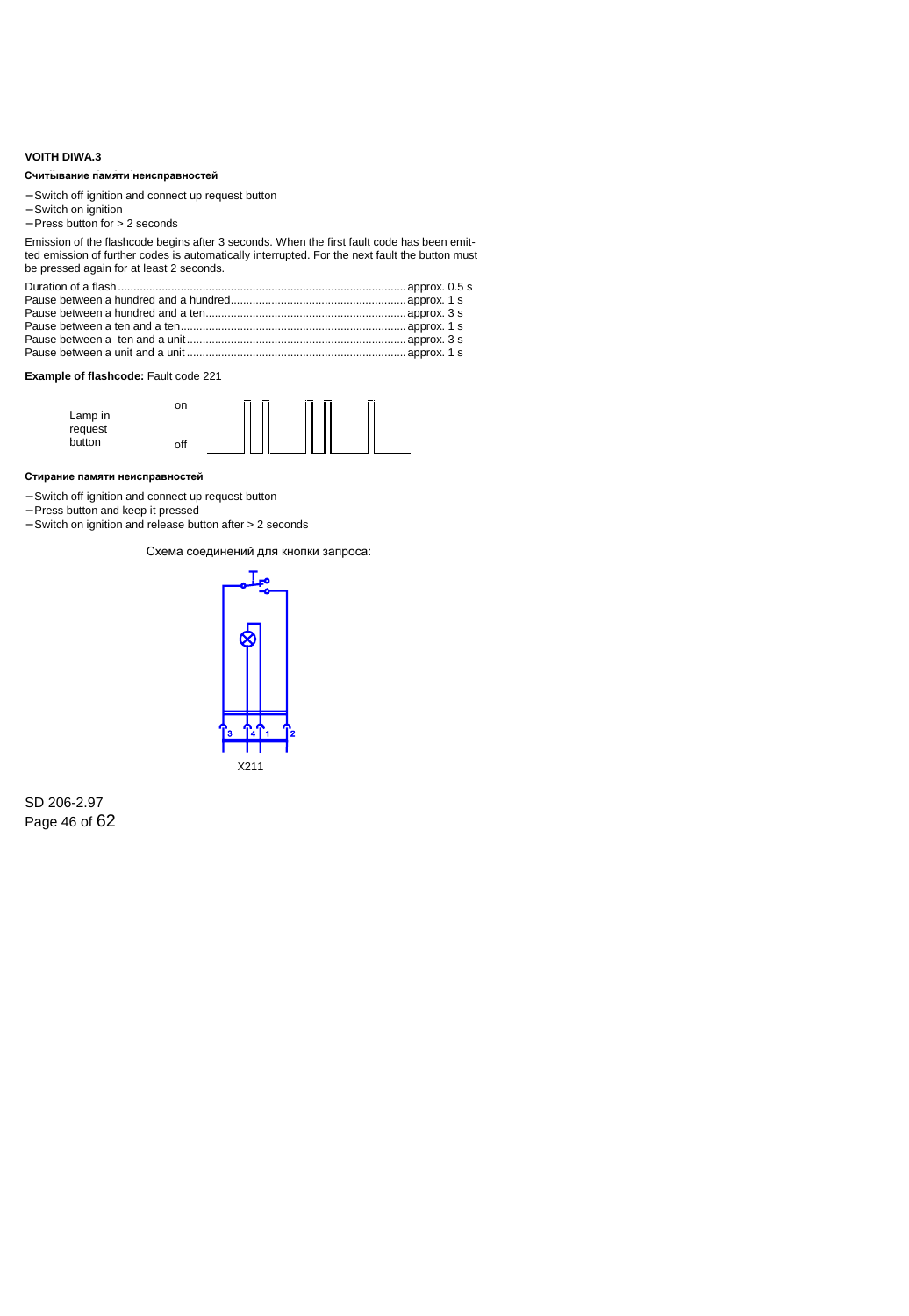| Type of fault | Flashcode |
|---------------|-----------|
| Sensor:       |           |
|               |           |
|               |           |
|               |           |
|               |           |
|               |           |
|               |           |
|               |           |
|               |           |
|               |           |
|               |           |
|               |           |
|               |           |
|               |           |
|               |           |
| Relays:       |           |
|               |           |
|               |           |
|               |           |
|               |           |
|               |           |
|               |           |
|               |           |
|               |           |
|               |           |
|               |           |
|               |           |
|               |           |
|               |           |
|               |           |
|               |           |
|               |           |
|               |           |
|               |           |
|               |           |
|               |           |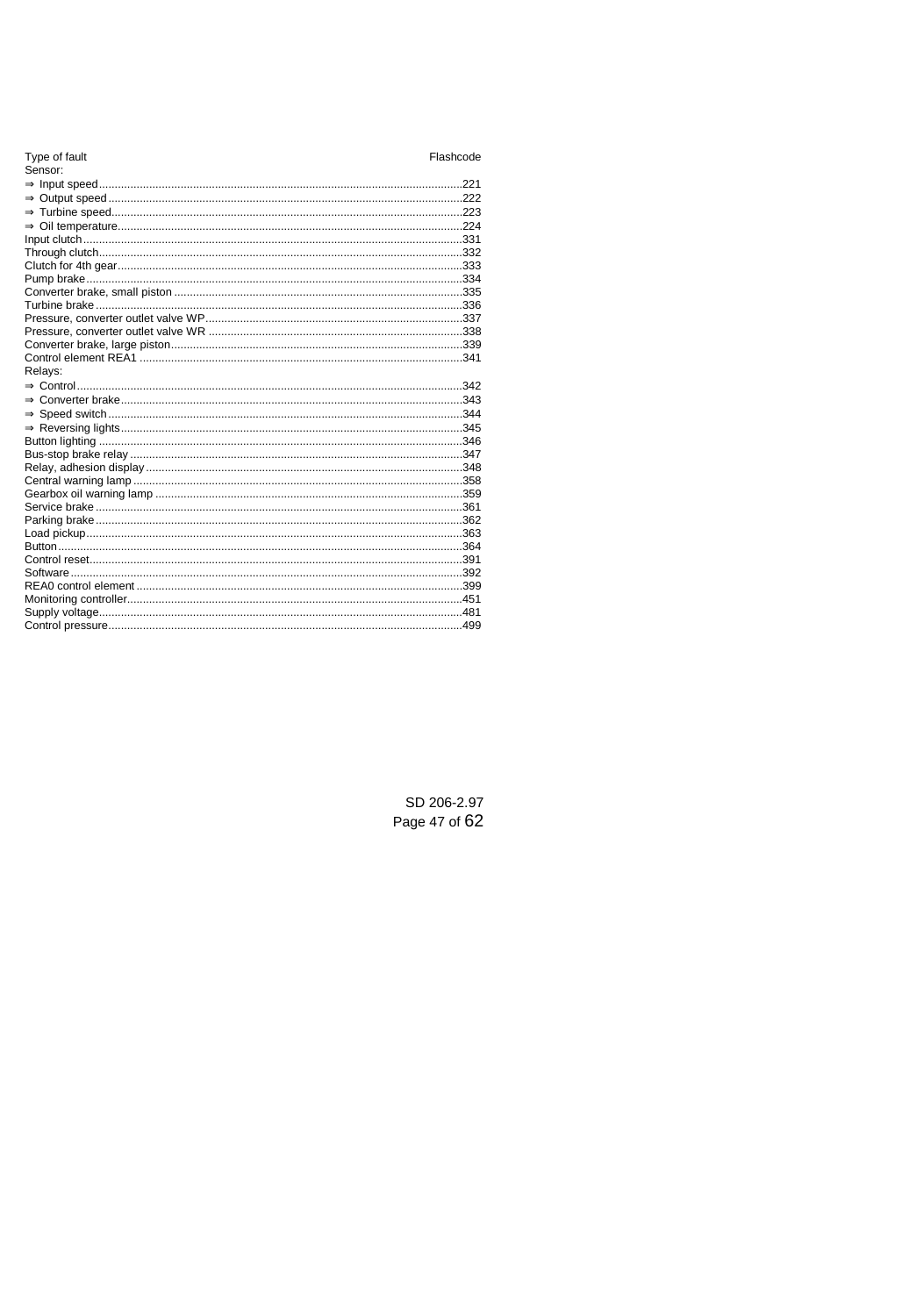## <span id="page-47-0"></span>**Voith-Retarder**

#### Считывание памяти неисправностей

- − Retarder step switch in zero position. Switch off ignition and connect up request button
- − Switch on ignition
- − Press button for > 2 seconds

When the first fault code has been emitted, emission of further codes will be automatically interrupted. For the next fault the button must be pressed again for at least 2 seconds.

Duration of a ten...............................................................................................approx. 2 s Duration of a unit..............................................................................................approx. 1 s Dark phase.......................................................................................................approx. 1 s

## **Example of flashcode:** Fault code 12



#### Стирание памяти неисправностей

- − Retarder step switch in zero position. 0, Switch off ignition and connect up request button.
- − Press button and keep it pressed
- − Switch on ignition and release button after >2 seconds.

Схема соединений для кнопки запроса:

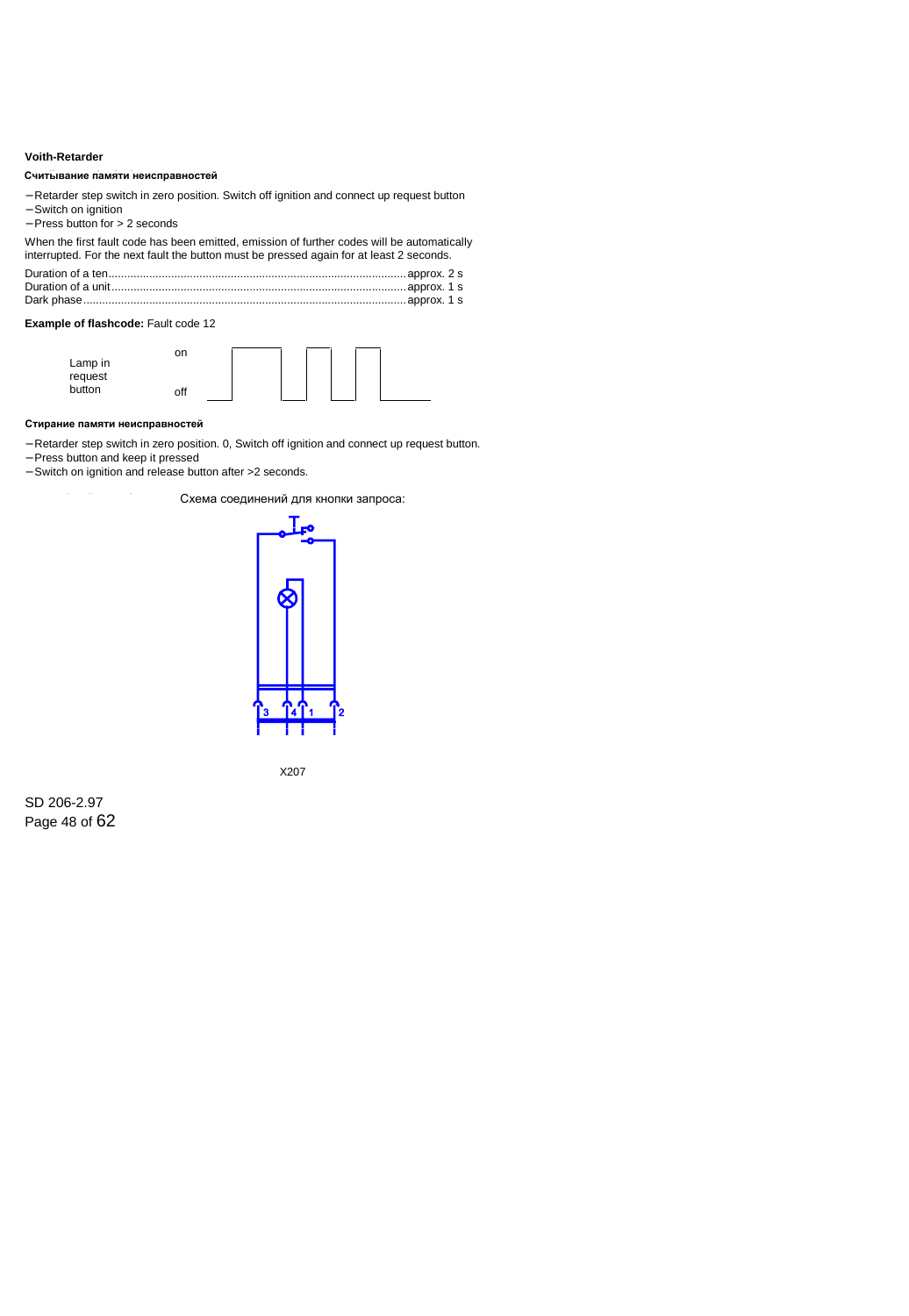| Type of fault                                                                            | Flashcode |
|------------------------------------------------------------------------------------------|-----------|
|                                                                                          |           |
|                                                                                          |           |
|                                                                                          |           |
|                                                                                          |           |
|                                                                                          |           |
|                                                                                          |           |
| Water temperature sensor:                                                                |           |
|                                                                                          |           |
|                                                                                          |           |
| Oil temperature sensor:                                                                  |           |
|                                                                                          |           |
|                                                                                          |           |
| Stage switch:                                                                            |           |
|                                                                                          |           |
|                                                                                          |           |
|                                                                                          |           |
|                                                                                          |           |
|                                                                                          |           |
|                                                                                          |           |
|                                                                                          |           |
|                                                                                          |           |
| Fault in prop. valve:                                                                    |           |
|                                                                                          |           |
| $\Rightarrow$ Short-circuit in prop. valve solenoid, short-circuit in prop. valve cable, |           |
| interruption in prop. valve solenoid, interruption in prop. valve cable,                 |           |
|                                                                                          |           |
|                                                                                          |           |
|                                                                                          |           |
|                                                                                          |           |
|                                                                                          |           |
|                                                                                          |           |
|                                                                                          |           |
| Retarder operation lamp:                                                                 |           |
|                                                                                          |           |
|                                                                                          |           |
|                                                                                          |           |
|                                                                                          |           |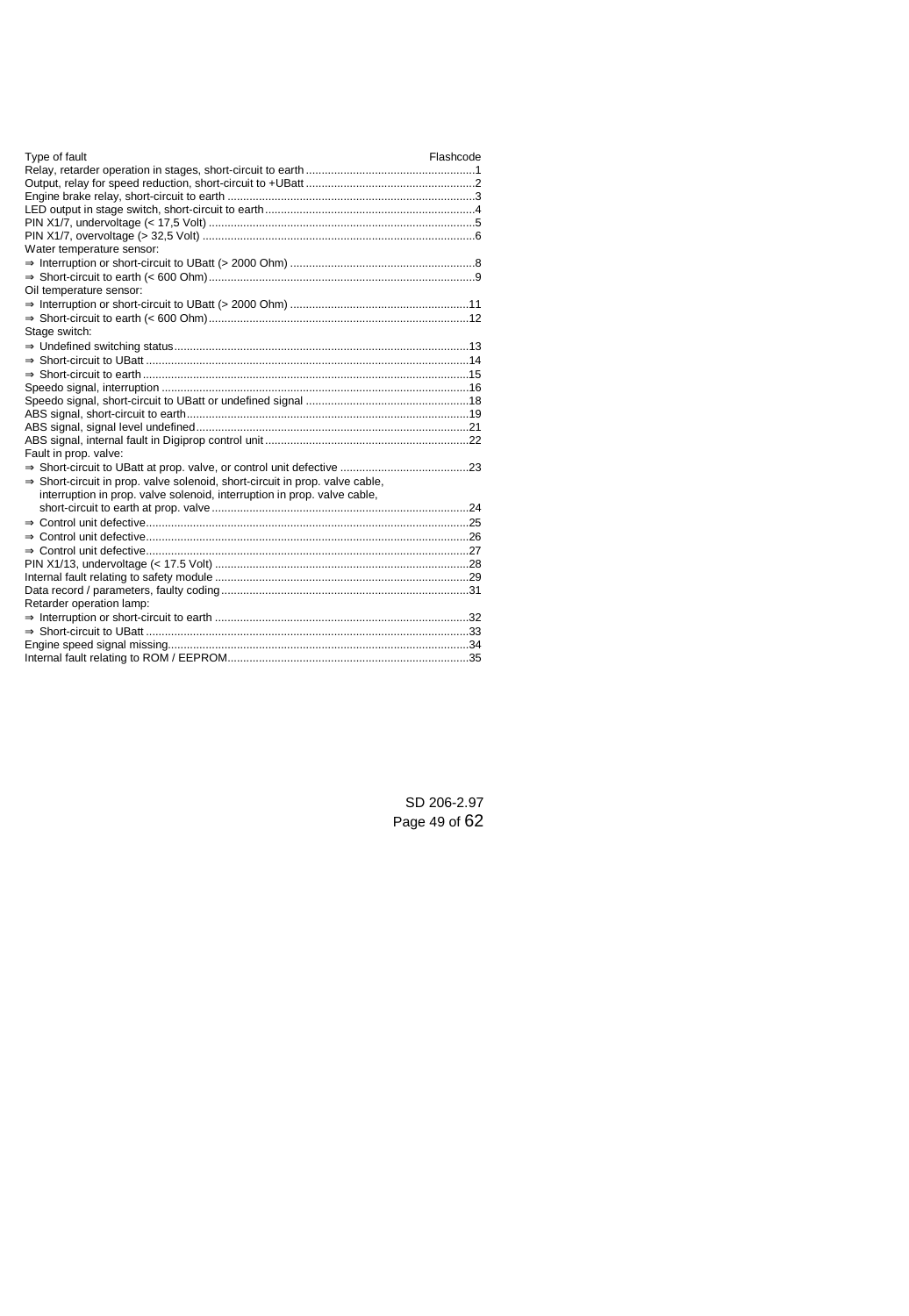## <span id="page-49-0"></span>**ZF-Retarder (Intarder)**

#### **Reading out the fault memory Считывание памяти неисправностей**

- − Switch off ignition and connect up request button
- − Switch on ignition
- − Press request button for > 2 seconds

The flashcode is emitted after 3 seconds. After the first fault code emission of further codes is automatically interrupted. For the next fault code the button must be pressed again for at least 2 seconds.

## **Example of flashcode:** Fault code 22



#### **Erasing the fault memory Стирание памяти неисправностей**

- − Switch off ignition and connect up request button
- − Press button and keep it pressed
- − Switch on ignition and release button after > 2 seconds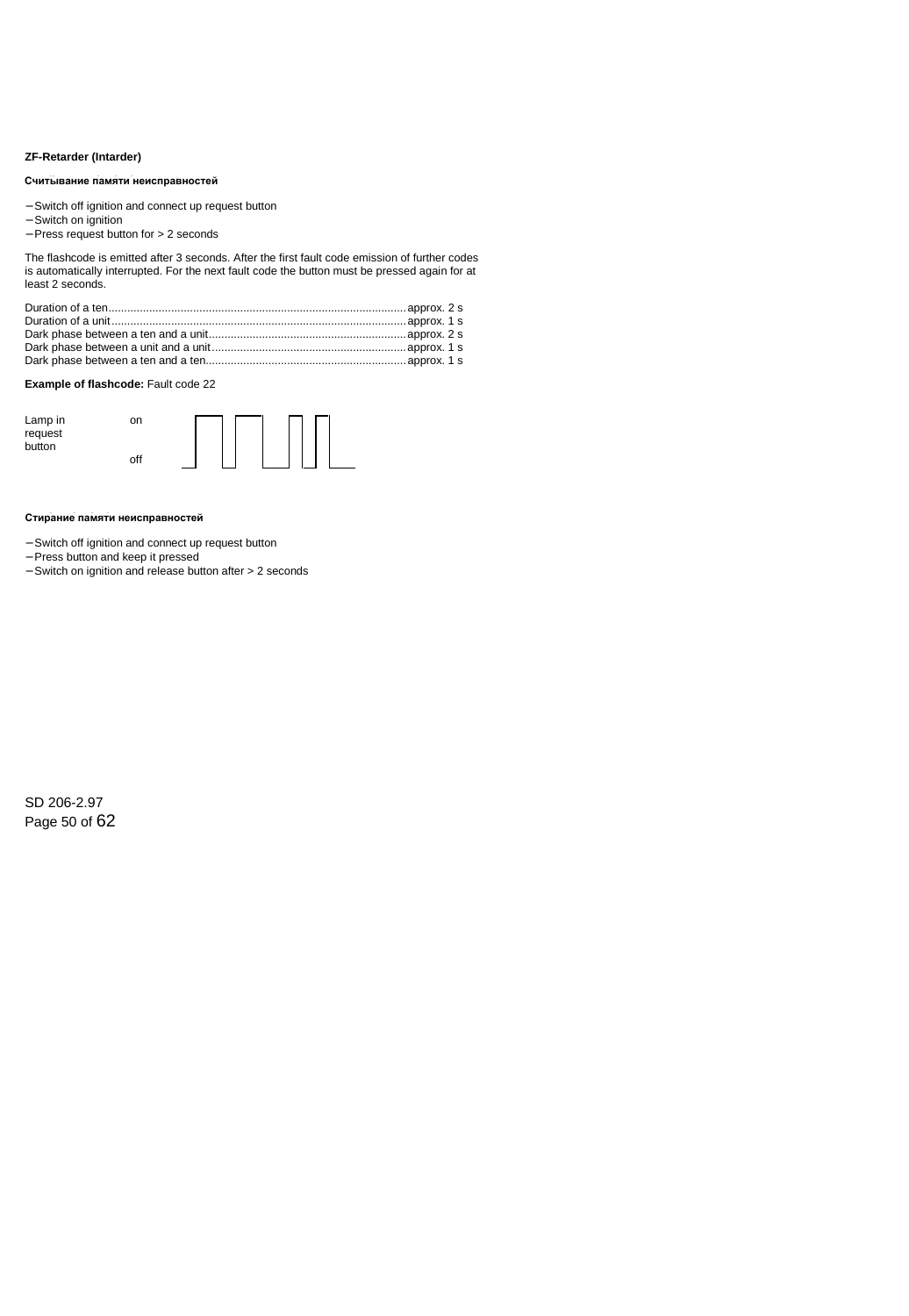| Type of fault                                                                                                    | Flashcode |
|------------------------------------------------------------------------------------------------------------------|-----------|
|                                                                                                                  |           |
|                                                                                                                  |           |
|                                                                                                                  |           |
| 142.http://www.aspect.com/news/contract/int/match?interact/int/match?interact/int/match?int/match?int/match?int/ |           |
|                                                                                                                  |           |
| Coolant temperature sensor:                                                                                      |           |
|                                                                                                                  |           |
|                                                                                                                  |           |
|                                                                                                                  |           |
|                                                                                                                  |           |
|                                                                                                                  |           |
|                                                                                                                  |           |

Connection diagram for request button

Схемы соединений для кнопки запроса:



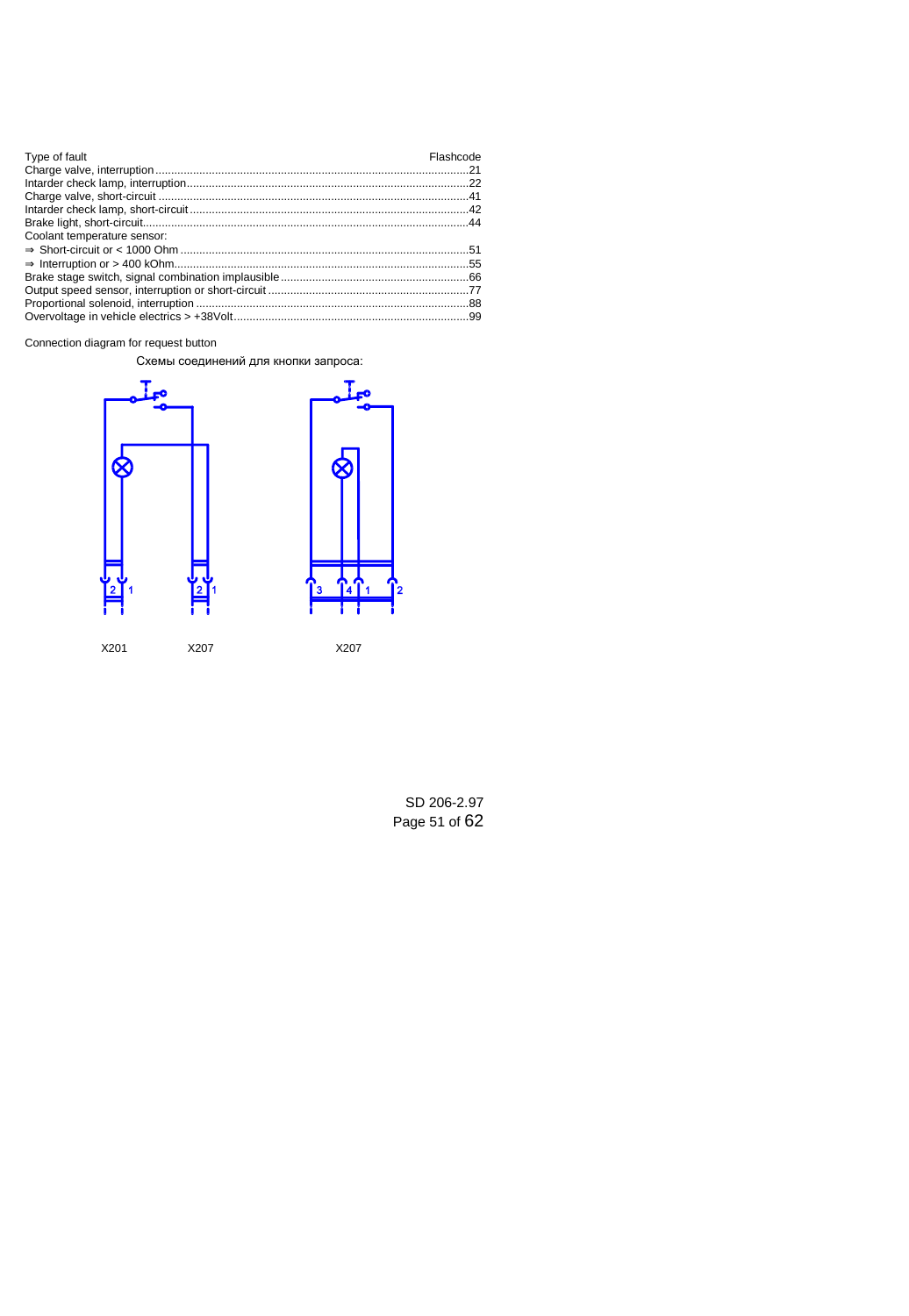## <span id="page-51-0"></span>**ZF HP500**

#### Считывание памяти неисправностей

- − Switch off ignition and connect up request button
- − Switch on ignition
- − Press request button for > seconds

If no fault has been stored, the lamp goes out when the button is pressed. If a fault is present, emission of the flashcode begins after 3 seconds. After emission of the first fault code emission is automatically interrupted. For the next fault code the button must be pressed again for at least 2 seconds.

## **Example of flashcode:** Fault code 23



#### Стирание памяти неисправностей

- − Switch off ignition and connect up request button
- − Press button and keep it pressed
- − Switch on ignition and release button after > 3 seconds

Connection diagram for request button<br>Схемы соединений для кнопки запроса:





SD 206-2.97 Page 52 of 62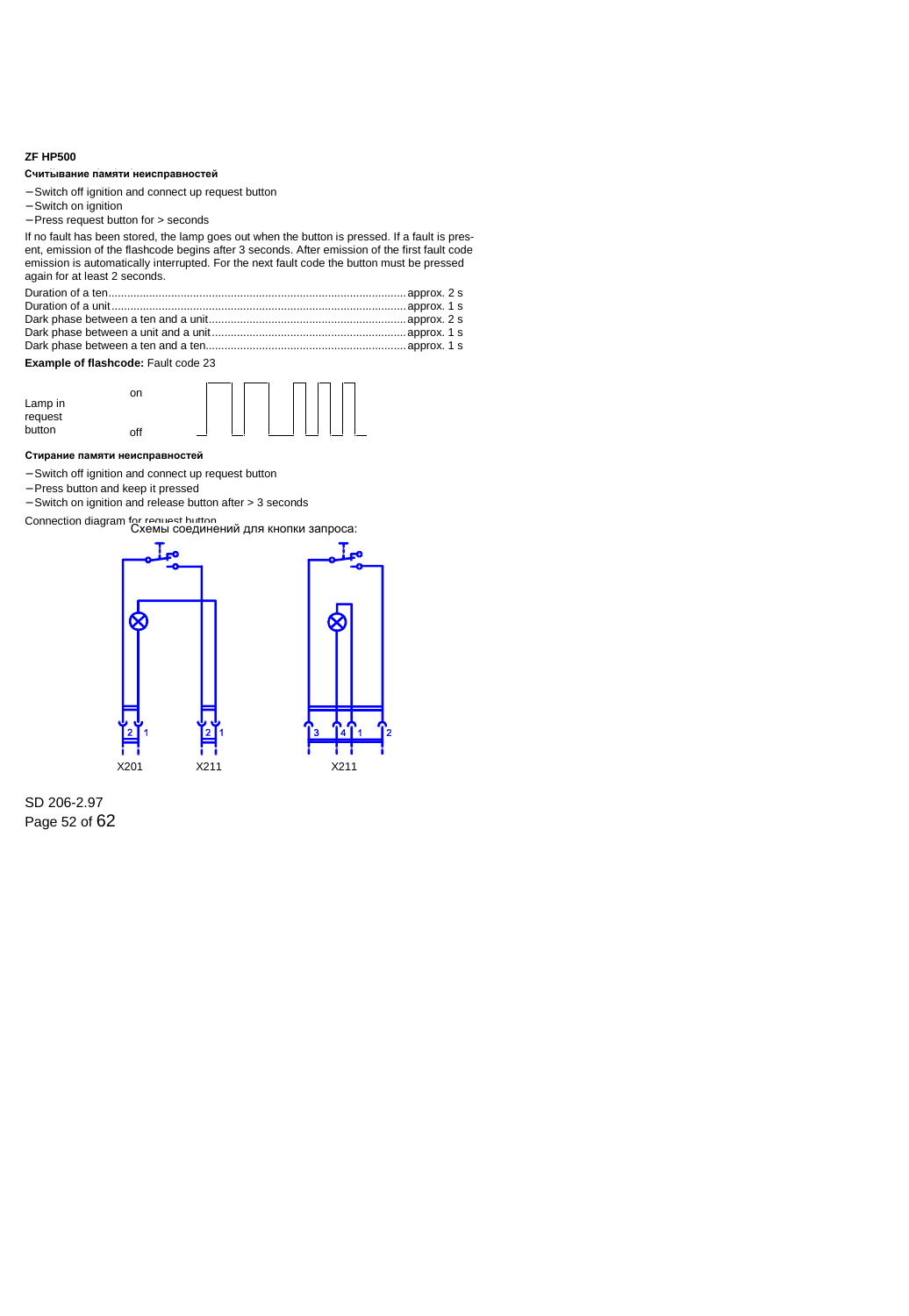Type of fault

| Speedo output SD3:                       |  |
|------------------------------------------|--|
|                                          |  |
|                                          |  |
| Short-circuit to earth                   |  |
|                                          |  |
|                                          |  |
|                                          |  |
|                                          |  |
|                                          |  |
|                                          |  |
|                                          |  |
|                                          |  |
|                                          |  |
|                                          |  |
|                                          |  |
|                                          |  |
|                                          |  |
|                                          |  |
|                                          |  |
|                                          |  |
| Interruption or short-circuit to 24 Volt |  |
|                                          |  |
|                                          |  |
|                                          |  |
|                                          |  |
|                                          |  |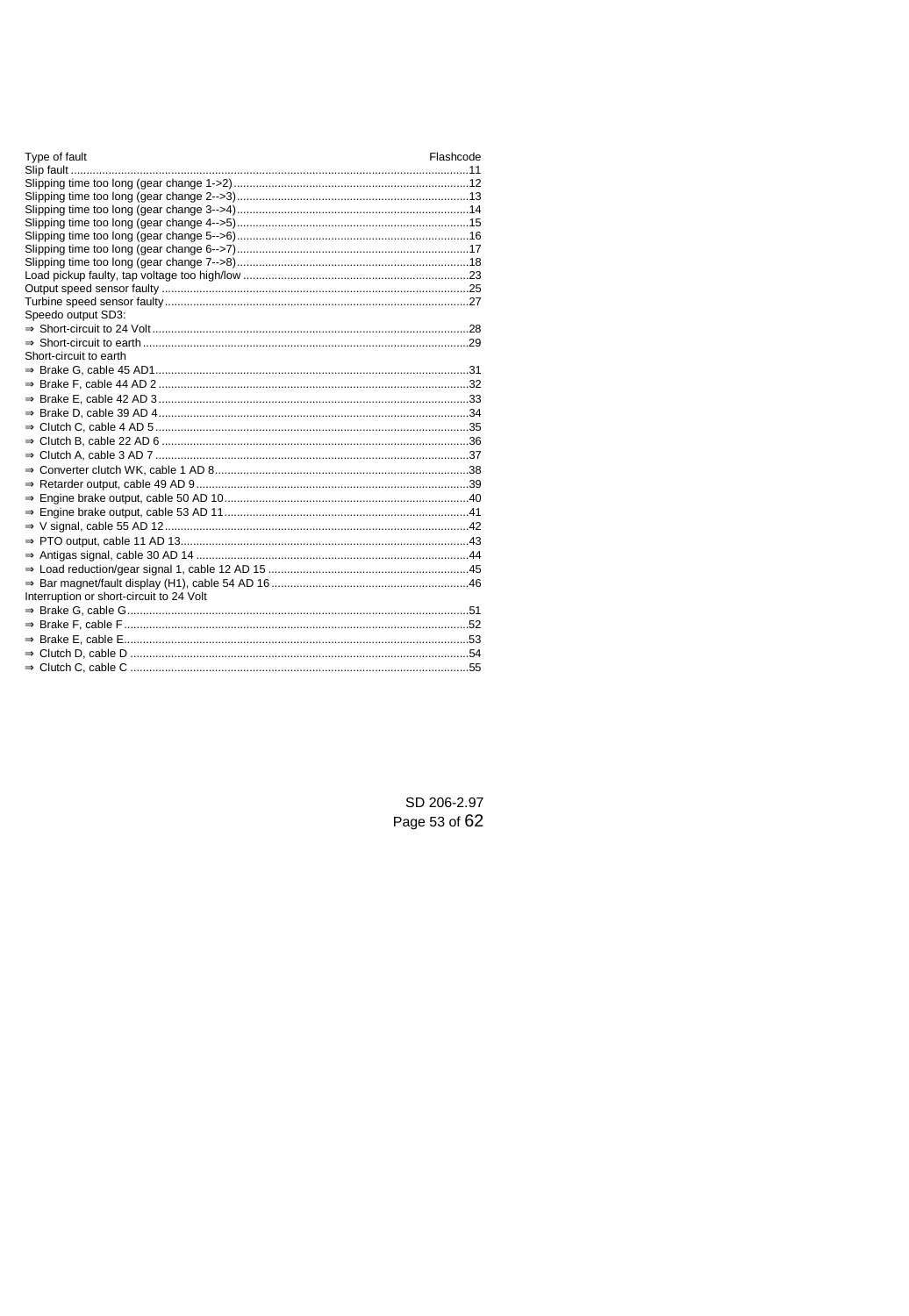| Type of fault                            | Flashcode |
|------------------------------------------|-----------|
| Interruption or short-circuit to 24 Volt |           |
|                                          |           |
|                                          |           |
|                                          |           |
|                                          |           |
|                                          |           |
|                                          |           |
|                                          |           |
|                                          |           |
|                                          |           |
|                                          |           |
|                                          |           |
|                                          |           |
|                                          |           |
|                                          |           |
|                                          |           |
|                                          |           |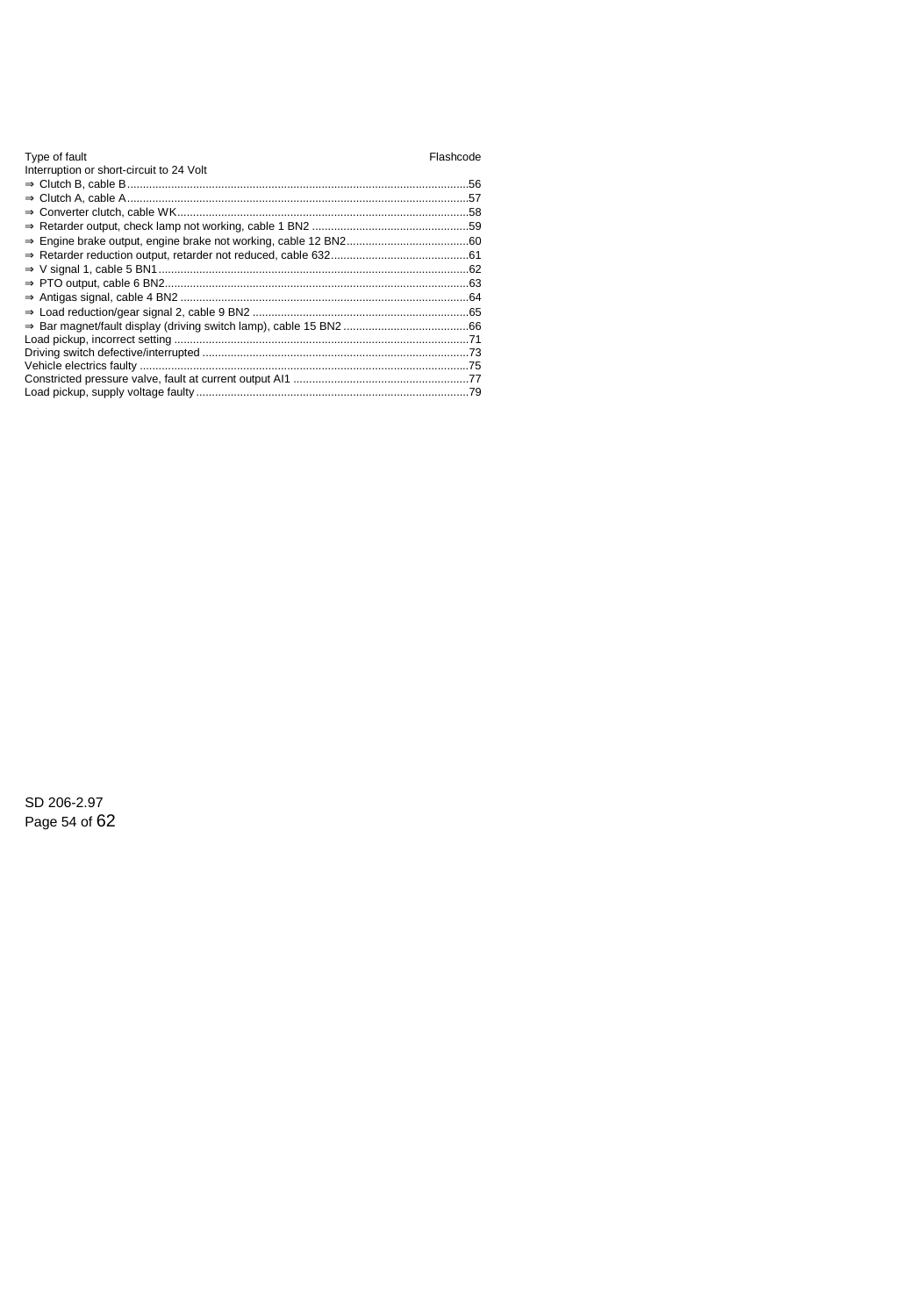## <span id="page-54-0"></span>**EMS 3.3**

#### Считывание памяти неисправностей

- − Switch off ignition and connect up request button
- − Switch on ignition and press button for > 1 second

### Стирание памяти неисправностей

- − Switch off ignition and connect up request button
- − Press button and keep it pressed
- − Switch on ignition and release button after > 1 second

| Считывание памяти неисправностей                                                                                                                      |           |
|-------------------------------------------------------------------------------------------------------------------------------------------------------|-----------|
| - Switch off ignition and connect up request button<br>$-$ Switch on ignition and press button for $> 1$ second                                       |           |
| The flashcode is emitted only via the E-Gas lamp, not via the lamp in the request button.                                                             |           |
| Стирание памяти неисправностей                                                                                                                        |           |
| - Switch off ignition and connect up request button<br>- Press button and keep it pressed<br>- Switch on ignition and release button after > 1 second |           |
| Type of fault                                                                                                                                         | Flashcode |
|                                                                                                                                                       |           |
|                                                                                                                                                       |           |
|                                                                                                                                                       |           |
|                                                                                                                                                       |           |
| Pedal potentiometer, signal not identical with that from pedal potentiometer 26                                                                       |           |
|                                                                                                                                                       |           |
|                                                                                                                                                       |           |
|                                                                                                                                                       |           |
|                                                                                                                                                       |           |
|                                                                                                                                                       |           |
|                                                                                                                                                       |           |
|                                                                                                                                                       |           |
| Схемы соединений для кнопки запроса:                                                                                                                  |           |

#### Схемы соединений для кнопки запроса:





X70 X201 X210 X210

SD 206-2.97 Page 55 of 62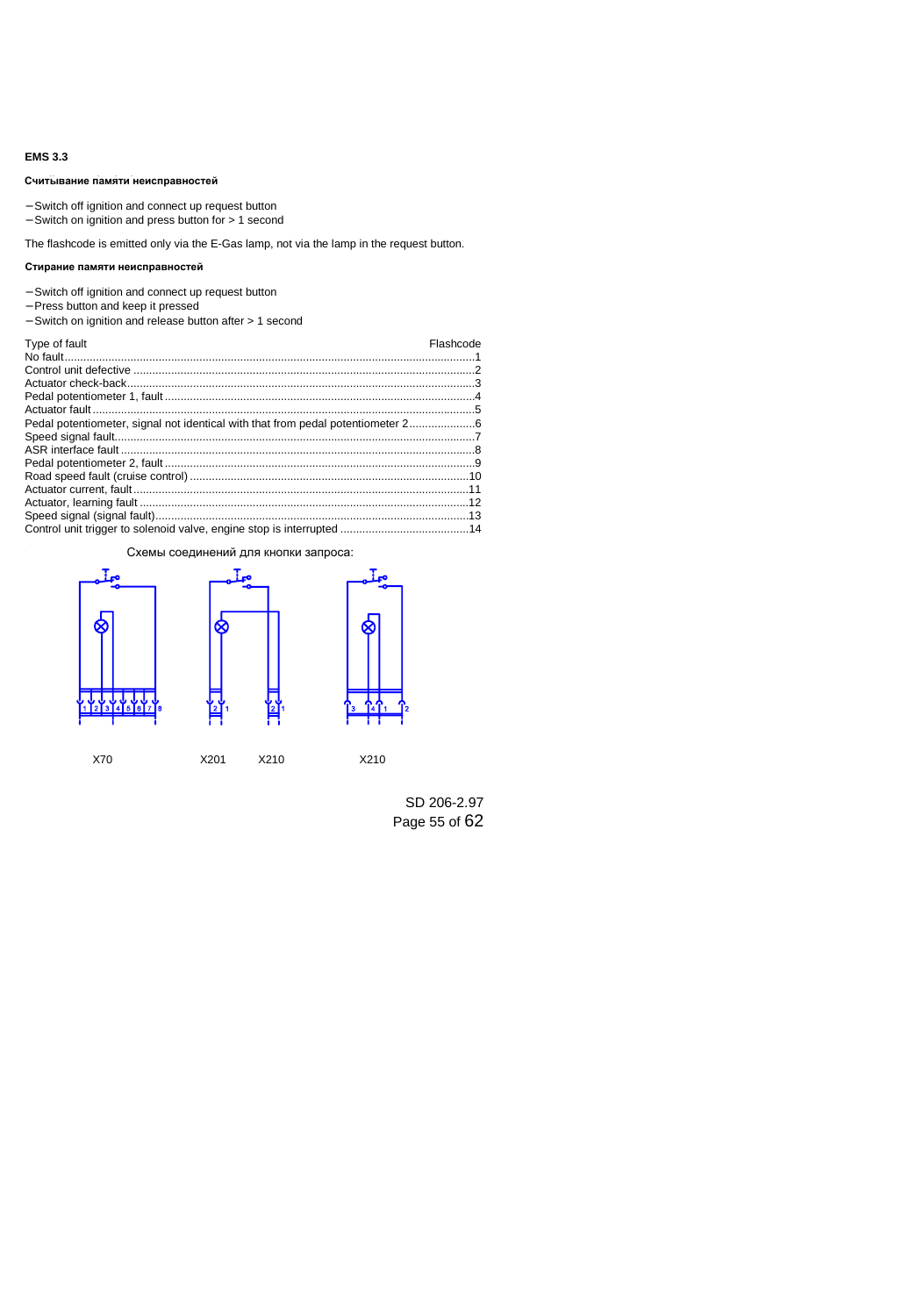## <span id="page-55-0"></span>**EDC M7**

#### **Reading out the fault memory Считывание памяти неисправностей**

− Выключите зажигание и подключите кнопку запроса

- − Схема А для блоков управления до конца 1990 (290/300/330л.с.)
- − Схема B для блока управления с 1991 (320/420 л.с.)
- − Удалите ноги с педалей сцепления и тормоза (иначе коды ошибки будут стерты из памяти)<br>- Чашките число стертов с постояния к О станов
- − Нажмите кнопку запроса в течение > 2 секунд

.<br>После выброса первого кода неисправности, дальнейшие выбросы автоматически прерыва ются. Для следующих кодов неисправностей необходимо нажать кнопку еще раз, по крайней мере, 2 секунды. Видеология более адап болуп болуп болуп болуп адабият. Ал аталды адап болуп болуп болуп болуп

#### Пример мигающего кода: код неисправности 5



Стирание памяти неисправностей (290/300/330 л.с. с блоками управления до конца 1990)

- − Выключите зажигание и подключите кнопку запроса в соответствии со схемой (A)
- − Включите зажигание
- − Нажмите кнопку и в то же время приведите в действие педали сцепления или тормоза

**Стирание памяти неисправностей** (320/420 л.с. с блоками управления с 1991 и выше)

- − Выключите зажигание и подключите кнопку запроса в соответствии со схемой (В)
- − Нажмите кнопку запроса и держите ее нажатой
- − Включите зажигание
- − Отпустите кнопку через > 3 секунды

SD 206-2.97 Page 56 of 62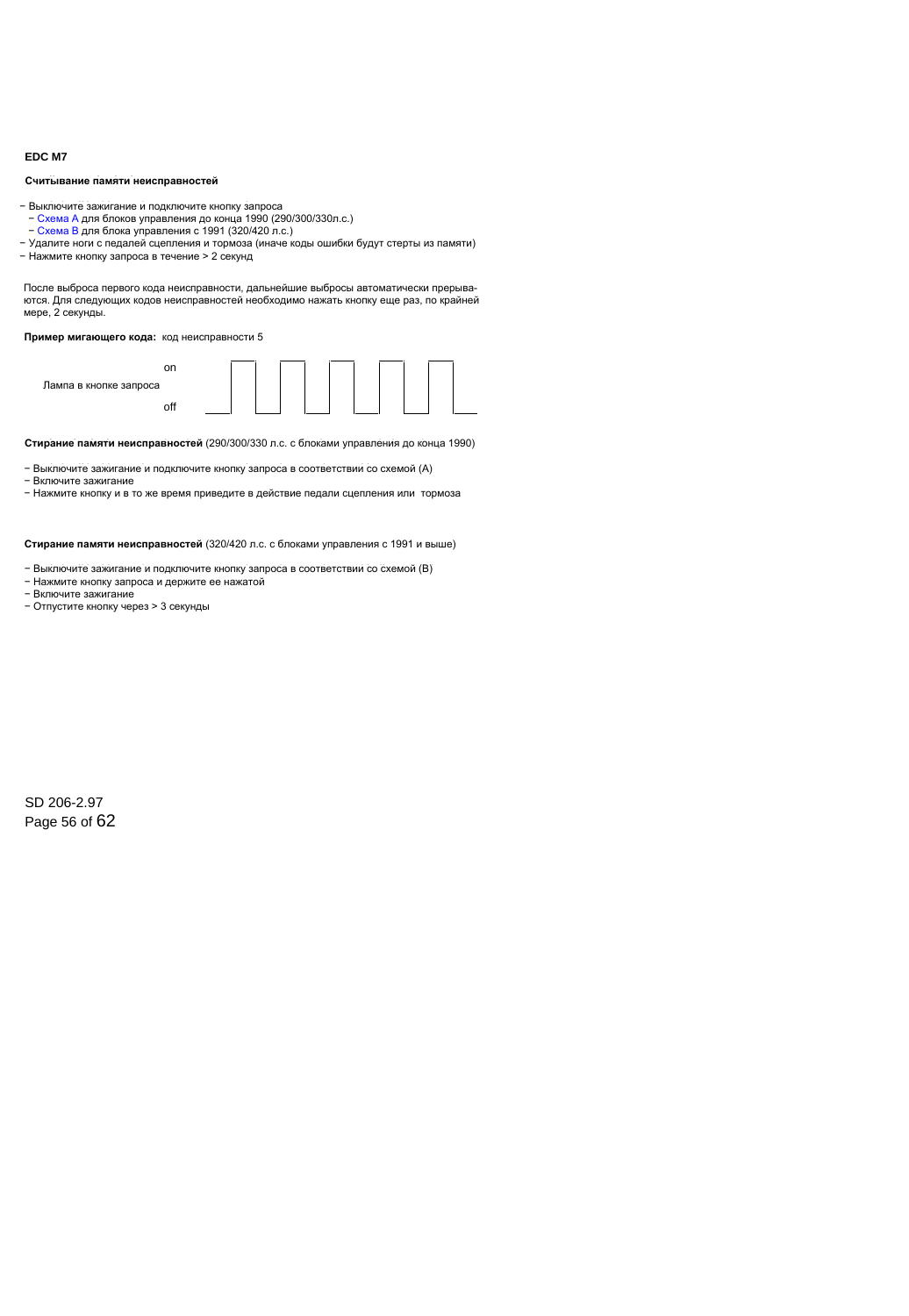| Type of fault | Flashcode |
|---------------|-----------|
|               |           |
|               |           |
|               |           |
|               |           |
|               |           |
|               |           |
|               |           |
|               |           |
|               |           |
|               |           |
|               |           |
|               |           |
|               |           |
|               |           |
|               |           |
|               |           |

Connection diagram for request button:

Схемы соединений для кнопки запроса:

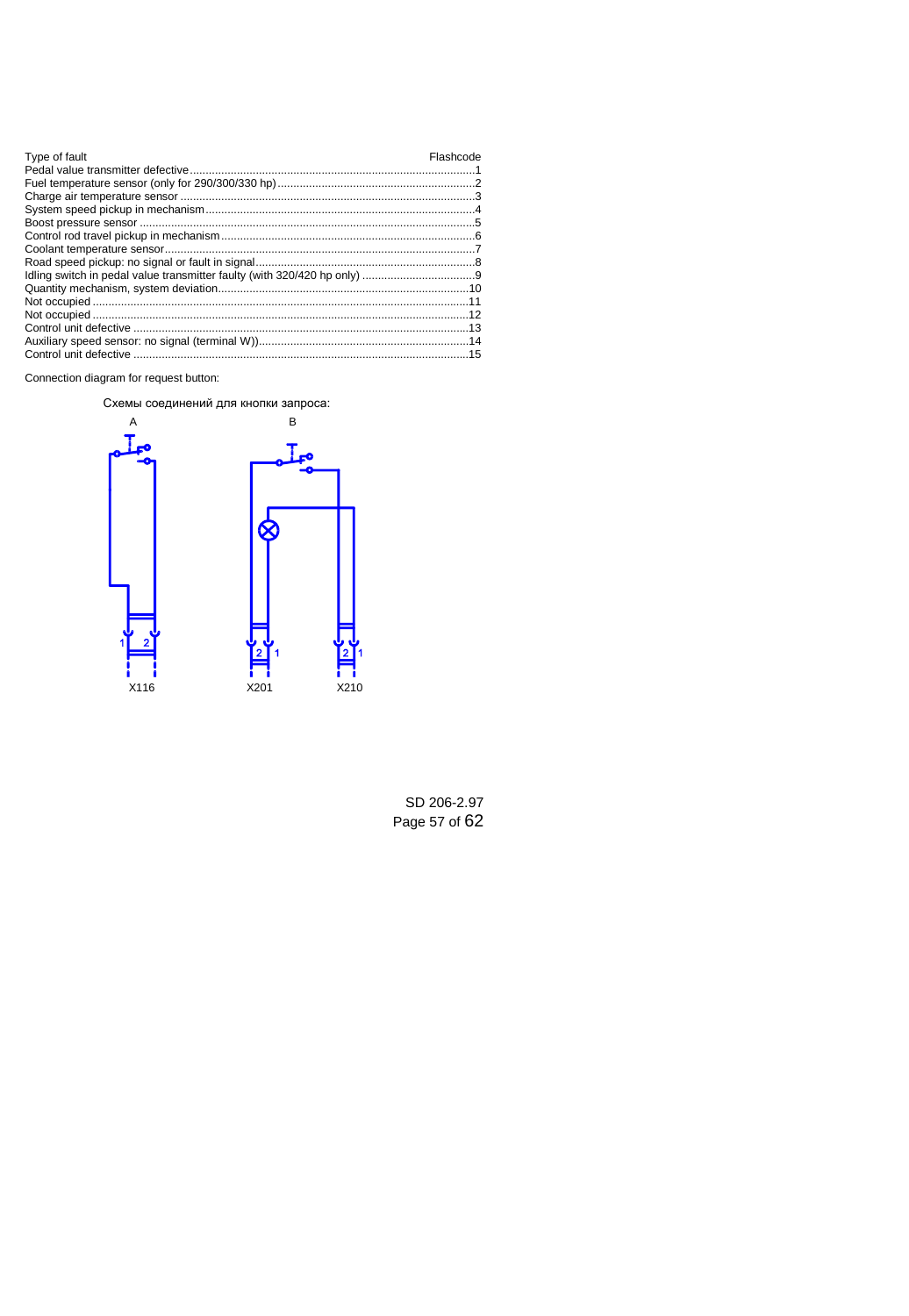## <span id="page-57-0"></span>**EDC MS5**

#### Считывание памяти неисправностей

- − Выключите зажигание и подключите кнопку запроса
- − Включите зажигание
- − Нажмите кнопку запроса в течение > ? секунд

| Считывание памяти неисправностей                                                                                                                               |  |
|----------------------------------------------------------------------------------------------------------------------------------------------------------------|--|
| - Выключите зажигание и подключите кнопку запроса<br>- Включите зажигание<br>- Нажмите кнопку запроса в течение > ? секунд                                     |  |
| После выброса первого кода неисправности, дальнейшие выбросы автоматически прерыва<br>ются. Для следующих кодов необходимо нажать кнопку еще раз на 2 секунды. |  |
| Пауза между длинной и короткой вспышками  около 5 сек.                                                                                                         |  |
| Пример мигающего кода: код неисправности, 1х короткий, 4х длинных                                                                                              |  |
| on<br>Лампа в кнопке запроса                                                                                                                                   |  |



#### **Erasing the fault memory Стирание памяти неисправностей**

- − Выключите зажигание и подключите кнопку запроса
- − Нажмите кнопку запроса и держите ее нажатой
- − Включите зажигание
- − Отпустите кнопку, через > 2,5 сек. и < 10 сек.

Схемы соединений для кнопки запроса:



Page 58 of 62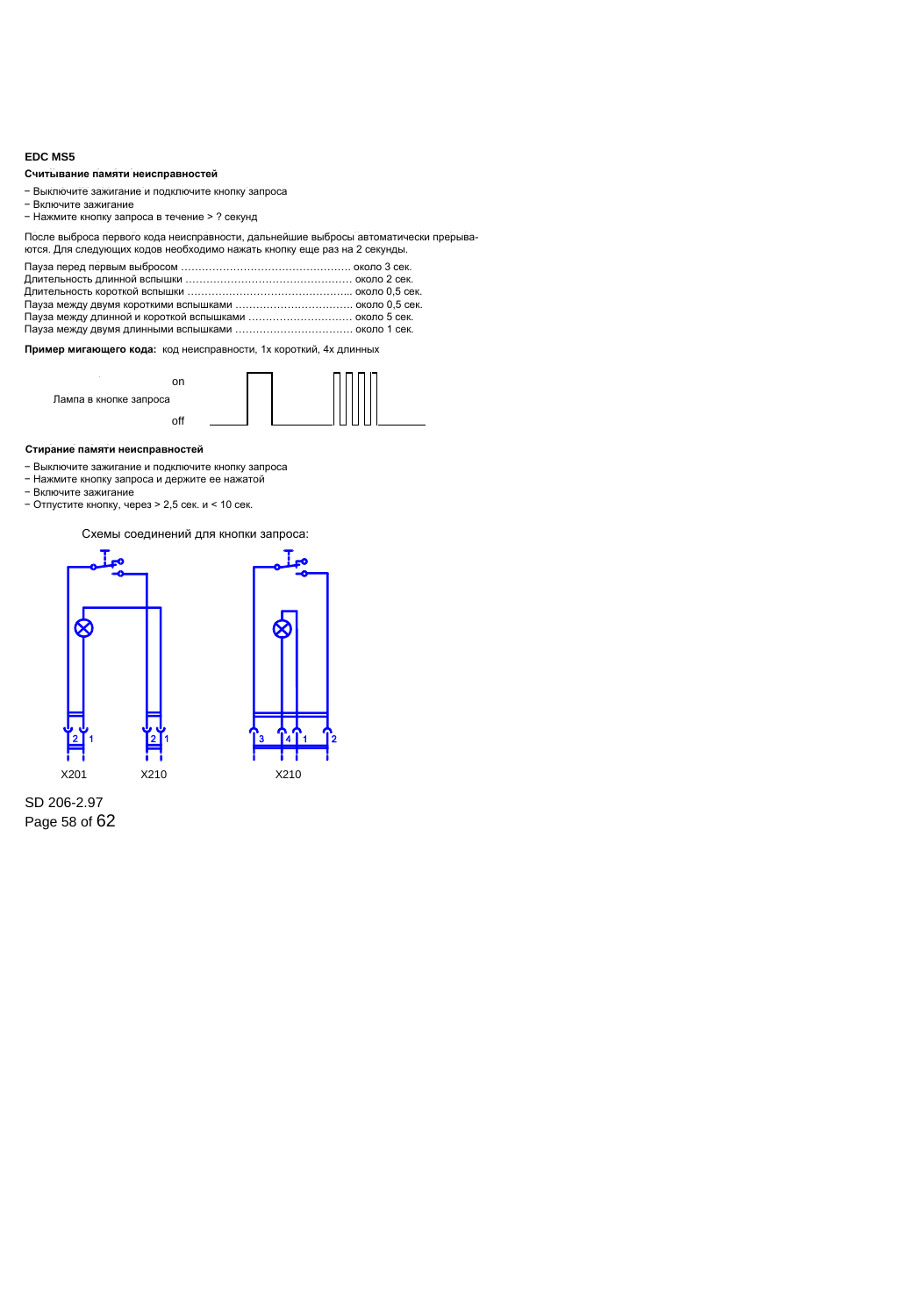#### Type of fault Please observe SL97 04 22/2 Flashcode lona short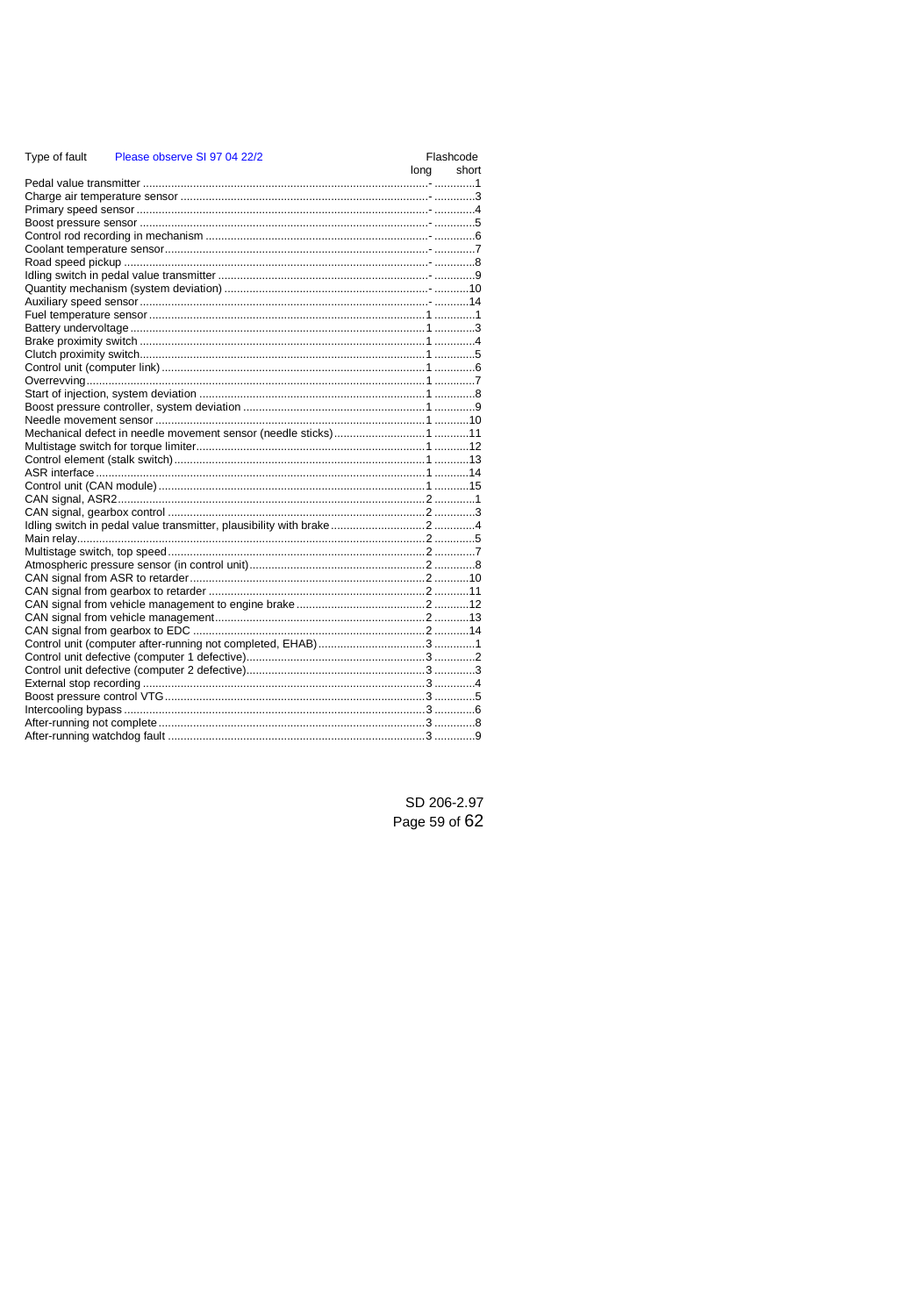## <span id="page-59-0"></span>**VDO speed limiter AGB-S**

#### **Reading out the fault memory Считывание памяти неисправностей**

- − Switch off ignition and connect up request button
- − Switch on ignition and wait for 2 seconds
- − Press button for > 2 seconds

Emission is automatically interrupted after emission of the first fault code. For further fault codes the button must be pressed again for at least 2 seconds.

**Example of flashcode:** Fault code 1x long and 2x short flashes

| Lamp in<br>request<br>button | on |  |
|------------------------------|----|--|
|                              |    |  |

#### **Erasing the fault memory Стирание памяти неисправностей**

- − Switch off ignition and connect up request button
- − Press button and keep it pressed
- − Switch on ignition and release button after > 2 seconds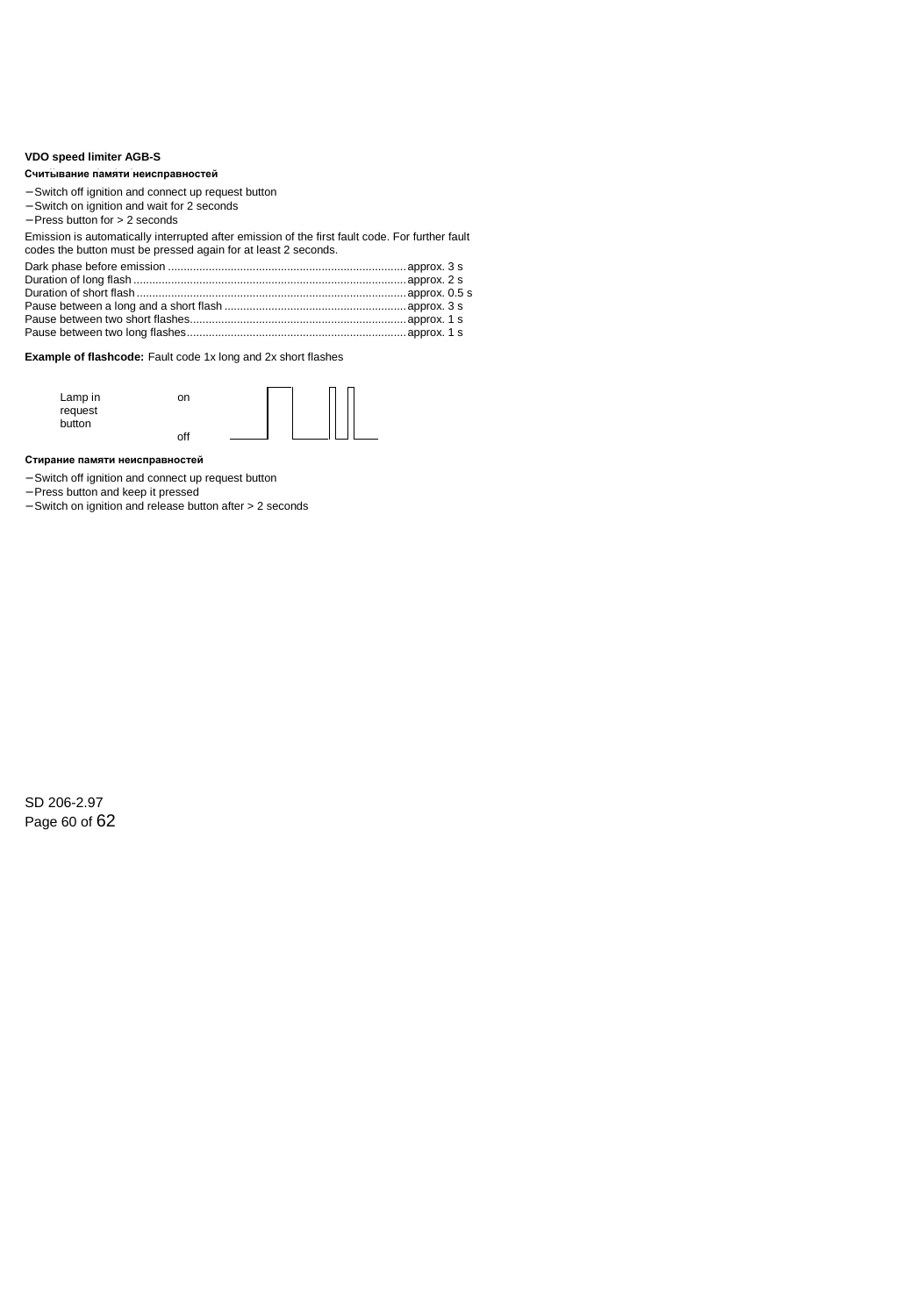| Type of fault                                             | Flashcode<br>long short |
|-----------------------------------------------------------|-------------------------|
|                                                           |                         |
| Road speed signal, cable, short-circuit to earth or cable |                         |
|                                                           |                         |
|                                                           |                         |
|                                                           |                         |
|                                                           |                         |
|                                                           |                         |
|                                                           |                         |
|                                                           |                         |
|                                                           |                         |
|                                                           |                         |
|                                                           |                         |
|                                                           |                         |

Схемы соединений для кнопки запроса:





SD 206-2.97 Page 61 of 62